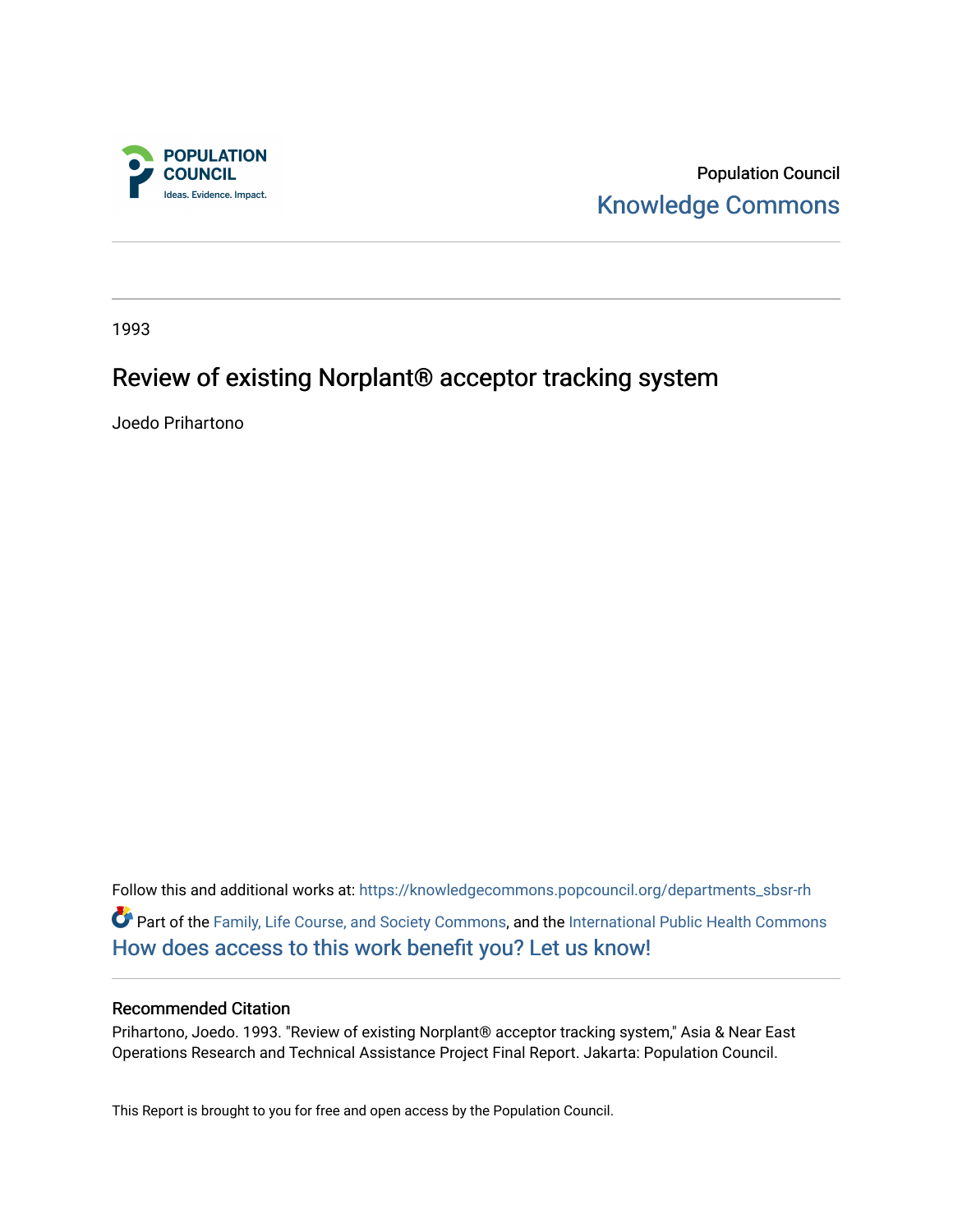# **REVIEW OF EXISTING NORPLANT® IMPLANT ACCEPTOR TRACKING SYSTEM**

# **FINAL REPORT**

## **INDONESIA**

Joedo Prihartono

Subcontract Number: CI93.49A

# **YAYASAN KUSUMA**

ASIA & NEAR EAST OPERATIONS RESEARCH AND TECHNICAL ASSISTANCE PROJECT 1993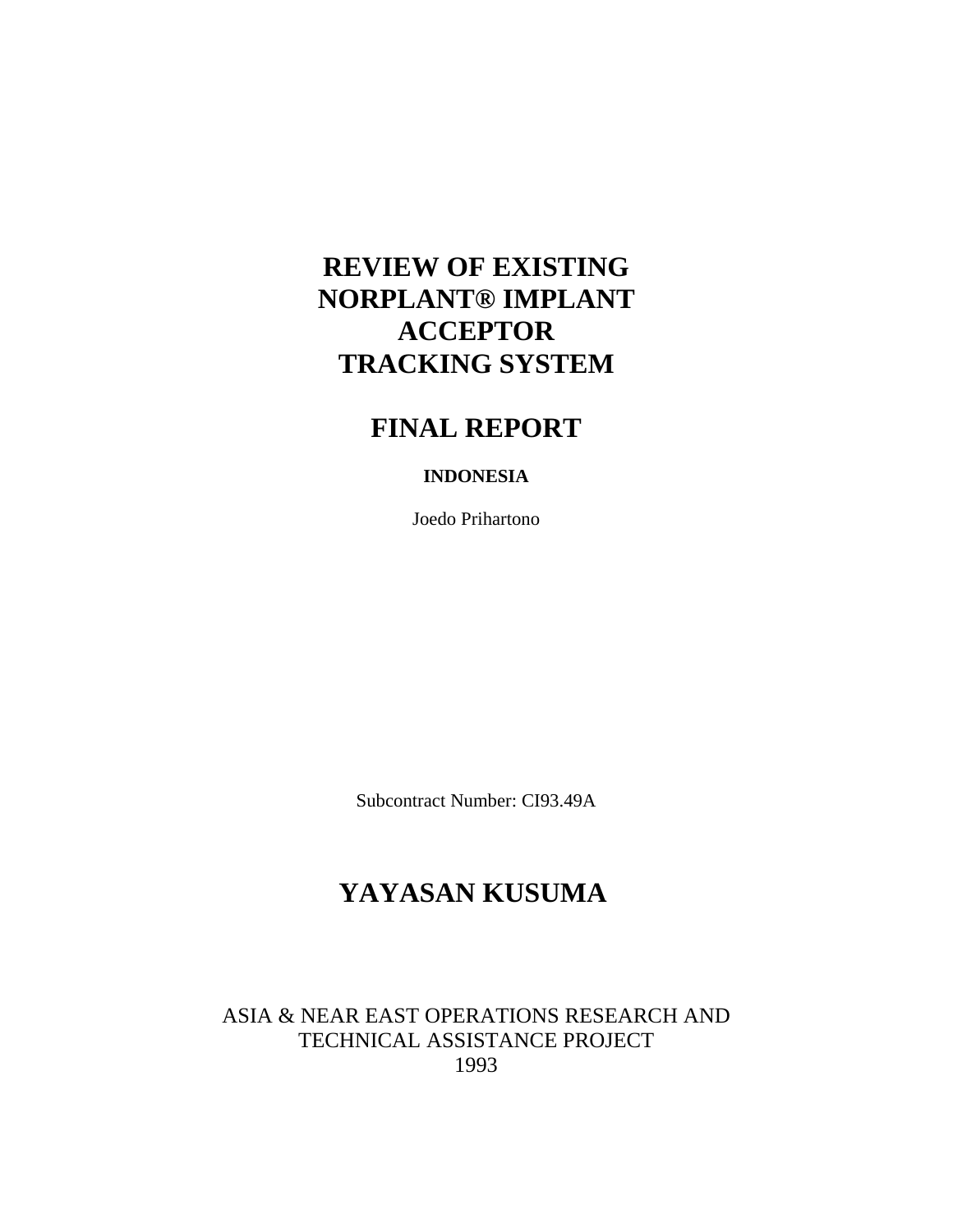### **PREFACE**

Family planning activities in Indonesia are considered a successful national program. Since its introduction in the 1970s, the total number of contraceptive active users dramatically increased reaching 21 millions couples. The government is continuously trying to improve the quality of family planning services in the community. New developments in contraceptives at the international level have been monitored to assess the possibility of their application in Indonesia to broaden the variety of available contraceptives.

NORPLANT® implants, as a new contraceptive method was introduced in 1981 and as of November 1993 there were more than 2.07 million cumulative NORPLANT® implant users Indonesia. As a long term progestin only contraceptive, this method must be removed or replaced every 5 years when it is no longer effective. The current statistical feedback from clinic registers and previous studies show that approximately 15% to 20% of full-term users failed to come for removal.

The family planning managers need to develop an effective but simple mechanism to track the users who are approaching the removal date to remind them. The Population Council awarded a sub-contract to Yayasan Kusuma Buana for the study of "Review of the Existing NORPLANT® Acceptor Tracking System". This study offers very important information in the preparation of a simple and effective tracking system for NORPLANT® implants in Indonesia.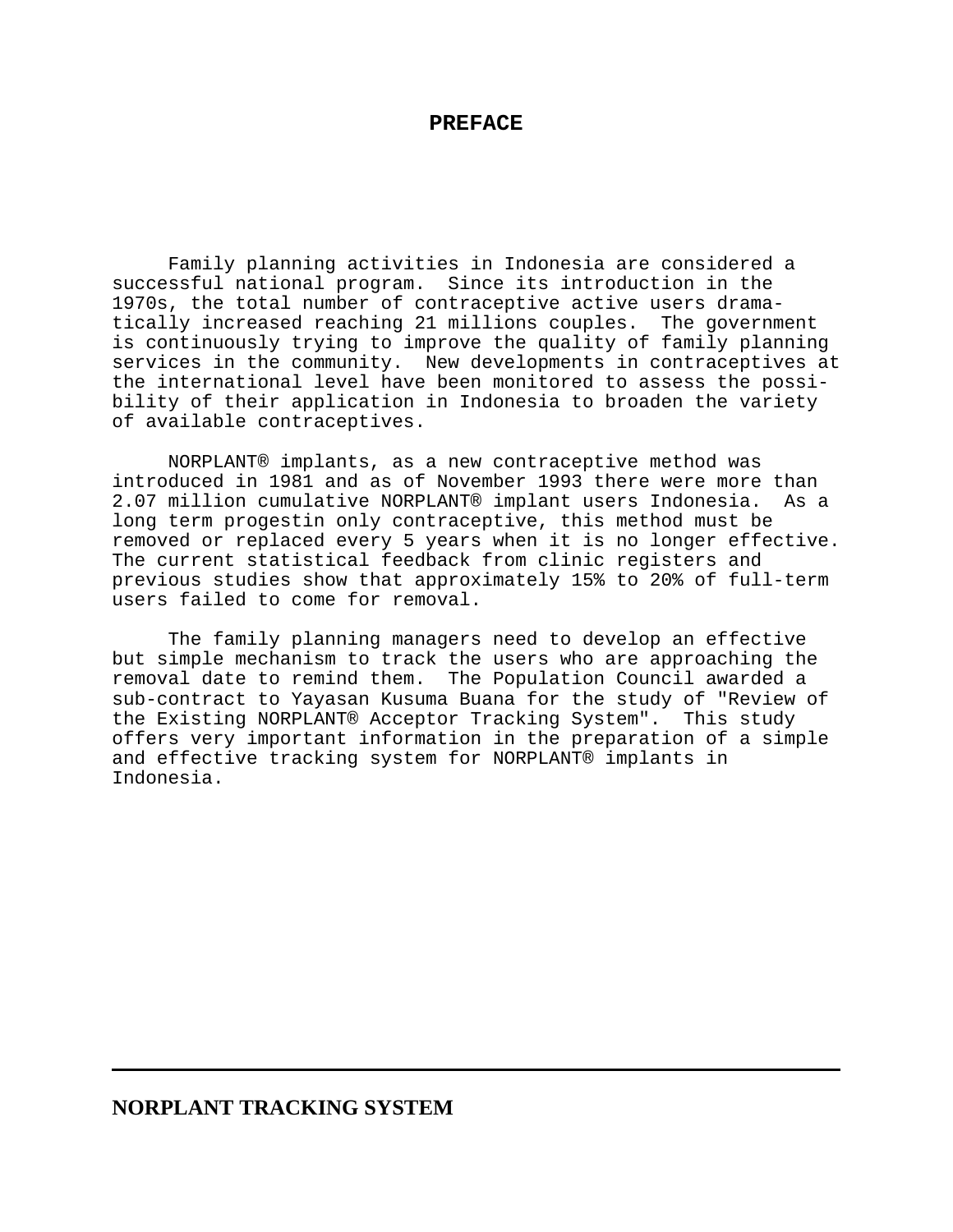#### **ACKNOWLEDGEMENTS**

First, we would like to gratefully acknowledge to those who have participated in this study as informants and also to those who have assisted the team in accomplishing all of the field activities. In particular, we would like thank the BKKBN staff of North Sumatra, East Java, and West Nusa Tenggara.

We are gratefully to our BKKBN colleagues in particular, Dr. Hermini Sutedi and Dr. Heru Kasidi who provided technical as well as management support to carry out this study.

This study was sub-contracted to Yayasan Kusuma Buana (YKB) by the Population Council under its Asia and Near East Operations Research/Technical Assistance (ANE OR/TA) Project. The ANE OR/TA Project is funded by the US Agency for International Development, Office of Population, under contract No. DPE-3030-C-00-0022, Strategies for Improving Family Planning Service Delivery. (Subproject Number: CI93.49A).

Dr. Jayanti Tuladhar, Associate of the Population Council provided technical assistance to this project, particularly during proposal development, study design, and report writings. Thanks also to Dr. Valerie Hull for her comments on the draft report. This report was edited by Ms. Anna LaRocco, Intern, the Population Institute.

Jakarta, December 1993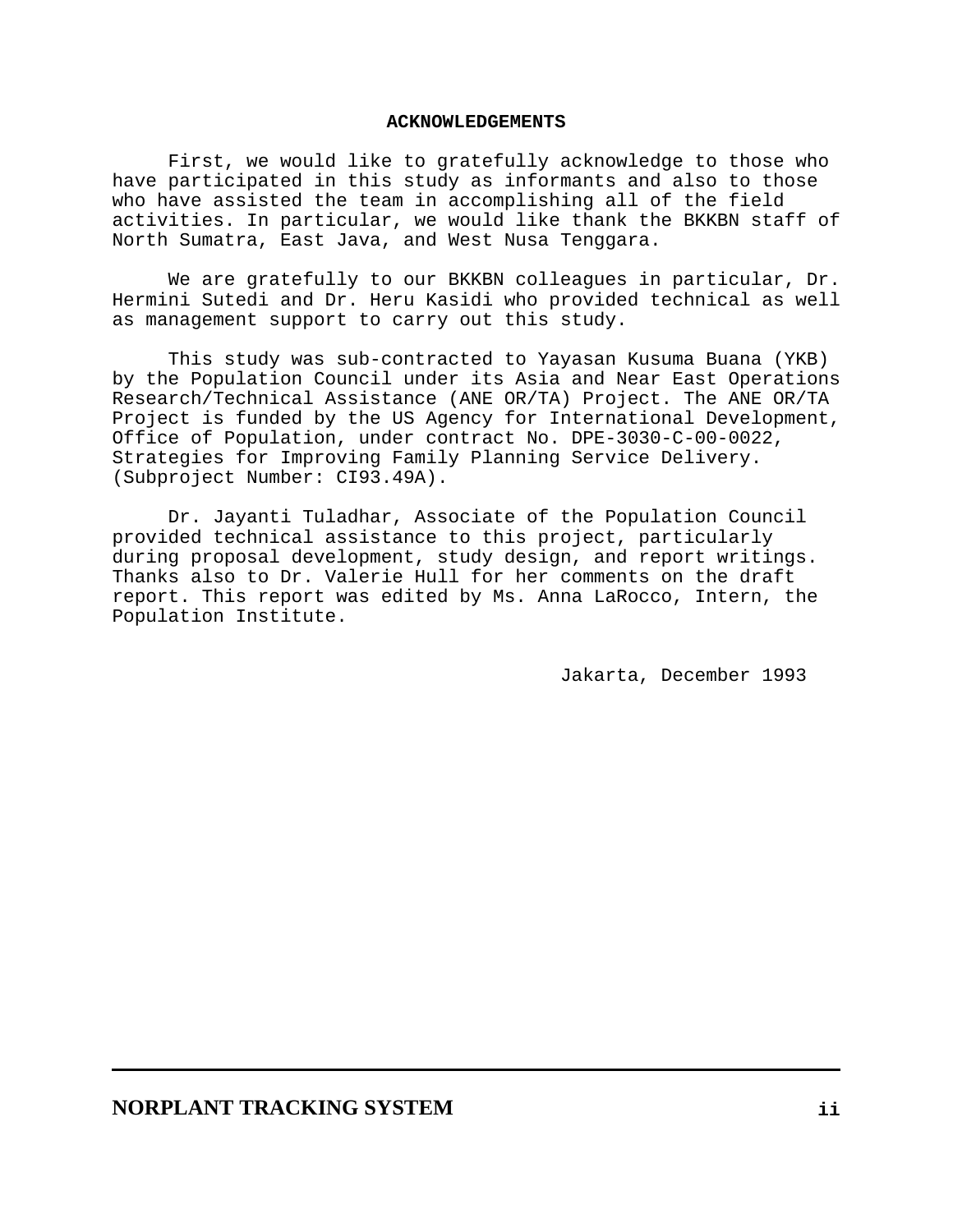### **EXECUTIVE SUMMARY**

NORPLANT® contraceptive implants were introduced in Indonesia in 1981 and incorporated into the national family planning program in 1987. Since its inception, the number of users increased dramatically in most provinces and its cumulative number exceeded more than 2.07 million as of November 1993. The earlier studies on NORPLANT® implants in Indonesia revealed that many implant users are young women with small families who adopt implants for birth spacing. The studies also found that many acceptors are returning for removal at or just before the fiveyear deadline, as they should.

Although many acceptors return for the five-year removal, approximately 15 to 20 percent of acceptors are not returning even after six years of use for removal. The most important reason for these failures was the difficulty of remembering the proposed removal date. The risk of ectopic pregnancy may increase with the prolonged use of NORPLANT® implants, and these women after five years are no longer protected from pregnancy unless they return for re-insertion or change to another contraceptive method. The National Family Planning Coordinating Board (BKKBN) recognizes the urgent need to develop a NORPLANT® implants acceptor tracking system.

Currently, Yayasan Kusuma Buana (YKB) is assisting BKKBN in the implementation of a NORPLANT® implants Surveillance System Project in Aceh, Riau, Jambi, Lampung, and Bengkulu provinces on the island of Sumatera. Some other provinces have established and implemented their own tracking system for five-year removals. To date, there is a lack of information concerning existing tracking systems adopted by local family planning programs. In view of the huge number of current and expected five-year removals, BKKBN needs to study the strengths and weaknesses of these existing tracking systems.

The specific objectives of this review are: (1) to assess the readiness of provincial and local authorities for five-year removal of NORPLANT® implants; and (2) to list and describe acceptor tracking systems for five-year removal currently in use at provincial and local levels. These findings will be useful to develop and improve the provincial tracking system. The main beneficiaries of the study will be local family planning program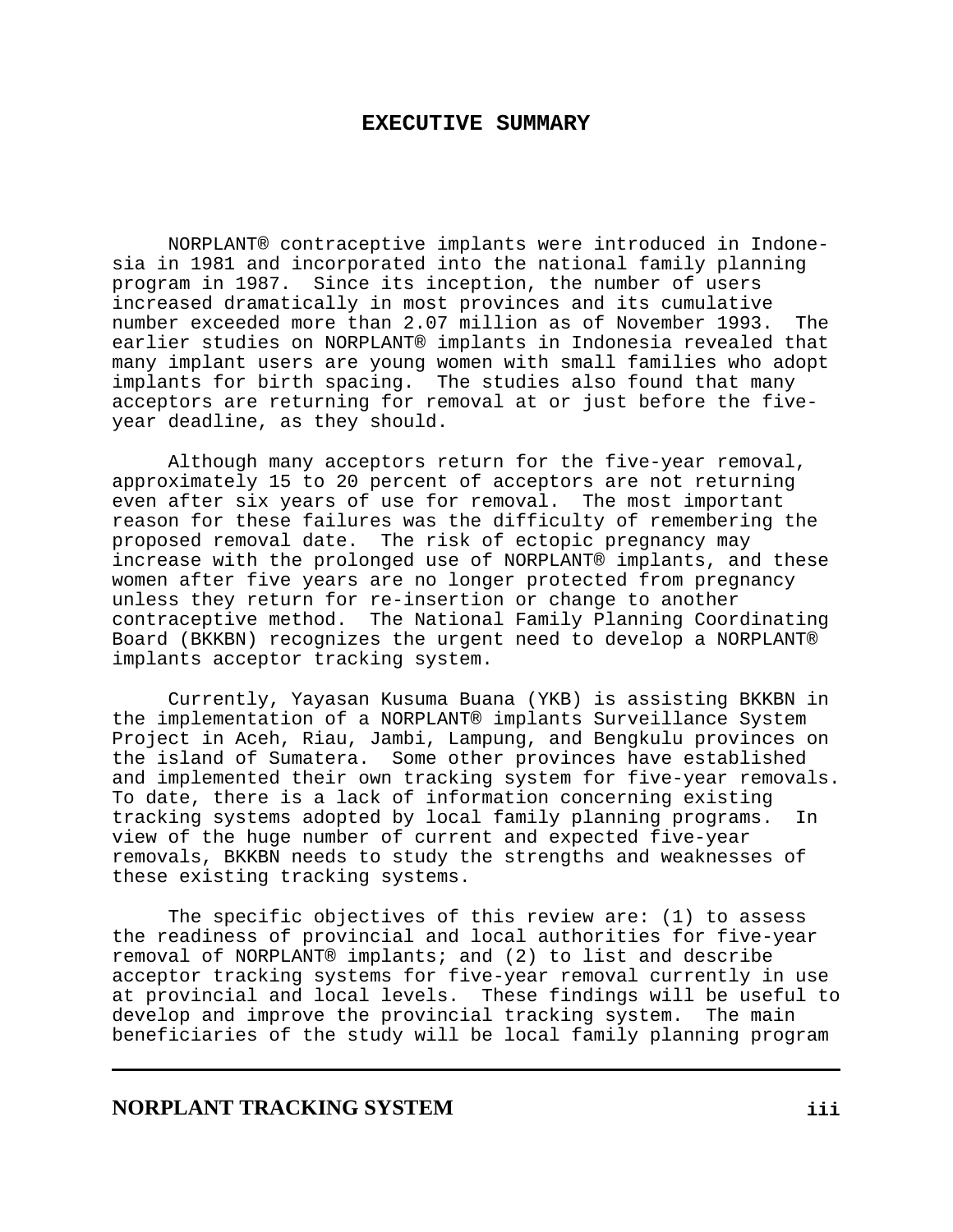managers, providers, and field workers.

This Assessment Survey utilized a qualitative approach through in depth interviews with 93 related persons including 12 active implant users, 16 providers, and 24 field workers and volunteers from four provinces: North Sumatera, West Java, East Java, and West Nusa Tenggara (NTB). These provinces were selected through purposive sampling based on these criteria: (1) those with high current user rates of NORPLANT® (West and East Java), and (2) those with relatively low current user rates of NORPLANT® (North Sumatera and West Nusa Tenggara). East Java has the highest number of implant users (424,704) and West Java has the third highest number of users (386,308) in Indonesia . In comparison, North Sumatera (71,865) and NTB (66,107) have a much lower number of users.

In each selected province, one urban and two rural districts were selected with one village sample for each observation during the data compilation phase. A sampled family planning post and its volunteers also served as the basis for data compilation.

The responsibility in managing NORPLANT® implant programs falls mostly to the BKKBN hierarchy, while the Ministry of Health (DEPKES) hierarchy supports the program medically, especially at the health center level. The level of readiness in anticipating the rate of NORPLANT® implants removal is influenced by the number of current users. With a higher number of NORPLANT® implant users, there is more programmatic pressure, and a need for greater preparation in anticipating removals. At the provincial level, West Nusa Tenggara shows less readiness compared with the three other provinces. Even in North Sumatera there are differences among district levels in their capacity to anticipate removals. Kodya Medan and Kabupaten Langkat, with a smaller number of current users, tend to be less prepared than Kabupaten Deli-Serdang.

The BKKBN provincial office is more involved in implementing policy by coordinating and reminding the BKKBN district level on a general basis. The responsibility of maintaining the tracking system is that of the BKKBN district level who compile complete records of all NORPLANT® users (all sampled districts in West and East Java, and district Deli-Serdang). These records are established using monthly reports of family planning field workers and are updated during regular meetings with the supervisor. In this process, the BKKBN staff at the district level notify the supervisor, who then informs the field workers.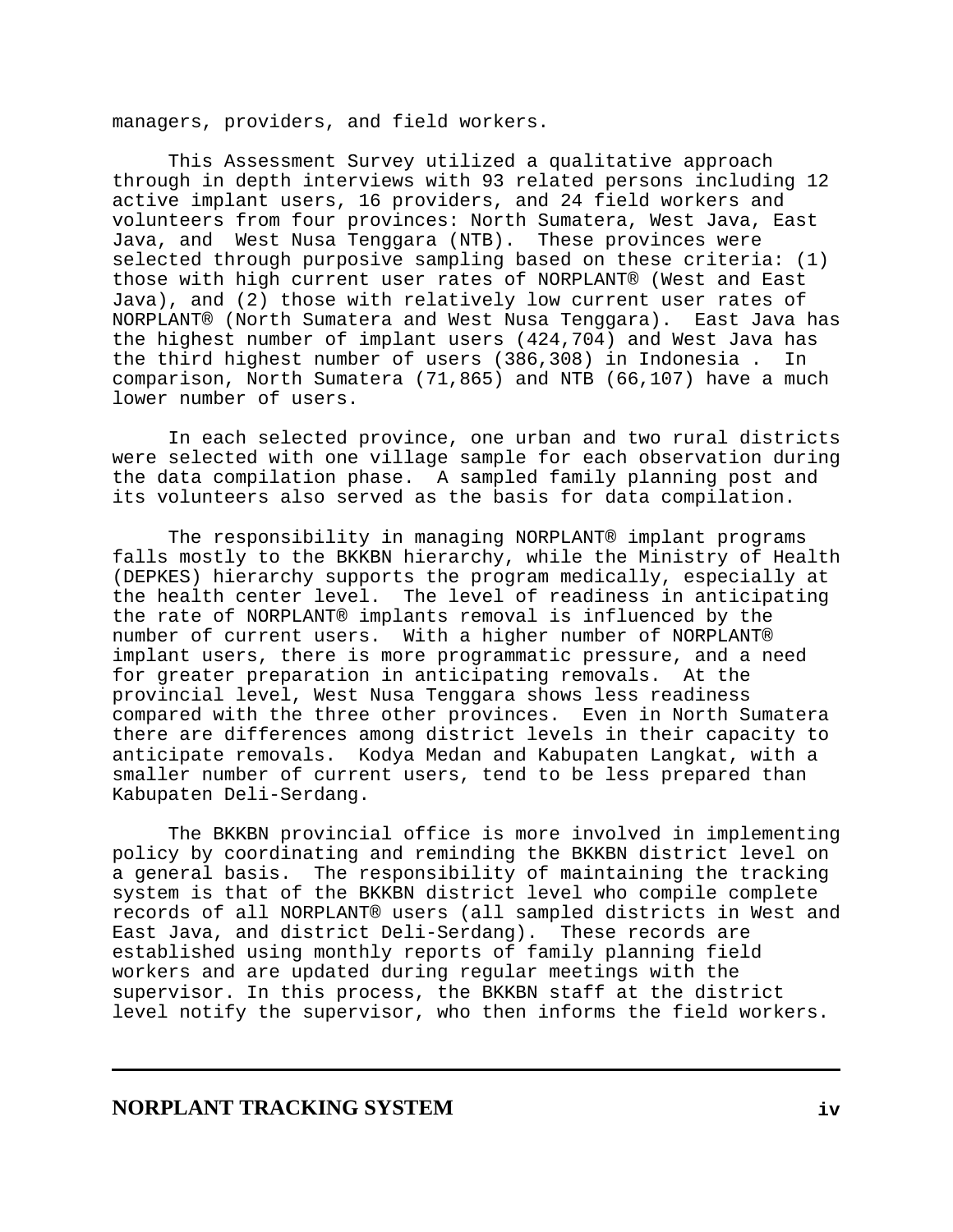The motor of this system is the field worker (PLKB) who also maintain records of NORPLANT® implant users in what is called a "buku pintar". This buku pintar is constructed using the clinic record, and updated through contact with volunteers. worker contacts the health center to arrange a removal schedule, and coordinates with volunteers to inform the clients. Health center personnel also maintain their own records but rely on field workers for further contact with due or overdue clients. Health center staff claim to always counsel clients on the proposed removal date whenever they visit this facility for follow-up. However, the follow-up visits tend to cluster around the first six months of implant insertion.

The volunteer (PPKBD) acts as the spearhead of this system by actively contacting clients who are due or overdue for removal. She also maintains her local records which are updated through her contact with clients (called "pendataan PUS"). Since her coverage area is limited, she has no difficulty in maintaining her records. The volunteer contacts clients at home or through the community integrated health post (posyandu) meeting. The posyandu is the best location to pass on the message about removal time. The volunteer, under the supervision of the PLKB, provides information for the out-migrating user on who to contact in the new area. She indicates in her records the new status of this acceptor, but does not omit her name from the list, since most of the migrating clients usually come back to the original clinic for removal.

The clients who remember the proposed removal date used different approaches. For more educated clients, the availability of a client card (K-I/KB) is very useful. In the case of district Sampang (Madura), the clients who are illiterate can utilize the local calendar (Jawa/Madura) to memorize the removal date by drawing eye-catching marks on their walls (one mark for one year of use). Post-partum clients, can remember the date by looking to their youngest child (age five years means she has to remove NORPLANT®). The majority of clients, however, rely on regular contact with PPKBD through the posyandu meeting to remember the date.

In general, the tracking system used in East Java, West Java, and North Sumatera is based on a hierarchical approach. District BKKBN notifies supervisors on the number of removals based on the district's record. The supervisor arranges the PLKB to contact health centers and volunteers. The PLKB mobilizes volunteers to contact clients and he/she contacts the health center to arrange the removal schedule. The volunteer uses her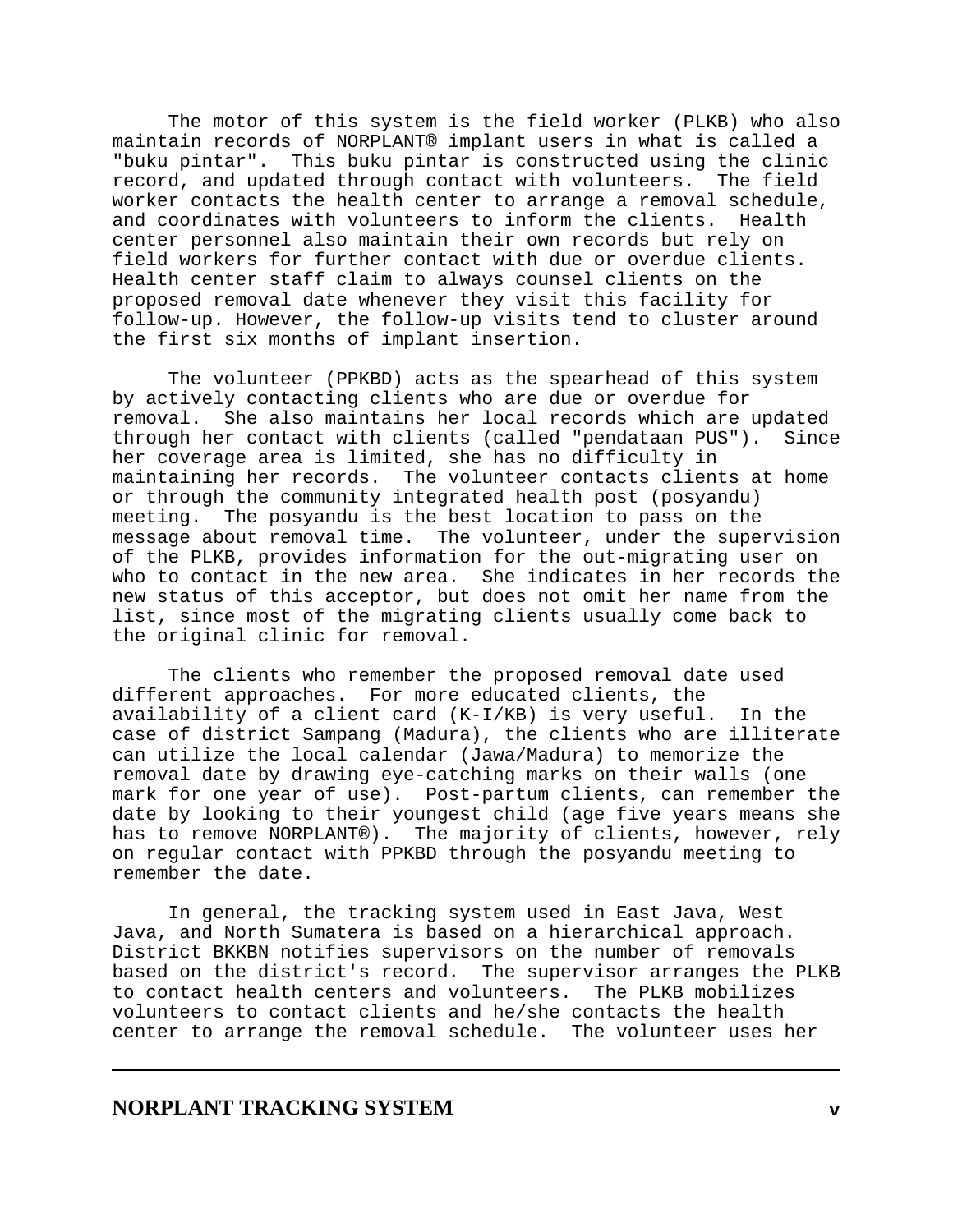record to reach the client, either at the client's home or at the posyandu, to persuade her to come in for removal.

The system only works if the sense of belonging among all levels of personnel is strong. Kodya Medan, Kabupaten Langkat, and West Nusa Tenggara are not ready for removal services because the number of NORPLANT® users is still limited in those areas. Family planning services in Kodya Medan are mainly provided by the Pirngadi Hospital, therefore most of the NORPLANT® implant users go directly to the hospital for insertion or removal.

Since the existing NORPLANT® implant acceptor tracking systems in East Java, West Java, and some districts in North Sumatera have demonstrated positive results in guaranteeing fiveyear removal services, it is recommended that other provinces also strengthen this mechanism.

Many factors affect the implementation of the tracking system. Each provincial BKKBN staff must be aware of the local factors and try to adjust their mechanisms according to these factors. Coordination, close supervision, and routine meetings are important requirements for the success of this system.

To strengthen this existing tracking system, BKKBN still needs to study further its implementation with intensive monitoring and supervision. The ADB funded surveillance system in five Sumatera provinces will be the appropriate operations research activity to further test this mechanism.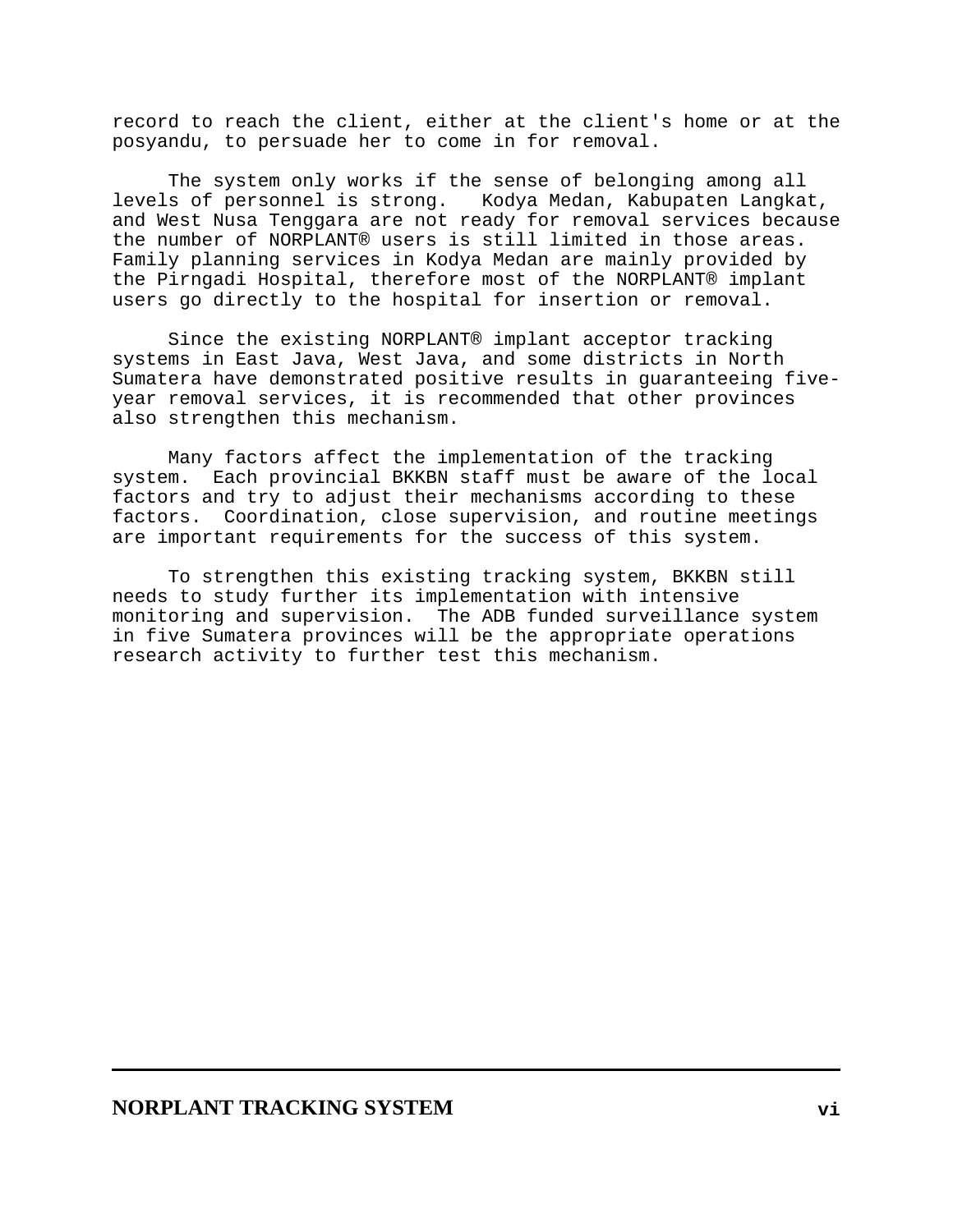# **TABLE OF CONTENTS**

| PREFACE                                                                            |
|------------------------------------------------------------------------------------|
|                                                                                    |
|                                                                                    |
|                                                                                    |
| INTRODUCTION<br><b>CHAPTER</b><br>$T \cdot \cdot \cdot$                            |
|                                                                                    |
| STUDY JUSTIFICATION<br>4                                                           |
| 6                                                                                  |
| II : METHOD AND MATERIALS<br>CHAPTER                                               |
| 7                                                                                  |
| 8                                                                                  |
| OUESTIONNAIRES<br>9                                                                |
| MANAGEMENT OF THE STUDY<br>9                                                       |
| CHAPTER III : STUDY FINDINGS AND DISCUSSION                                        |
| READINESS FOR REMOVAL PROCESS<br>11                                                |
| 15<br>EXISTING TRACKING SYSTEMS $\ldots \ldots \ldots \ldots \ldots \ldots \ldots$ |
| BKKBN PERSONNEL OPINIONS  20                                                       |
| IV : SUMMARY AND RECOMMENDATIONS<br>CHAPTER                                        |
|                                                                                    |
|                                                                                    |
| RECOMMENDATIONS  25                                                                |
|                                                                                    |
| APPENDICES                                                                         |
| A LIST OF SAMPLE AREAS AND RESPONDENT 28                                           |
| 29<br>MANUAL FOR INTERVIEWER                                                       |
| 31<br>MATRIX FOR SPECIFIC QUESTION                                                 |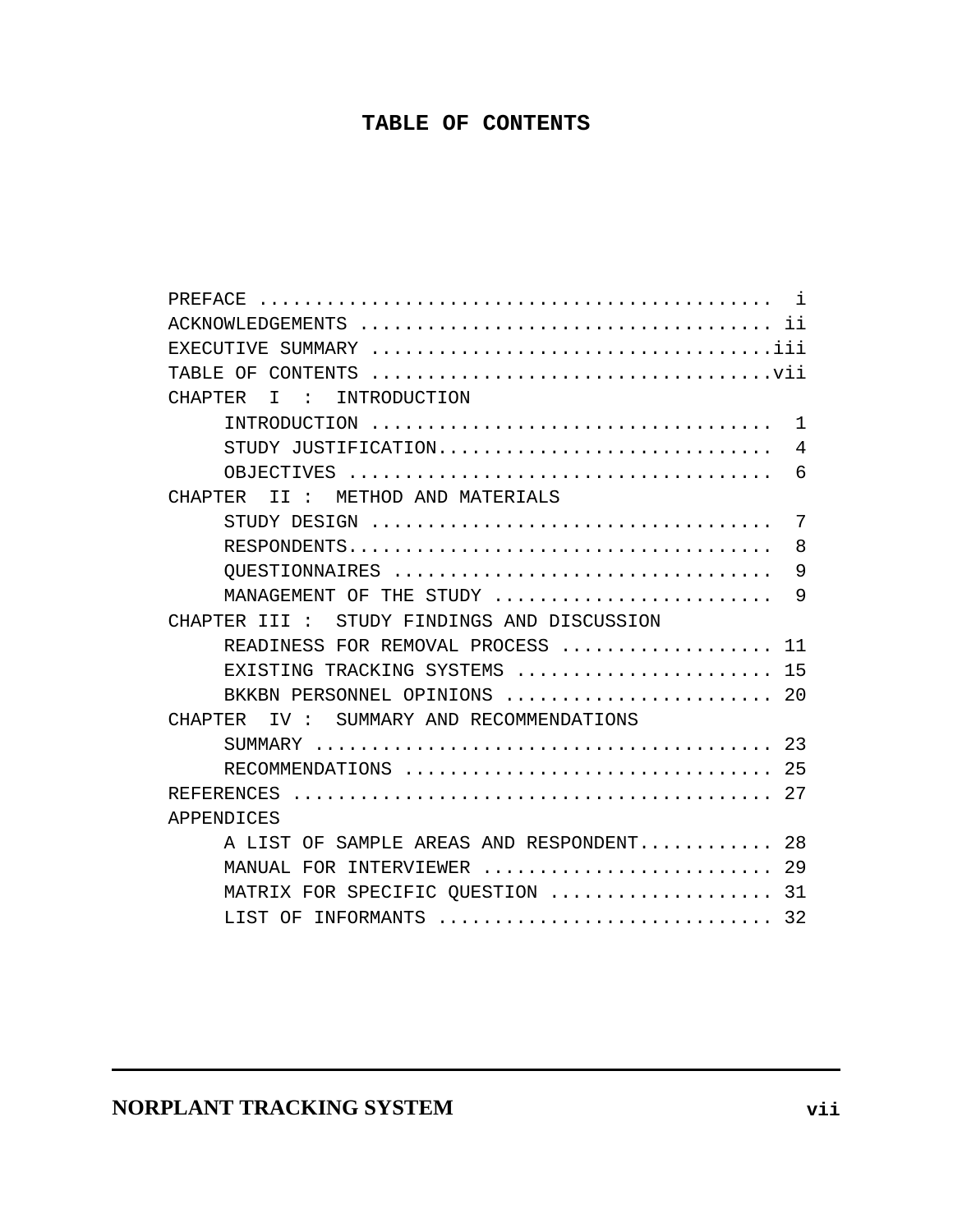# **CHAPTER I INTRODUCTION**

## **Introduction**

NORPLANT® contraceptive implants were introduced in Indonesia in 1981 with a series of coordinated scientific studies. Based on the very promising results of clinical and field studies, the long term contraceptive implants was introduced into the national family planning program in 1987. Since its inception, the number of users increased dramatically in most provinces. The cumulative number of implant acceptors exceeded more than 2.07 million as of November 1993 (Figure 1).

Figure 1 : Annual and Cumulative NORPLANT® Implant Acceptors

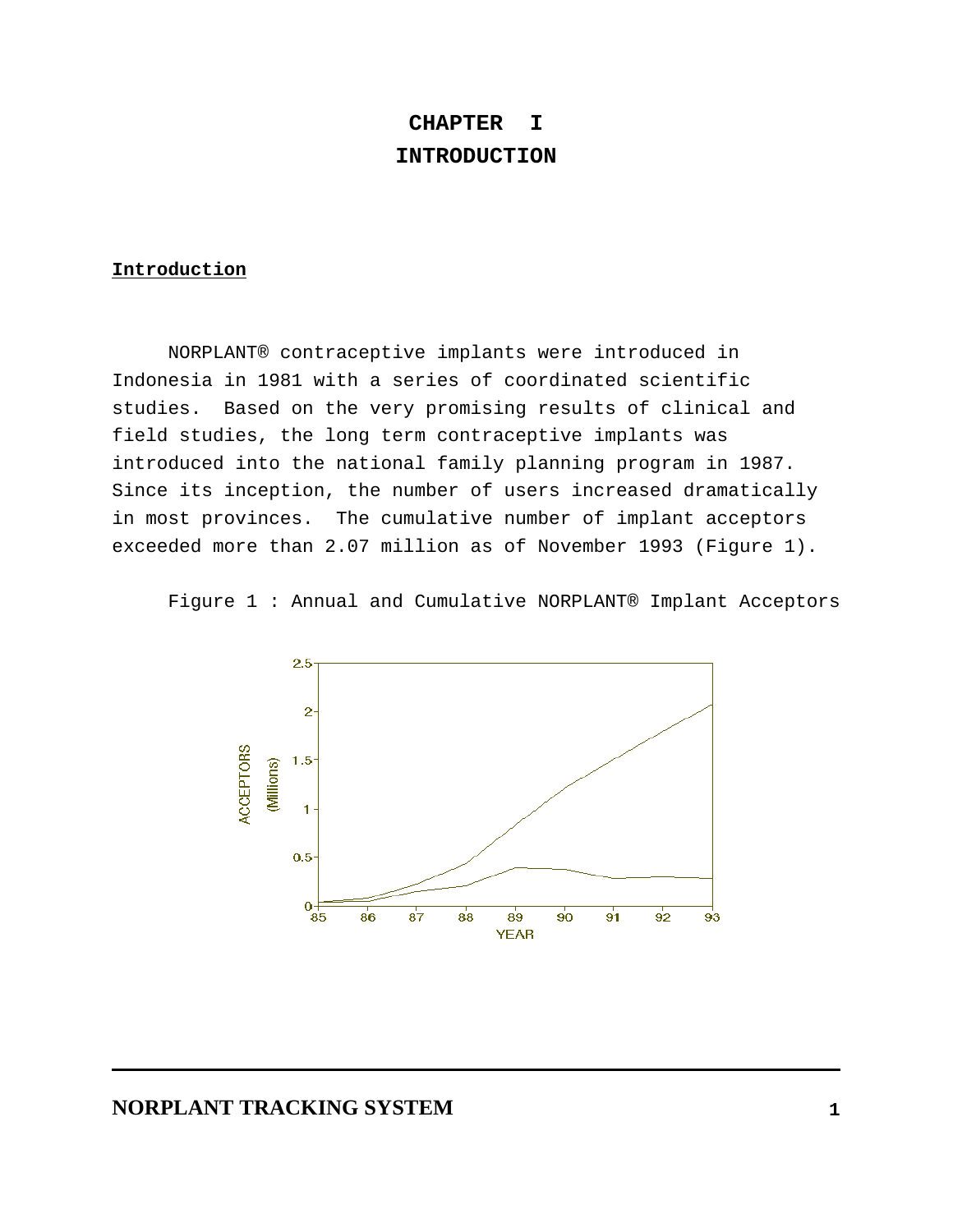Management of the NORPLANT® implants program in Indonesia is jointly handled by the National Family Planning Coordinating Board (BKKBN) and the Ministry of Health (DEPKES). There is a distinctive but interrelated task for each institution, both at the decision making level and at the field level. The DEPKES hierarchy mainly provides technical aspects of medical services, such as physical and laboratory examinations, insertion, medical follow-up, side effects and complications management, and removal. Through counselling, the DEPKES hierarchy focuses on more specific method-related information. In terms of record keeping, DEPKES staff at the clinic fill out the forms, distribute acceptor cards, update and maintain medical records, and prepare and submit monthly reports to the BKKBN office. DEPKES clinics also provide training, assistance, and back-up to volunteers working at the integrated health post (posyandu).

On the other hand, the BKKBN hierarchy is involved in the broader aspects of NORPLANT® implants program management. They provide logistics, training, operational funds, printing and dissemination of IEC materials, motivation, recruiting, counselling, referral for new acceptors, home visits, reminders, re-counselling, and if needed, referrals for NORPLANT® implant users to a nearby clinic. Record keeping is the responsibility of the BKKBN staff. The family planning field workers, supervised by the field supervisors, link posyandu with clinics and the BKKBN office. These field staff regularly visit and collaborate with clinic staff, assisting in the preparation of monthly reports, compiling reports from posyandus for the health center, transferring clinic reports to the BKKBN office, and distributing official feedback to clinics. The field staff also coordinate, supervise, and back up community volunteers.

The BKKBN office compiles, summarizes, and analyzes clinic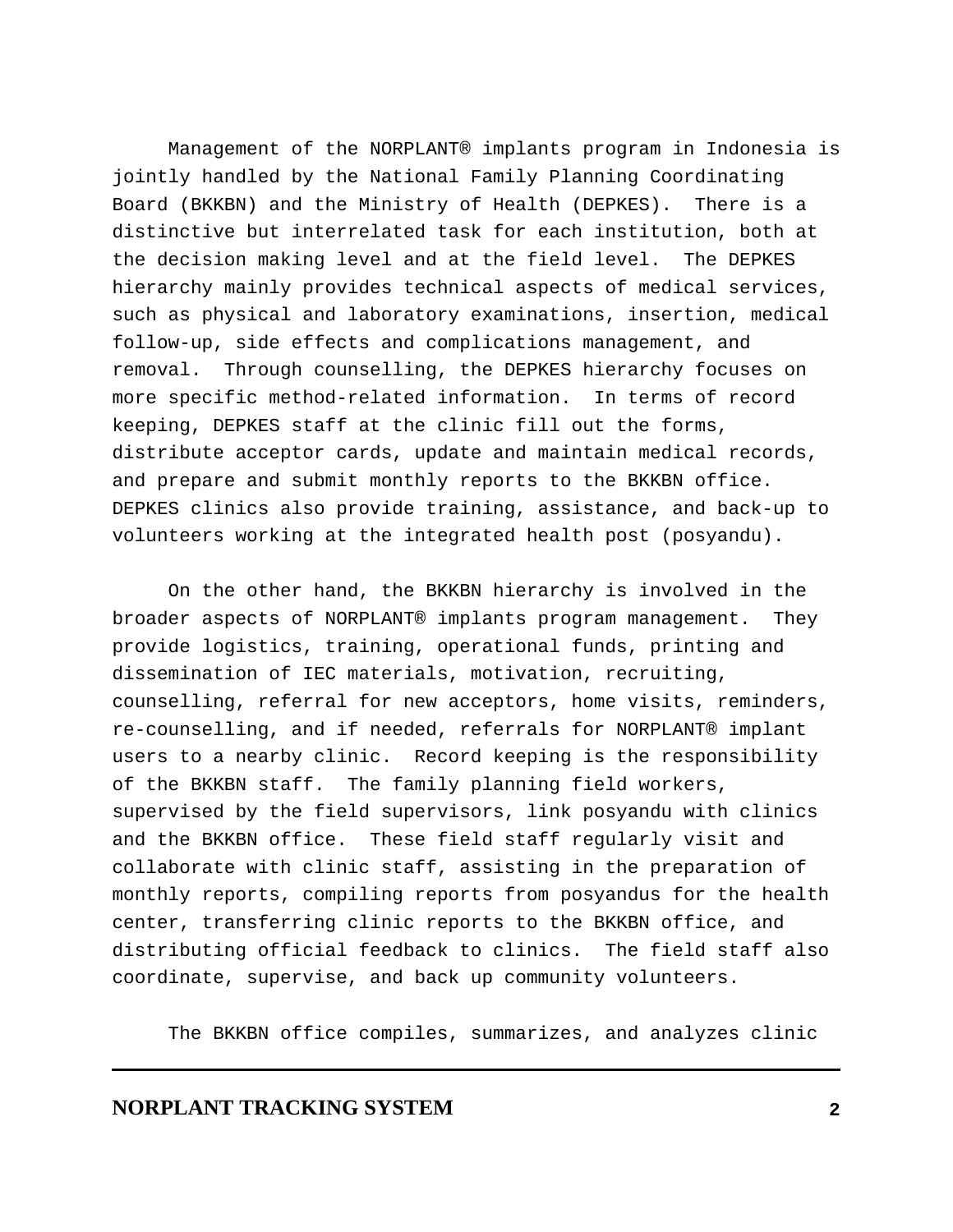monthly reports. It produces reports and feedback for local planning purposes. In the operationalization of its activities, there is a close relationship with the DEPKES office at this level. The following figure shows the official relationships between the two institutions.

Figure 2 : Relationship of BKKBN and DEPKES

| Central level-----------BKKBN<------------>DEPKES          |  |
|------------------------------------------------------------|--|
|                                                            |  |
| Provincial level---------BKKBN<------------->DIN.KES. I    |  |
|                                                            |  |
| District level-----------BKKBN<------------->DIN.KES. II   |  |
|                                                            |  |
| Sub-District level-------SUPERVISOR<-------->HEALTH CENTER |  |
|                                                            |  |
| Village level------------FPFW                              |  |

The posyandu plays an important role in the delivery of essential preventative health services to the community at the neighborhood level. In pursuing "Health for All", DEPKES realizes that the availability of formally trained health providers can not meet all community health needs. Thus it launched outreach health activities, involving the community as the extension of health providers. Through this primary health care concept, DEPKES is able to guarantee health services to all members of the community, while maintaining the efficiency of limited resources.

Following the cooperative strategy, the posyandu is organized by the local community, executed by the community volunteers, and intended for all community members. DEPKES has established a standard model of posyandu which ideally provides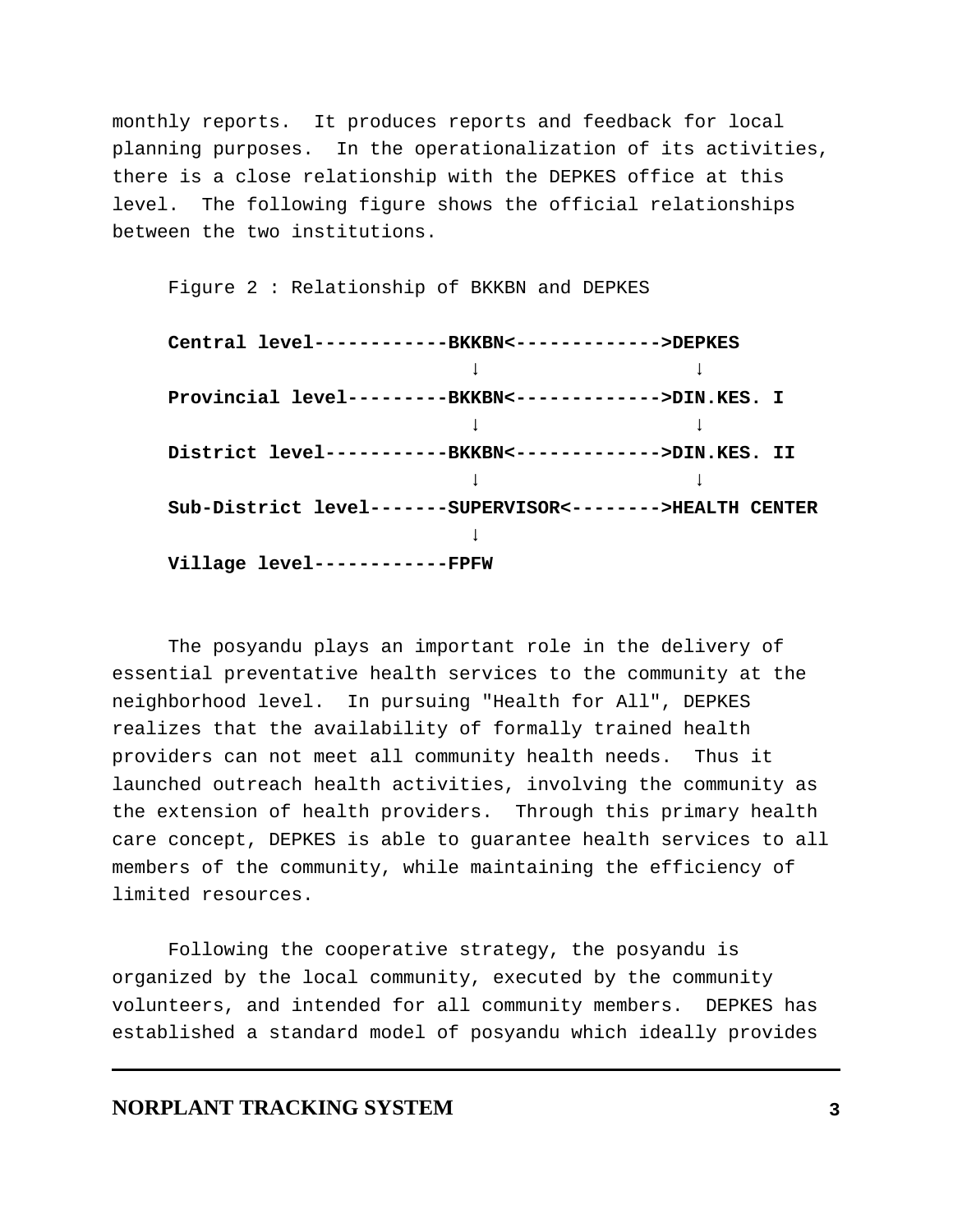five basic preventative health services: babies and children under five growth monitoring, family planning, immunization, ante-natal care, and distribution of an oral rehydration solution. Posyandu activities are ideally conducted once every month and usually move from one house to another each month. Among the five basic services, ante-natal care is rarely found in the actual posyandu activities.

Posyandu in most of the areas, rural and urban slum, is an important meeting place for mothers. They come for their own family planning needs or accompanying their children for other services. The volunteers utilize this opportunity to provide IEC materials, information, motivation, counselling, and demonstrations on important health issues.

### **Study Justification**

The recently completed NORPLANT® implant study (BKKBN, 1993) reveals that the continuation rate over a four-year period was about 80 percent and the rate decreased to 55 percent in West Sumatera and 33 percent in West Java over a five-year period. The fall-off suggests that many acceptors are returning for removal at or just before the five-year deadline, as they should. Although many acceptors are returning for the five-year removal, approximately 15 percent of acceptors are not returning even after six years of use for removal. An earlier study carried out in urban areas by Yayasan Kusuma Buana (YKB) also found that more than 20 percent of NORPLANT® acceptors failed to visit the clinics for removal after five-years of use. The most important reason for these failures was the difficulty of remembering the proposed removal date. The estimated number of implant acceptors who will require removal in 1993/1994, including five-year removals, is 114,000 (BKKBN, 1993).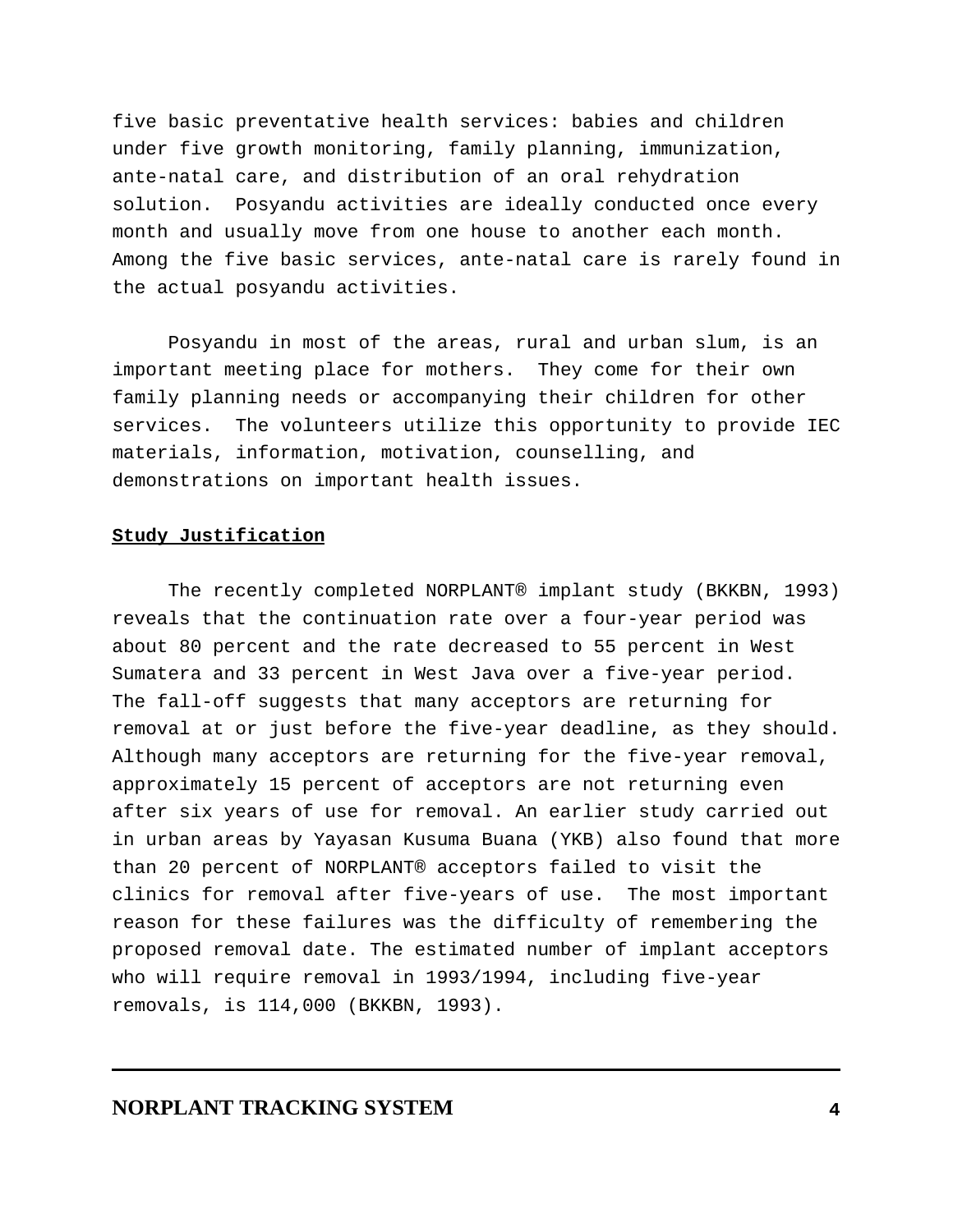The five-year removal is mandatory. The risk of ectopic pregnancy may increase with the duration of NORPLANT® implants use. Also, after five years women are no longer protected from pregnancy unless they return for re-insertion or change to another method. As a result the BKKBN, as the family planning coordinating body, feels an urgent need to develop a NORPLANT® acceptor tracking system.

Currently, YKB is assisting BKKBN in the implementation of a NORPLANT® implants Surveillance System Project in Aceh, Riau, Jambi, Lampung, and Bengkulu provinces. The system has been developed with technical assistance from John Snow Inc. and funding from the Asian Development Bank. The main objectives of this surveillance project are early detection of serious sideeffects and complications, and tracking of NORPLANT® contraceptive acceptors for the five-year removal. The proposed surveillance system will consist of two interactive sub-systems :

- 1. A clinic sub-system for medical services.
- 2. A community sub-system for NORPLANT® acceptor tracking.

These two existing sub-systems have been identified for the preparation phase, and their roles and interaction will be strengthened by establishing simple and proper linkage systems through family planning field workers. After a long delay due to financial management, the first phase of this project started June 11, 1993. Recently, the BKKBN and YKB completed reorientation of all of the BKKBN's field personnel involved in the project areas. The first phase (2 years) started by compiling names, addresses, date of insertion and date of removal at the health center/village. Information is being sent to the Kabupaten BKKBN office to notify the clients in the five provinces of Aceh, Riau, Jambi, Lampung, and Bengkulu.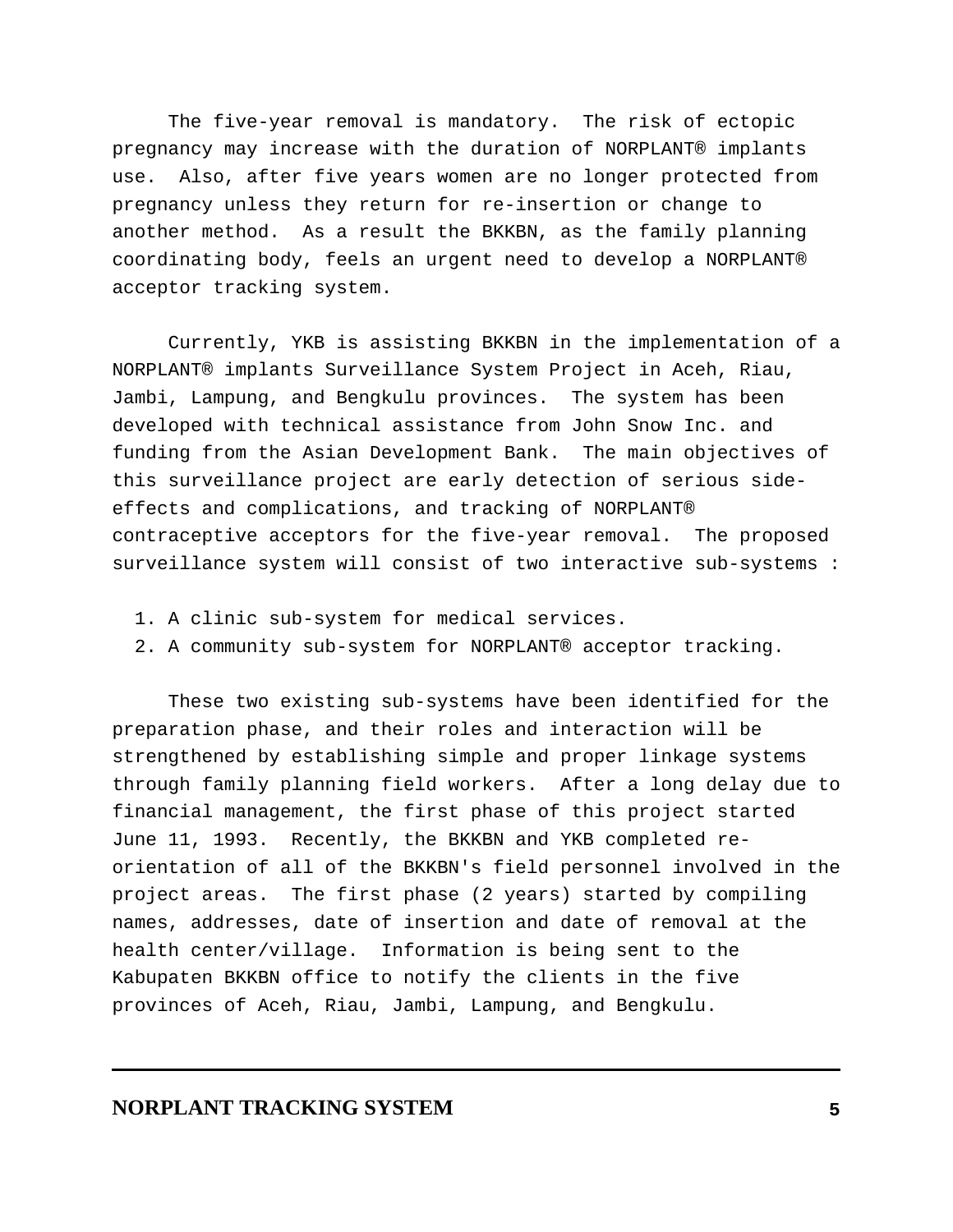Some provinces have established and implemented their own tracking system for five-year removals. To date, there is a lack of information concerning existing tracking systems adopted by local family planning programs and concerning the extent to which provincial and local family planning program managers and service providers are aware of and prepared for the large numbers of five-year removals in their geographic areas. In view of the huge number of current and expected five-year removals, BKKBN needs to study the strengths and weaknesses of these existing tracking systems. Information on locally adopted NORPLANT® implant acceptor tracking systems promises to provide important input to optimize and re-design the surveillance system which is underway in the five provinces.

Findings of this study will be useful to develop and improve the provincial tracking system. Main beneficiaries of the study will be local family planning program managers, providers, and field workers.

The study findings will be used for the following :

- 1. To improve the design and implementation of a five-year project on the NORPLANT® implants Surveillance System, designed to track NORPLANT® implant acceptors for five-year removals.
- 2. To identify various possible tracking mechanisms.
- 3. To design and test different tracking systems to find out the most effective strategy in terms of cost, practicability, reliability, and replicability.
- 4. To develop tracking messages to be used by mass media and field workers.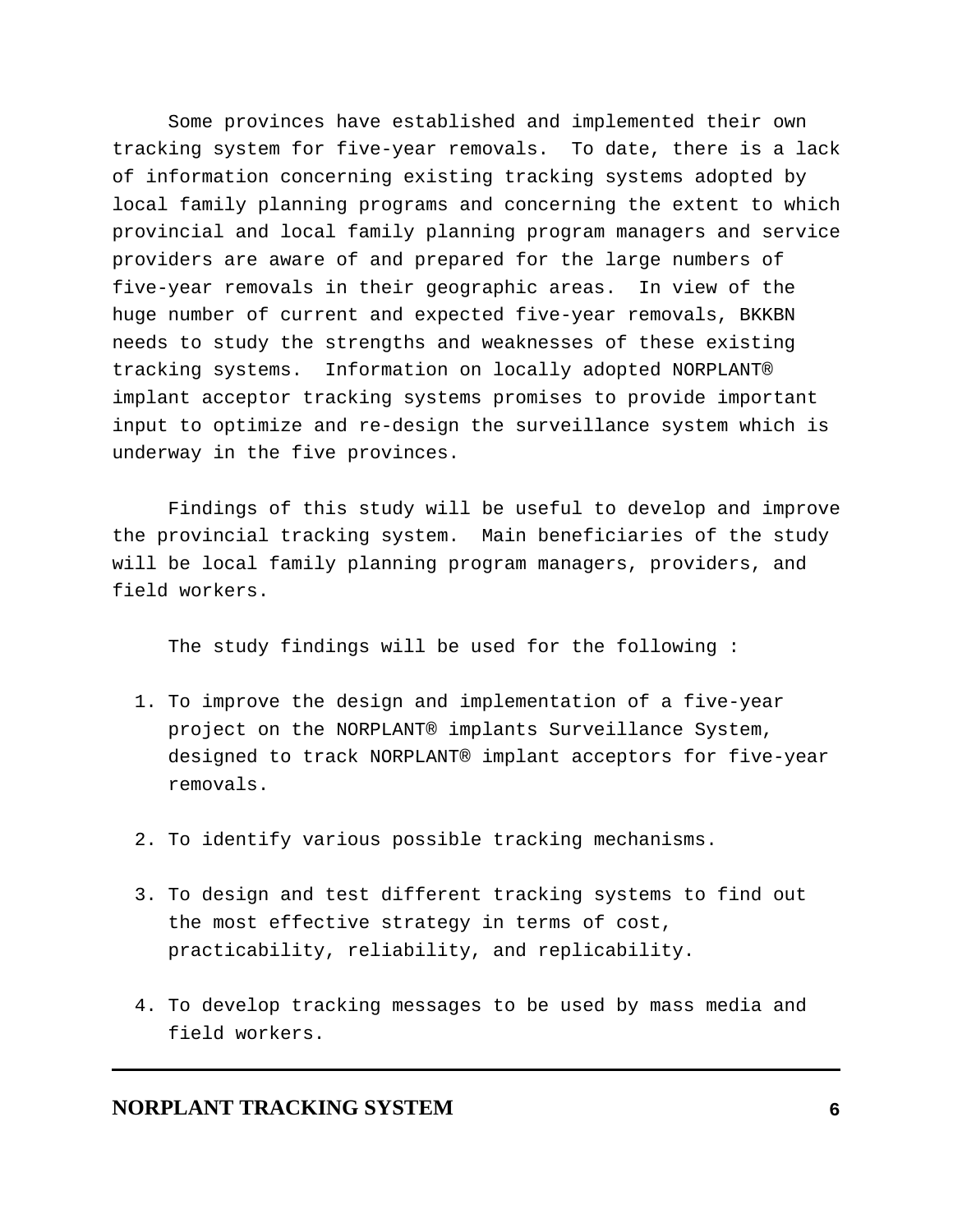## **Objectives**

Specific objectives of this review are as follows :

- 1. To assess the readiness of provincial and local authorities for five-year removal of NORPLANT® implants.
- 2. To list and describe acceptor tracking systems for five-year removal currently in use at provincial and local levels.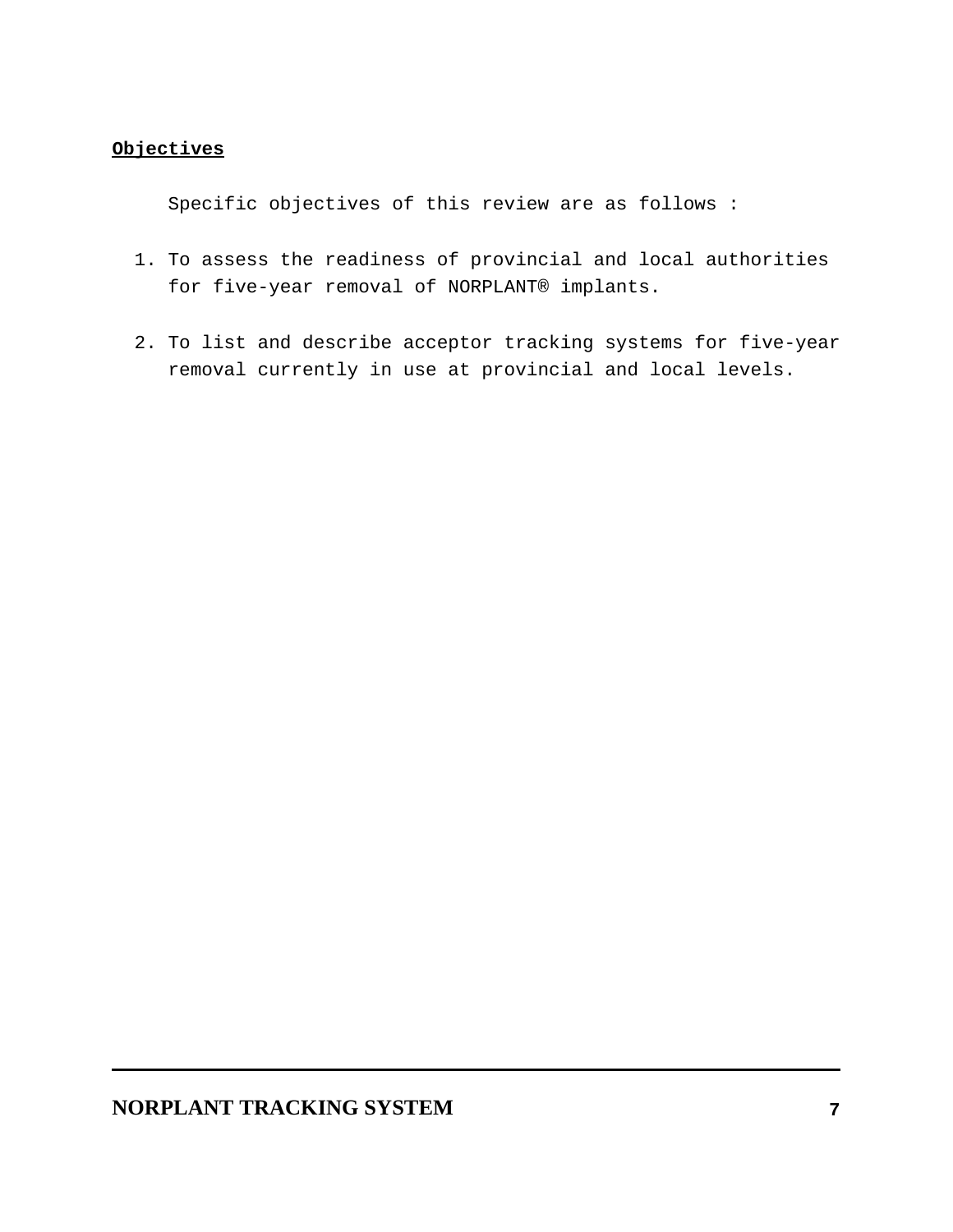# **CHAPTER II METHOD AND MATERIALS**

#### **Study Design**

This assessment study utilized a qualitative approach through in depth interviews with 93 program related persons from four provinces: North Sumatera, West Java, East Java, and West Nusa Tenggara (NTB).

These provinces were selected to include two types of areas: (1) those with relatively high current user rates of NORPLANT® implants (users made up more than seven percent of mixed contraceptive methods), and (2) those with relatively low current user rates of NORPLANT® implants (less than three percent of mixed contraceptive methods). As of November 1993, East Java had 424,704 implant acceptors, West Java had 386,308, North Sumatera had 71,865, and NTB had 66,107. East Java and West Java represented the provinces with high prevalence rates, while North Sumatera and West Nusa Tenggara represented the provinces with relatively low prevalence rates.

In each selected province, one urban and two rural districts were selected in consultation with the BKKBN provincial staff. The accessibility from the provincial capital city and medium to high prevalence rate of NORPLANT® users were the two criteria for selecting districts. One village was chosen for each district for observation during the data compilation phase. Sampled family planning posts and their volunteers also served as the basis for data compilation. Names of sampled districts and villages with some important characteristics are given in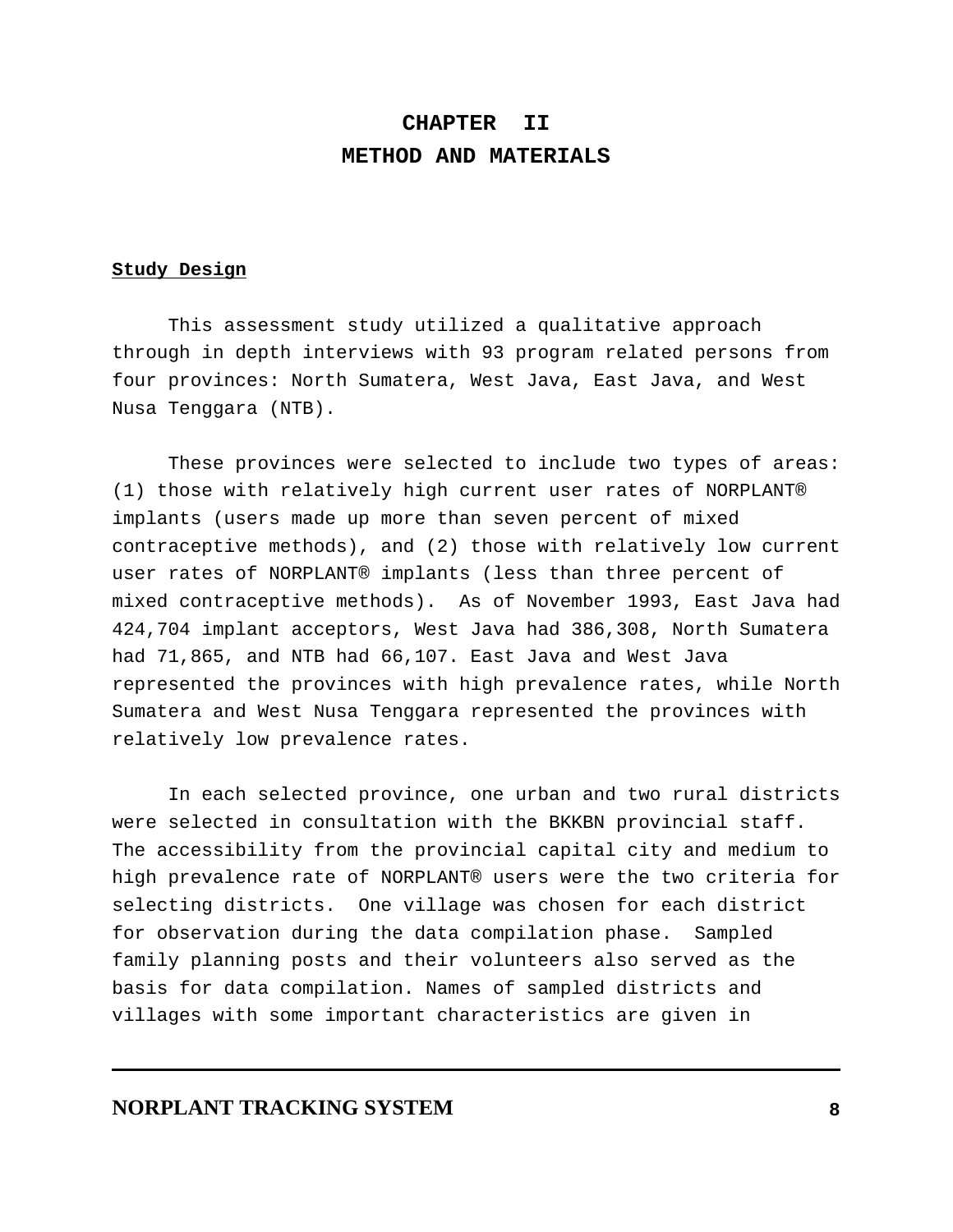Appendix 1.

### **Respondents**

Each sampled province was visited by the investigator for in depth interview sessions with selected informants. A total of 93 persons including 12 implant users were interviewed to get information regarding NORPLANT® implant removal services. A detailed list of interviewed informants is as follows:

### Provincial level

| 1. Provincial program officer |  |  | $(4 \text{ persons})$ |
|-------------------------------|--|--|-----------------------|
|                               |  |  |                       |

# 2. Field supervision officer (3 persons)

## District level

| 1. Reporting & recording officer |  | (12 persons) |
|----------------------------------|--|--------------|
| 2. Field program officer         |  | (10 persons) |

### Sub-district level

| 1. Health center doctor                                   | (4 persons)            |
|-----------------------------------------------------------|------------------------|
| 2. Health center midwife                                  | $(10 \text{ persons})$ |
| 3. Sub-district field worker supervisor                   | (7 persons)            |
| 4. Sub-district chairperson for mother's club (3 persons) |                        |

## Village level

| 1. Family planning field worker     | ( 8 persons) |
|-------------------------------------|--------------|
| 2. Village leader for mother's club | ( 4 persons) |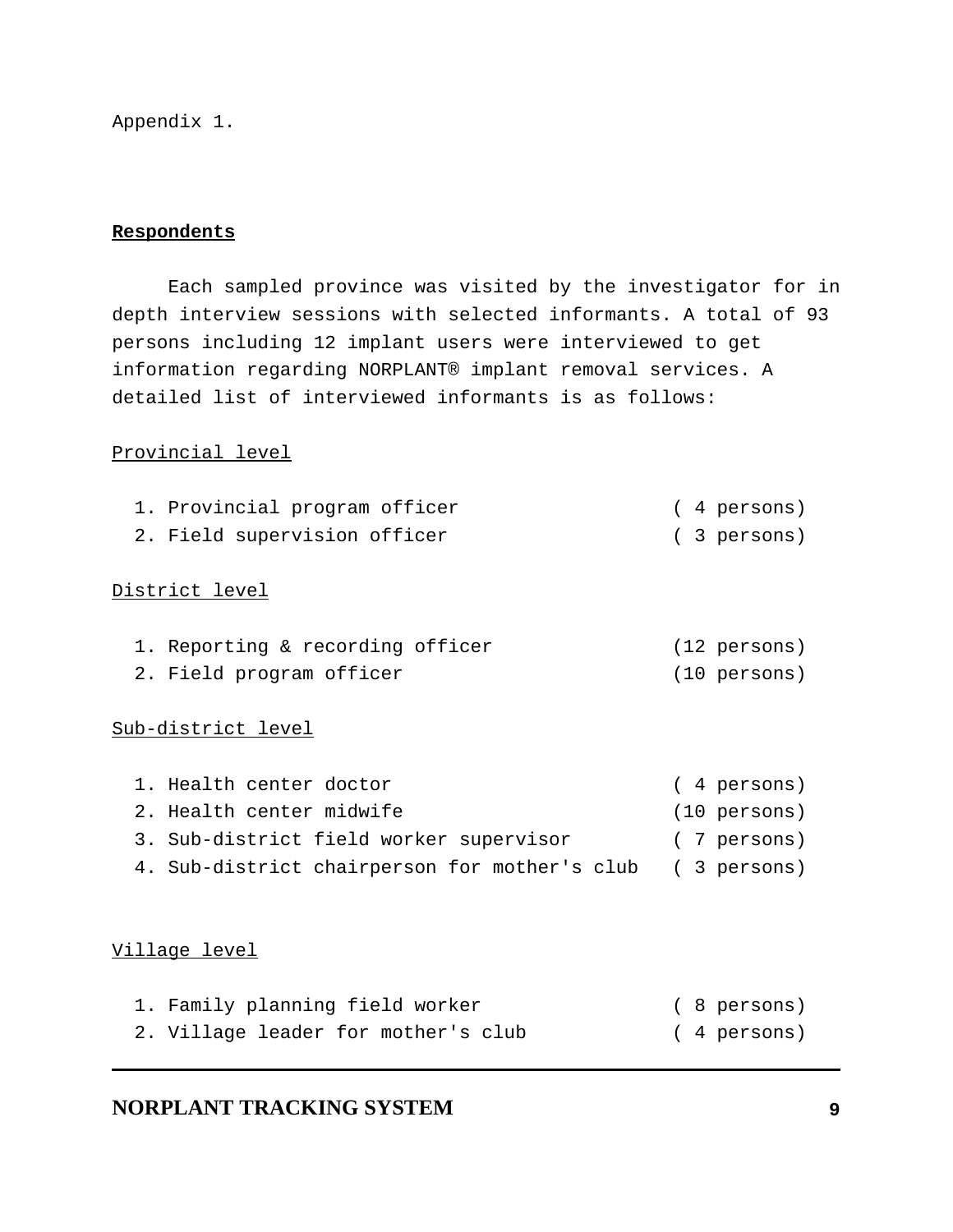### Grassroots level

| 1. Family planning volunteer     |  | ( 6 persons) |
|----------------------------------|--|--------------|
| 2. Family planning post activist |  | ( 5 persons) |
| 3. Head of neighborhood          |  | (2 persons)  |

Clients

NORPLANT® active user (12 persons)

### **Questionnaires**

An in depth interview guideline was prepared and used to standardize the exploration of each interview session. A total of 27 open questions were asked to various types of informants. To maximize the quality of the information, each question was asked of the informants on an idividual basis. A list of specific questions can be found in Appendix 2. Questions were pretested in Jakarta at a Puskesmas for implant users. Some questions were used in a previous study conducted by Yayasan Kusuma Buana ("Community Perspective Study on Norplant").

For an in depth interview, the time limitation was approximately one and a half hours per session. All interview sessions were held at the respondent's working place and tape recorded. Later information was transcribed. The data was analyzed qualitatively to provide information on the descriptions, strengths and weaknesses of the existing NORPLANT® implant tracking systems.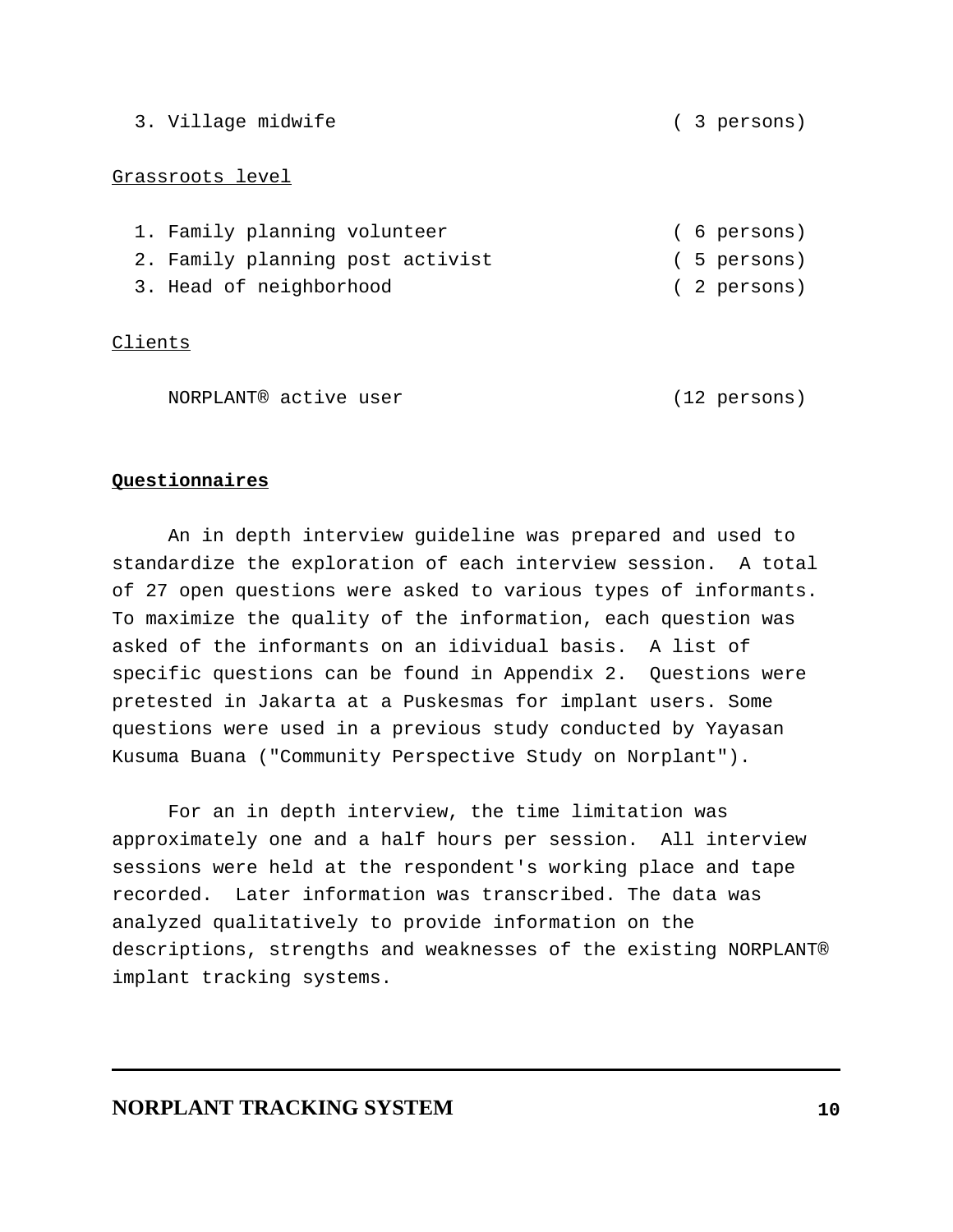#### **Management of the study**

This study has been conducted by Yayasan Kusuma Buana (YKB) with the assistance of the local BKKBN officers, particularly for legal and administrative matters. YKB is a leading nongovernment organization in family planning and health, and has played a central role in the introduction of NORPLANT® implants in Indonesia. YKB carried out several scientific studies on NORPLANT® implants in Indonesia, including a study on users attitudes towards NORPLANT® implants and their removal, and a study of factors associated with due and overdue 5-year removals. Both studies were funded by the Population Council. In 1990, YKB participated in a study on "Service Delivery Systems and Quality of Care in the Implementation of NORPLANT® Implants in Indonesia", sponsored by the Population Council.

Yayasan Kusuma Buana recruited a study team consisting of one investigator who is experienced in quantitative and qualitative methodologies. Joedo Prihartono, MD, MPH is the principal investigator who has been involved in the Indonesian NORPLANT® implant studies since the beginning. He is a senior staff member at YKB and has participated in many quantitative and qualitative studies on NORPLANT® implants. One research assistant, Drs. Teguh Haryadi, was recruited to assist and support the study team administratively. He has worked for the urban slum project in YKB's Pisangan Baru Clinic. He has a formal degree in education and was trained in qualitative methodology.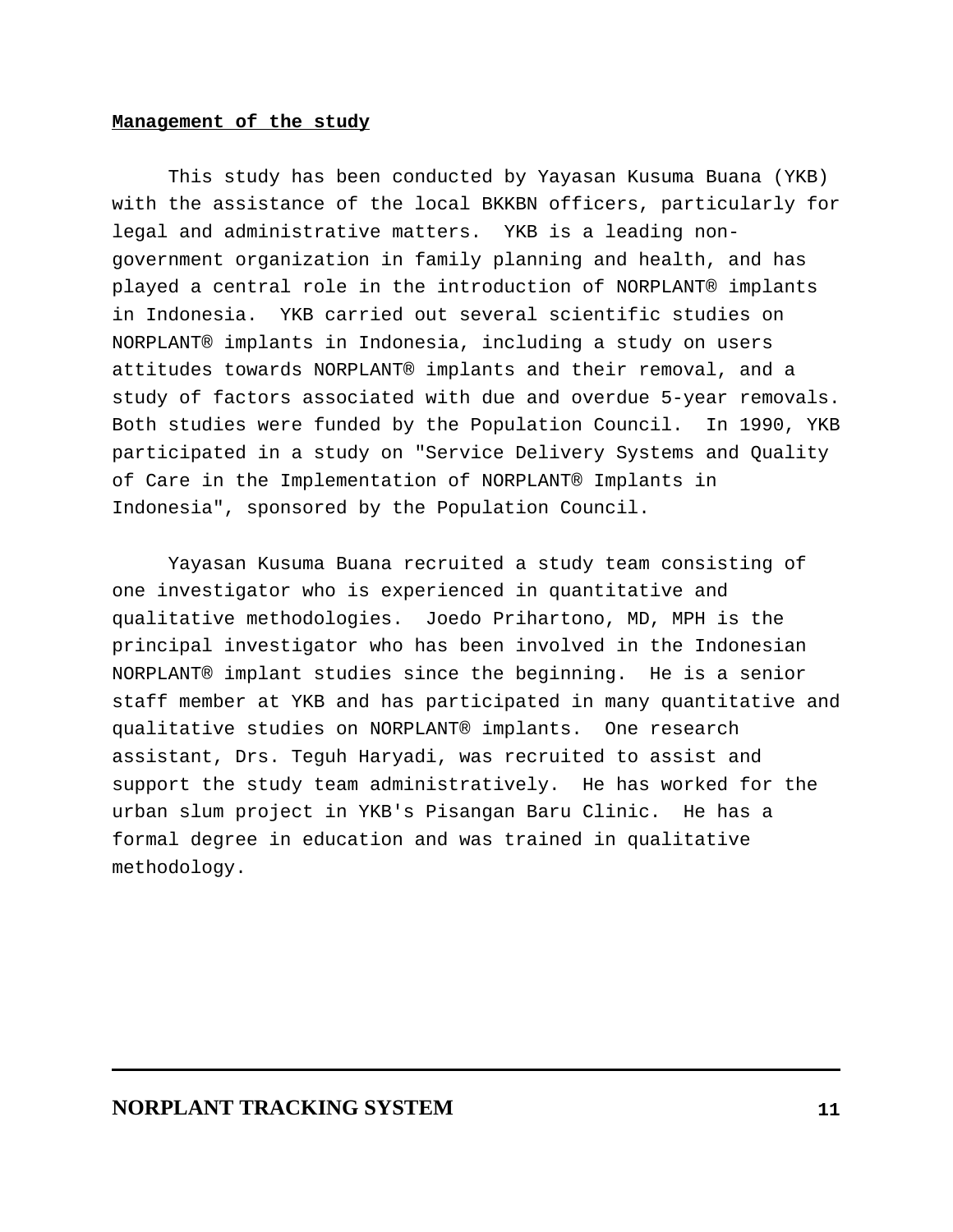# **CHAPTER III STUDY FINDINGS AND DISCUSSION**

#### **Readiness for Removal Process**

Local readiness for the removal process is affected by various factors, such as : extent of the family planning program, level of institution, number of NORPLANT® implant acceptors, and activities of the field staff. East Java and West Java, which represent the most advanced family planning provinces in Indonesia, showed a much greater readiness compared with the other two sampled provinces.

#### East Java Province

All program personnel from the provincial level down to the village level have mechanisms to project the caseload for any year. The provincial BKKBN prepares an annual projection of removal caseload based on the following mechanisms :

- 1. Using monthly clinic reports on NORPLANT® implant insertions with previous service statistics which reveal that 70 percent of acceptors will have attained 5-year usage.
- 2. Adding 30 percent of NORPLANT® implant acceptors who need removal before the 5-year period (based on previous statistics).
- 3. Updating information through a regular meeting with group leaders of family planning field workers.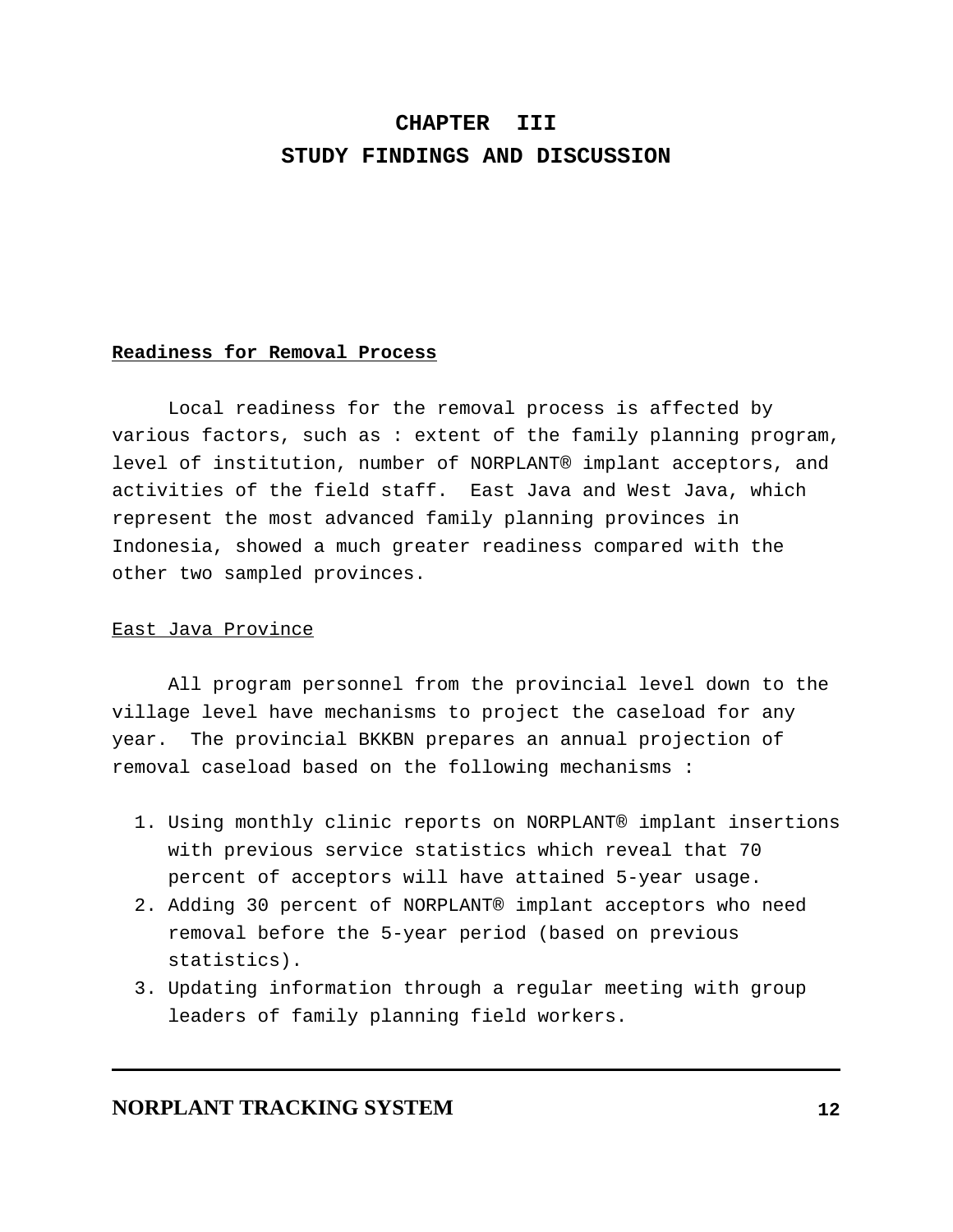For the program year 1993/1994, there will be 70,000 removals for the whole province, calculated by East Java BKKBN staff using the above formula. The provincial staff feels that the number of trained doctors and medical equipment are insufficient. In East Java province there are only 500 welltrained doctors on removal procedures. Since the Ministry of Health officially does not allow paramedics to perform NORPLANT® implants removal, this limited personnel must be distributed according to priority areas. To overcome the limited amount of specific medical equipment, the provincial BKKBN tries to mobilize other fund sources to procure this needed equipment.

Because the provincial BKKBN staff feels rather desperate with its limited resources, they have tried to invent some field possibilities to overcome this.

".... We really need medical assurance for those NORPLANT® acceptors beginning menopause, that they do not need removal of the implants. This will ease our burden. We will also directly provide another method of contraceptive to some of the NORPLANT® acceptors who still have to wait for removal after using it for five years. ...."

Districts Surabaya, Sidoarjo, and Sampang tend to be the prioritized areas in East Java due to their strategic location. Therefore they do not have any difficulty in providing services for NORPLANT® implant removals. In these districts, well-trained paramedics also participated actively in removal services under the supervision of the doctors. With active participation of midwives in providing removal services, these districts can fill the manpower gap. The collaboration between health centers in these districts is very close, and field workers can mobilize the most important medical equipment from one health center to another when needed.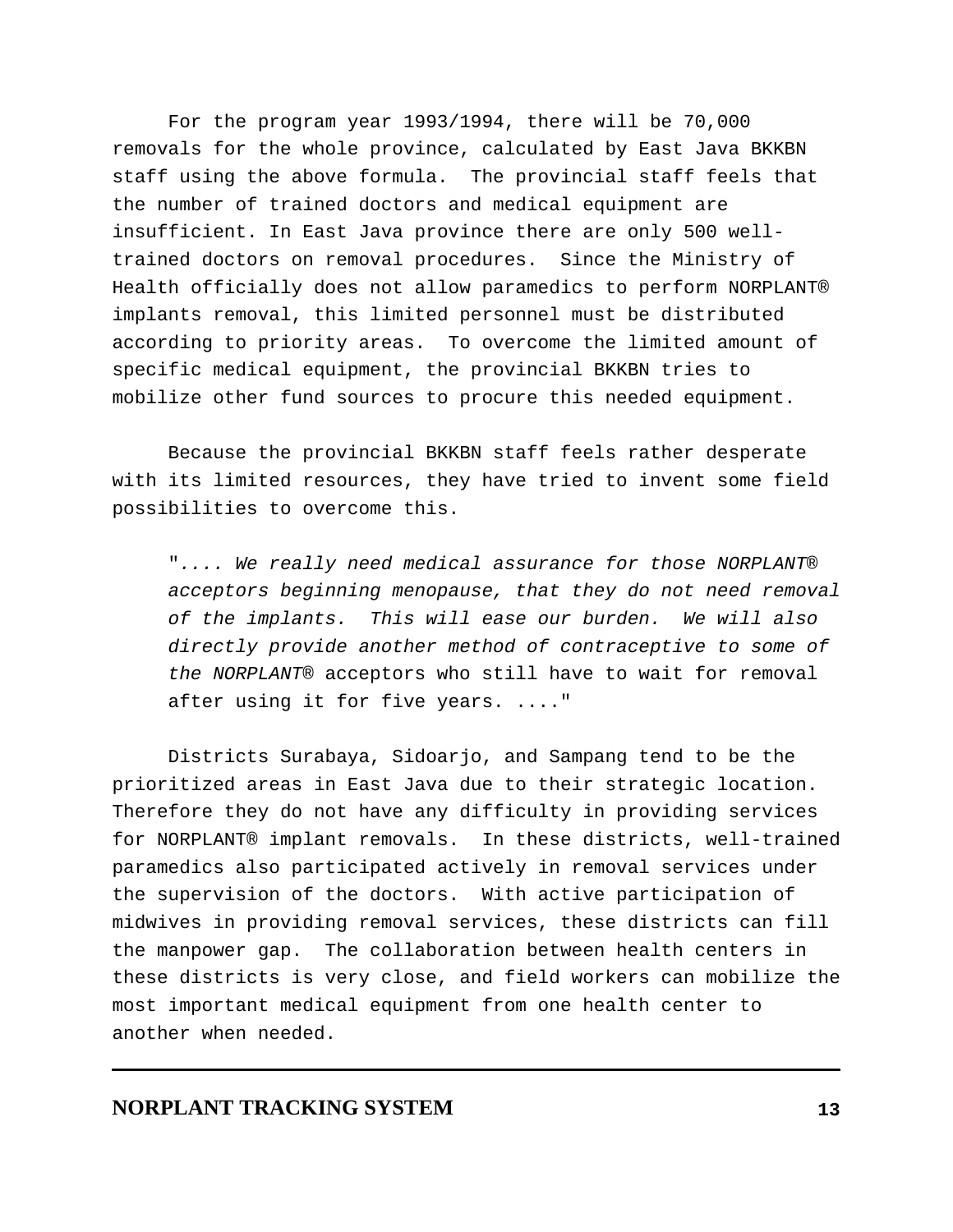The provincial BKKBN has planned to conduct additional removal training for doctors as well as paramedics, hoping that the Ministry of Health will soon abolish the ban on paramedics to perform removal. Local refresher training for each district is also planned locally. For urban districts in East Java, especially those located near the provincial capital, the district hospital is also involved as the provincial training facility, thus regular back-up and supervision from the provincial level is automatically guaranteed.

The schedule for removal procedures is prepared by each health facility in accordance with other types of health tasks which must be performed by the clinic anyway. The district BKKBN and the field workers adjust their plans according to this schedule. Field workers coordinate with local volunteers to contact NORPLANT® implant acceptors who need removal services. The volunteers motivate the acceptors to continue some kind of family planning method, whether they decide to use a new set of implants or shift to another method. In East Java they usually recommend IUDs as an alternative method. The field workers strengthen this process of counselling, while the health personnel discuss the prevention of infection. Following the removal service, the clients are given clear instruction on how to prevent infection, and urged to visit the clinic if there is any serious complaint such as bleeding or infection. The field workers and volunteers continue follow-up visits with acceptors to further motivate and counsel them in the family planning program.

The clinic staff prepares the sterilized equipment following the guidance of the Ministry of Health. Since almost all of the health centers do not have any autoclave, they boil the metal instrument for 20 minutes and use chemical disinfectant to sterilize non-metal supplies, such as rubber gloves, linen and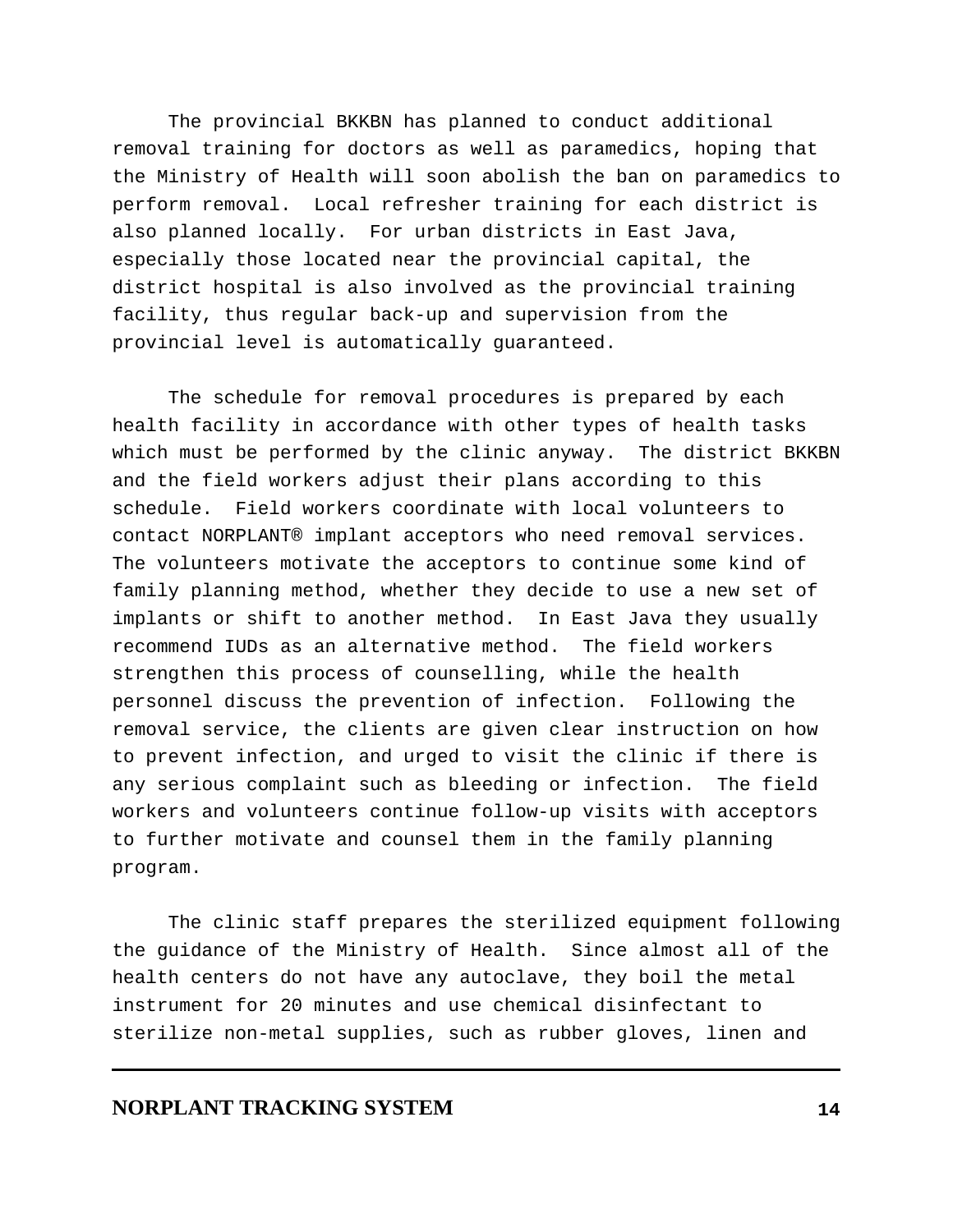cotton. For the removal itself, the operators apply the standard procedure prepared by BKKBN. BKKBN has advised that the operator has to stop trying to remove difficult capsules after 40 minutes. In this event the client is expected to visit the clinic again after 6 weeks to remove the rest of the capsules. If the operators sense a serious difficulty, the client is referred to the nearby district hospital.

### West Java Province

West Java province shows a similar pattern with East Java province in managing the NORPLANT® implants program. The provincial BKKBN is able to calculate the number of proposed removals for any year. There will be 67,250 removals anticipated by the provincial BKKBN staff to be done in West Java province for the year 1993/1994. Provincial BKKBN staff members also feel pressure due to the shortages of well-trained doctors for NORPLANT® implant removals. One staff member stated that provincial BKKBN in West Java purposely reduced the pace of NORPLANT® implant insertions.

In West Java province, the city of Bandung, districts Bandung and Sumedang also benefit from better facilities compared to districts in the sampled districts of the outer islands. District staff in all sampled districts in West Java do not have difficulty anticipating the demand for removal services. East Java province has had a similar experience in its ability to anticipate the need for removal services.

#### North Sumatera Province

In North Sumatera districts, the availability of welltrained personnel and medical equipment is still in relatively good balance with the number of removal procedures. Since the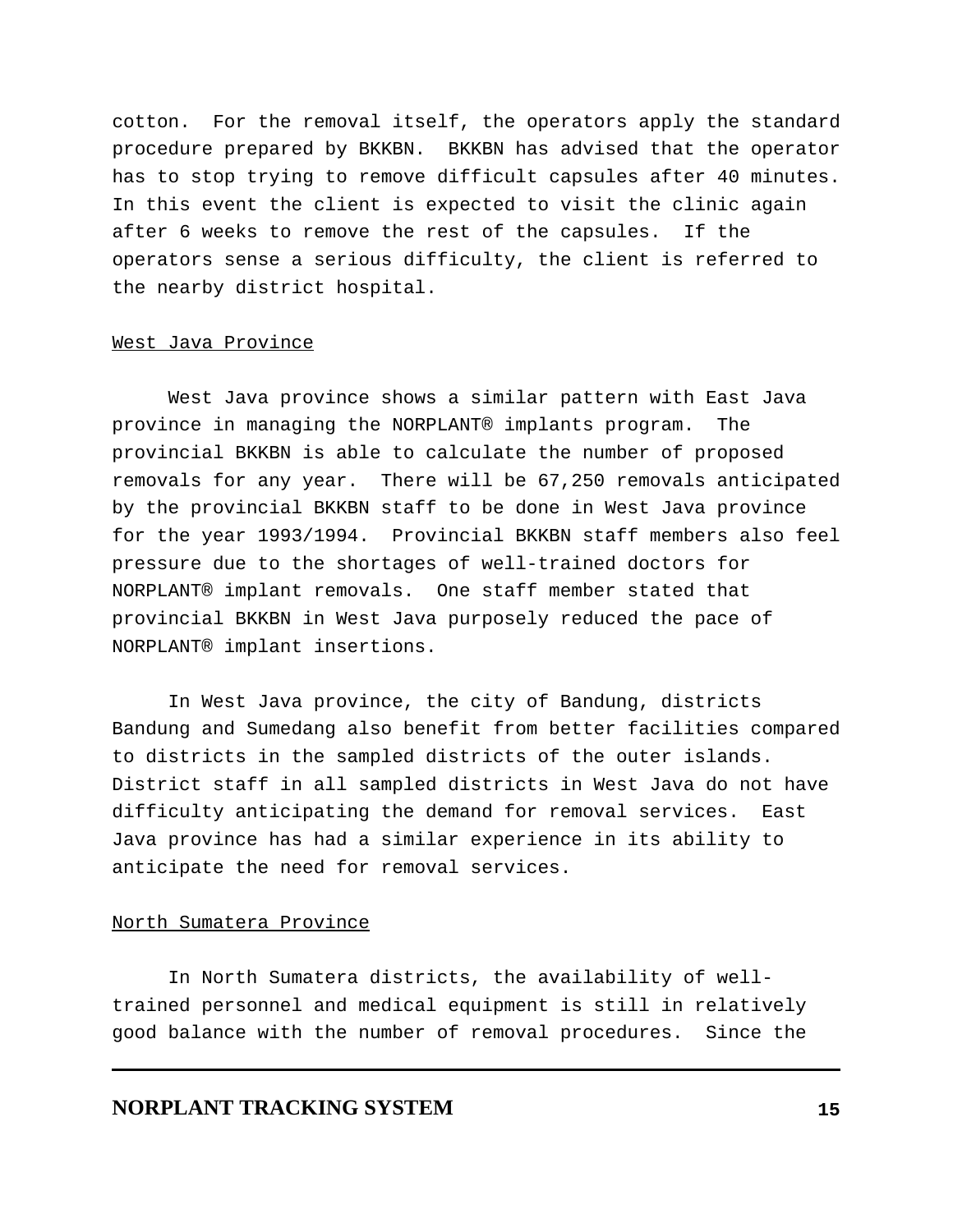number of NORPLANT® implant acceptors is still not exceeded by its capability, the current available resources can catch up with the need for removal services.

North Sumatera provincial BKKBN and the district Medan BKKBN do not have any projection for removal caseload. The provincial BKKBN staff stated that they urge the district office to make this projection, and it will only provide coordination if needed. The district Medan BKKBN relies mostly on Pirngadi Hospital which absorb most of the NORPLANT® implants insertion and removal services. Since this big hospital is capable of managing its own NORPLANT® implant acceptors, which is considered by the district BKKBN as almost all existing acceptors, the district staff feel they can focus their attention on other issues.

However, the districts Deli-Serdang and Langkat BKKBN have prepared annual projection of removal caseload using similar mechanisms found in East and West Java sampled districts. District Deli Serdang BKKBN staff showed a sample of special records kept at the district level, which was used to make this projection. This register contains the names, addresses, dates of insertion and proposed removal time for acceptors. The register is compiled based on the specific sub-district and year of insertion. There is a stronger sense of belonging among District Deli Serdang staff compared with the District Medan staff.

#### West Nusa Tenggara Province

The West Nusa Tenggara province, including the districts Mataram, West and Central Lombok, all do not have any caseload projection. Because the number of NORPLANT® implant acceptors is still very small, they do not have programmatic pressure for this method. In the sampled health centers, the cumulative number of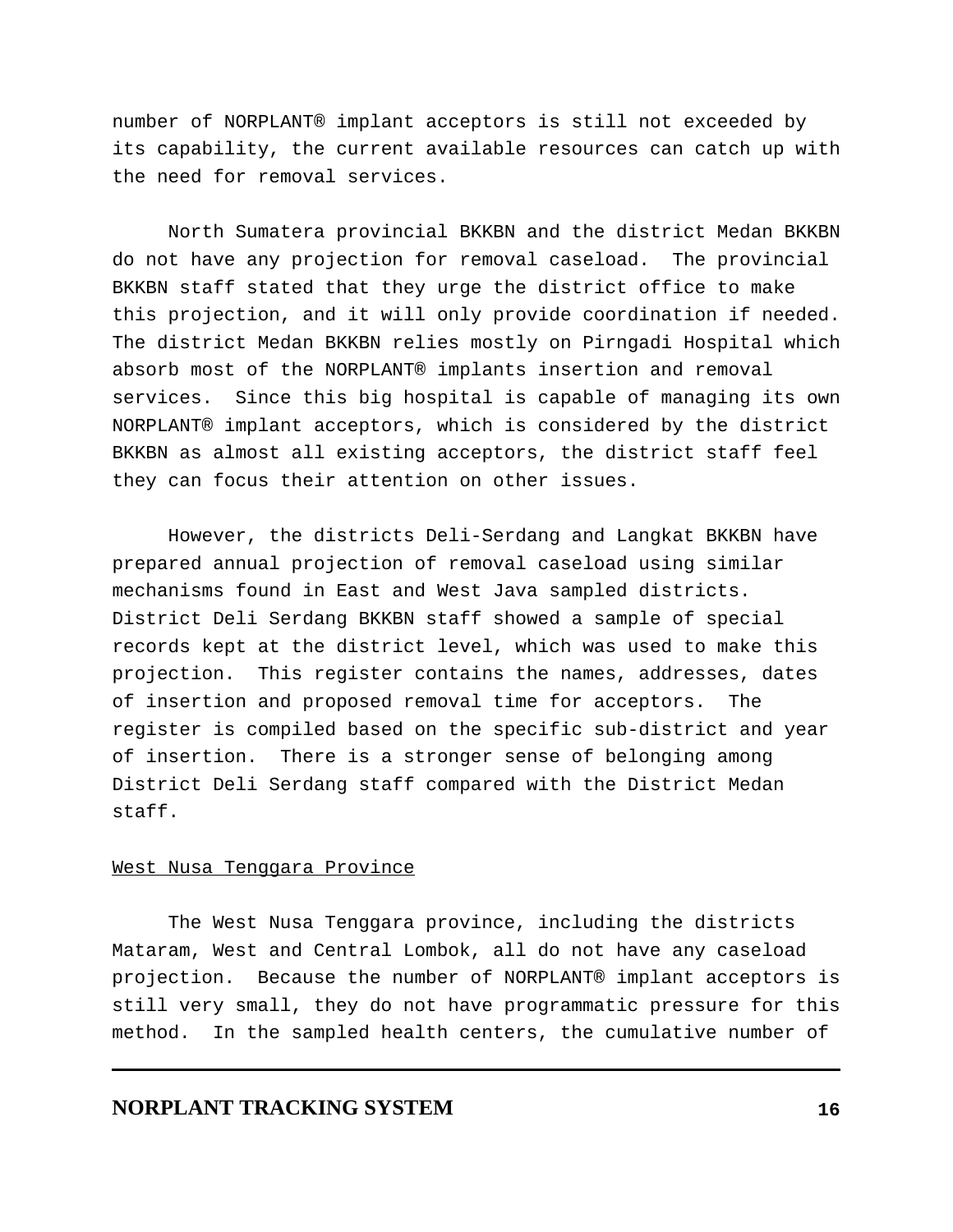NORPLANT® implant acceptors ranges between 6 to 16 women for each clinic. They feel that with this small number of acceptors there will be no difficulty in providing removal services.

## **Existing Tracking Systems**

Tracking systems used in most of the sampled areas are based on the role of district BKKBN in coordinating the field activities.

#### East Java Province

In East Java, the three sampled districts have developed an active simple recording mechanism which covers the name, address, insertion date, and proposed removal date of all NORPLANT® implant acceptors. This list is established based on the report of field workers which accompanies the official monthly F-II/KB report form. This list is updated during the monthly meeting with group leaders, and field workers.

Each field worker also maintains a similar list for his/her area. Using this list the field worker is able to identify which acceptors need removal services in a certain period. This figure is submitted at the meeting with group leaders and district staff. To confirm the removal schedule, the field worker mobilizes the volunteers to contact each client. Through this contact, the volunteers and field worker can get feed back on whether or not the acceptors are willing to visit the clinic. Though rare, two of the volunteers stated that there are some cases where the acceptor feels the implant is already suitable for her body, and refuses to have it removed. In this case, field workers directly provide counselling on the need for removal. A similar mechanism is used to track those 5-year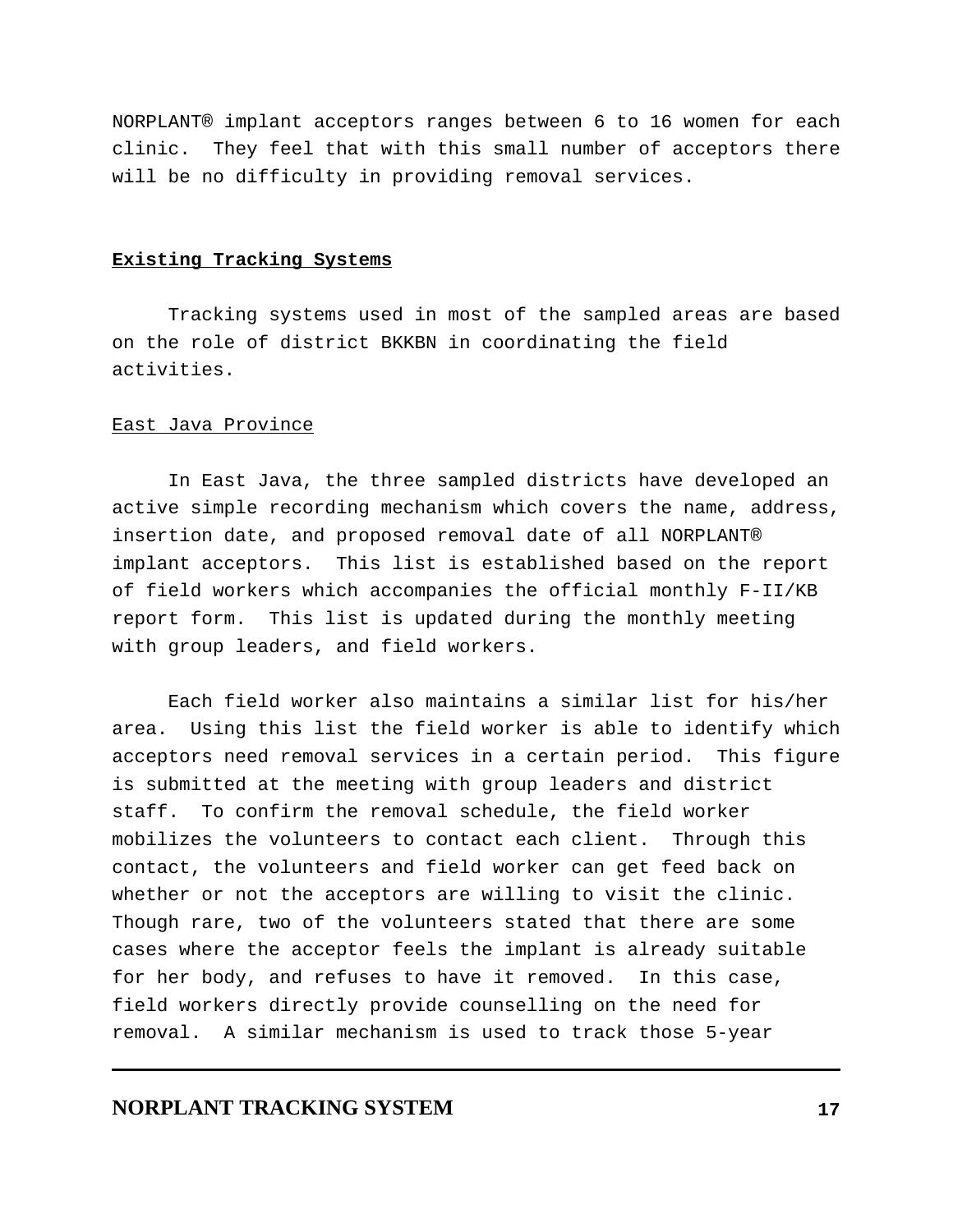NORPLANT® implant users who failed to visit the clinic for removal.

Several mechanisms were found to be in place to remind acceptors of the removal date. The clinic staff always reminds the acceptors during the follow up visits of the proposed date and recommends important steps to be taken if she moves to another area. Interviews with four NORPLANT® implant users also confirmed that such messages have been given regularly. Clinic staff also distribute an individual acceptor card to be kept by the user mentioning the proposed removal date. The acceptor is urged to keep this card safely in her home as a practical reminder and as a means of communication if she moves to another area.

The field worker coordinates the volunteers in his/her area to continuously remind the users of the removal date. The volunteers regularly contact the users through the monthly posyandu or activities of local social gatherings ("paguyuban" meetings). For users who failed to visit the clinic for removal, the volunteer, after receiving notification from the field worker, visits the house of the acceptor to find out the problem. She motivates the user to visit the clinic and meet with the midwife for further counselling.

The utilization of local mass media is still very limited in East Java province. Television and radio stations have been used for more general messages about the family planning program and for specific messages on the self-reliant approach, such as Blue Circle promotion. The newspaper is not considered an effective means of communicating family planning messages because it is not read by all segments of users, especially in the rural areas. Posters, leaflets, and brochures are intended mostly to disseminate general information. While these printed IEC media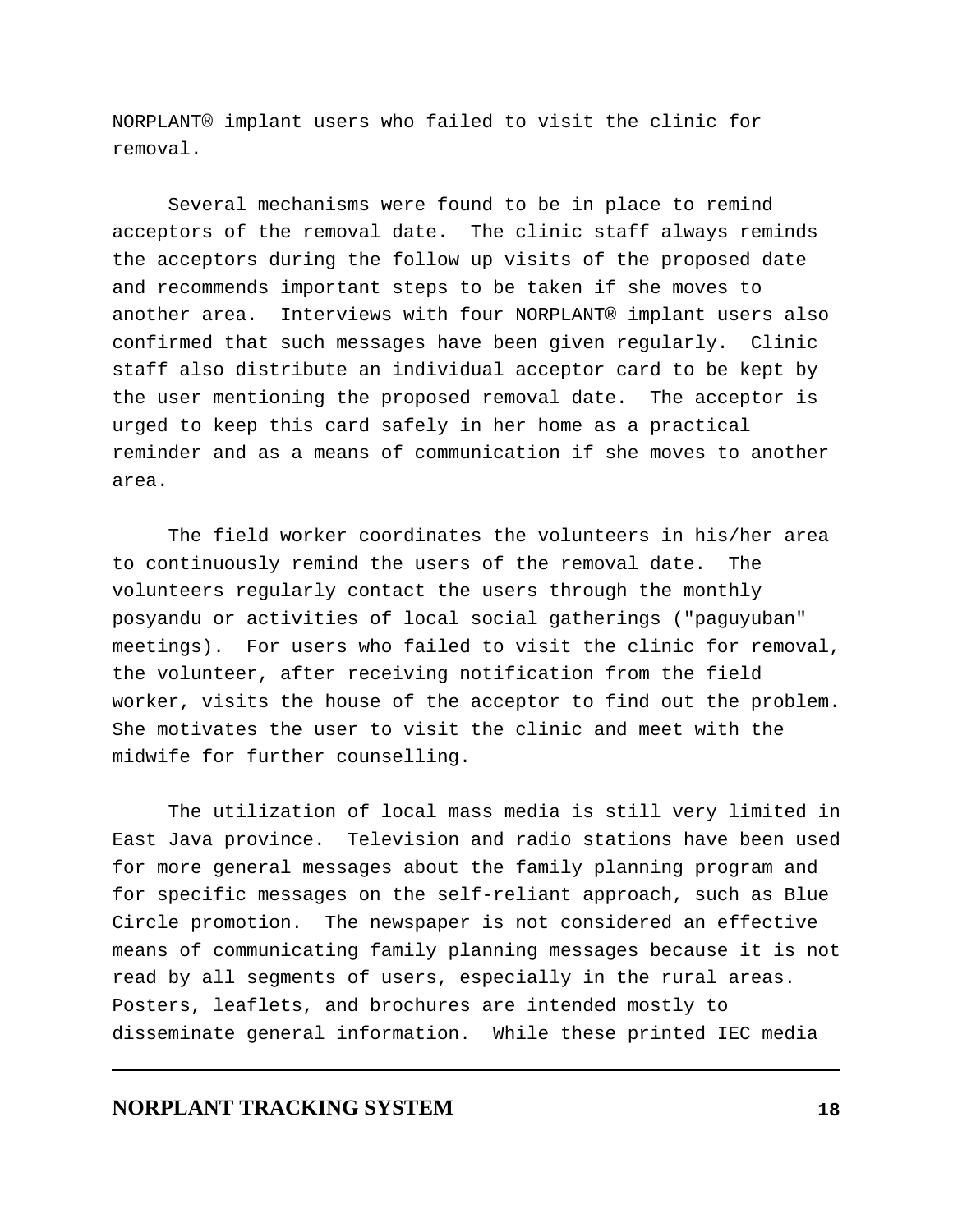also contain some information on the duration of NORPLANT® implants use, they do not mention the possible consequences if it is not removed after 5 years.

Interviews with users, those who are still using and those whose implants have been removed, gave an indication of how they remember the removal date. Nine of the interviewed users stated that posyandu and paguyuban meetings are very helpful for remembering the removal date. For post-partum NORPLANT® implant acceptors, the age of the youngest child served as the strong reminder, while the users in district Sampang (Madura) specifically used the Arabic Moslem calendar to make simple notation on their wall to remind them of the removal date. Every completed year, she will draw a line on the wall which will always remind her of how long she has used the implants. Based on the feedback of East Java statistics, around 45 percent of NORPLANT® implant users due for removal remembered the removal date by themselves.

The interrelationship between various institutions in tracking the NORPLANT® implant acceptors can been seen in the following figure.

> Figure 3 : Relationship of tracking institutions in East Java Province.

## **DISTRICT BKKBN**

 **Preparing list of proposed removals through monthly BKKBN staff meeting**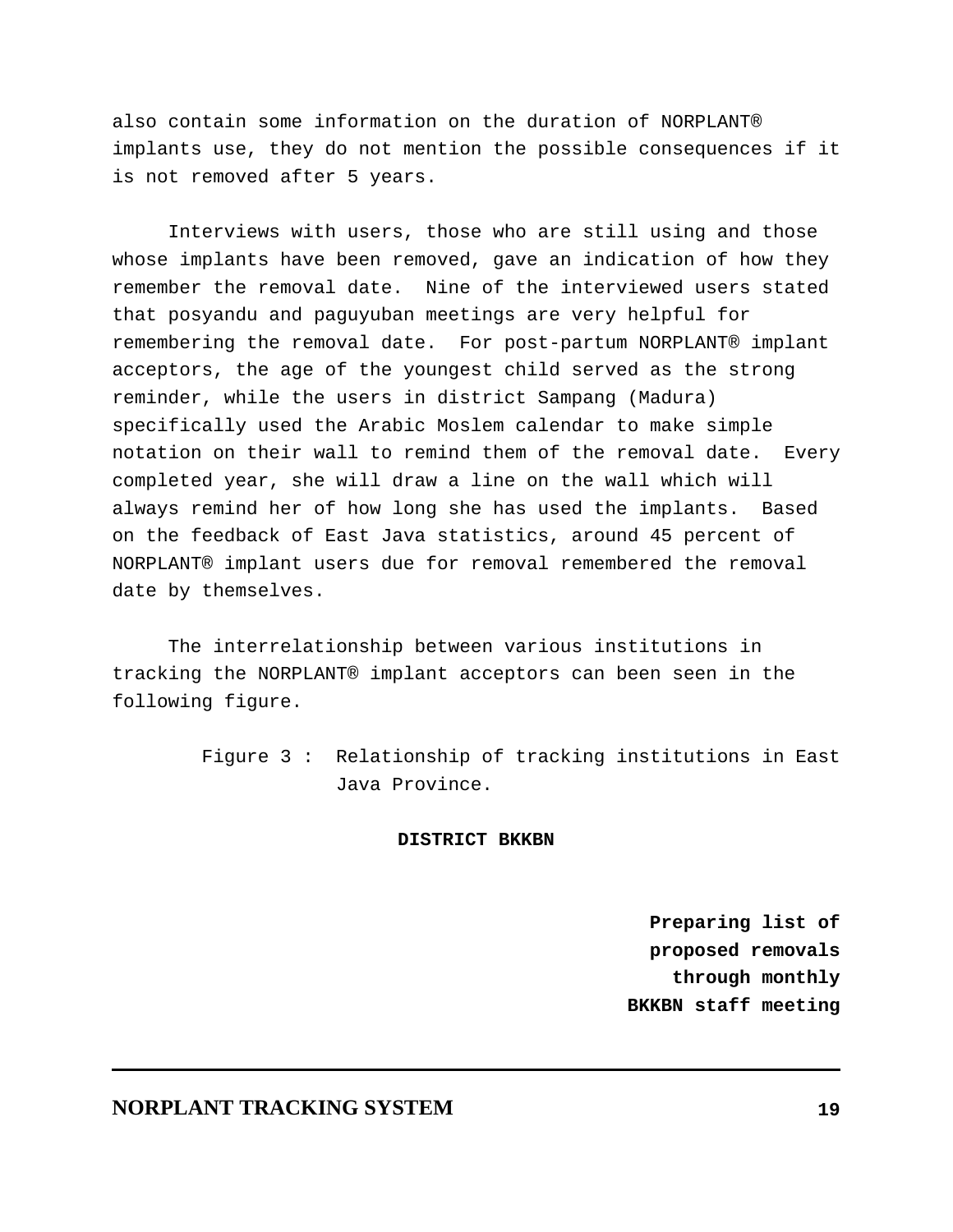#### **FIELD SUPERVISOR**

**HEALTH CENTER** 

#### **FIELD WORKER**

#### **VOLUNTEERS**

#### **ACCEPTORS**

#### West Java Province

West Java province, with an almost equal level of achievement compared with East Java, also exercised a similar mechanism in reminding the acceptors and tracking those clients who failed to visit the clinic for removal services.

West Java BKKBN staff, from the provincial level down to the field level, have been exposed to similar field situations as East Java BKKBN staff. They designed a similar mechanism for tracking NORPLANT® implant acceptors who have used the method for 5 years. Interviews with all levels of informants gave similar information as reported under the East Java province section.

#### North Sumatera Province

In North Sumatera, a similar NORPLANT® tracking mechanism can be found only in districts Deli-Serdang and Langkat, but not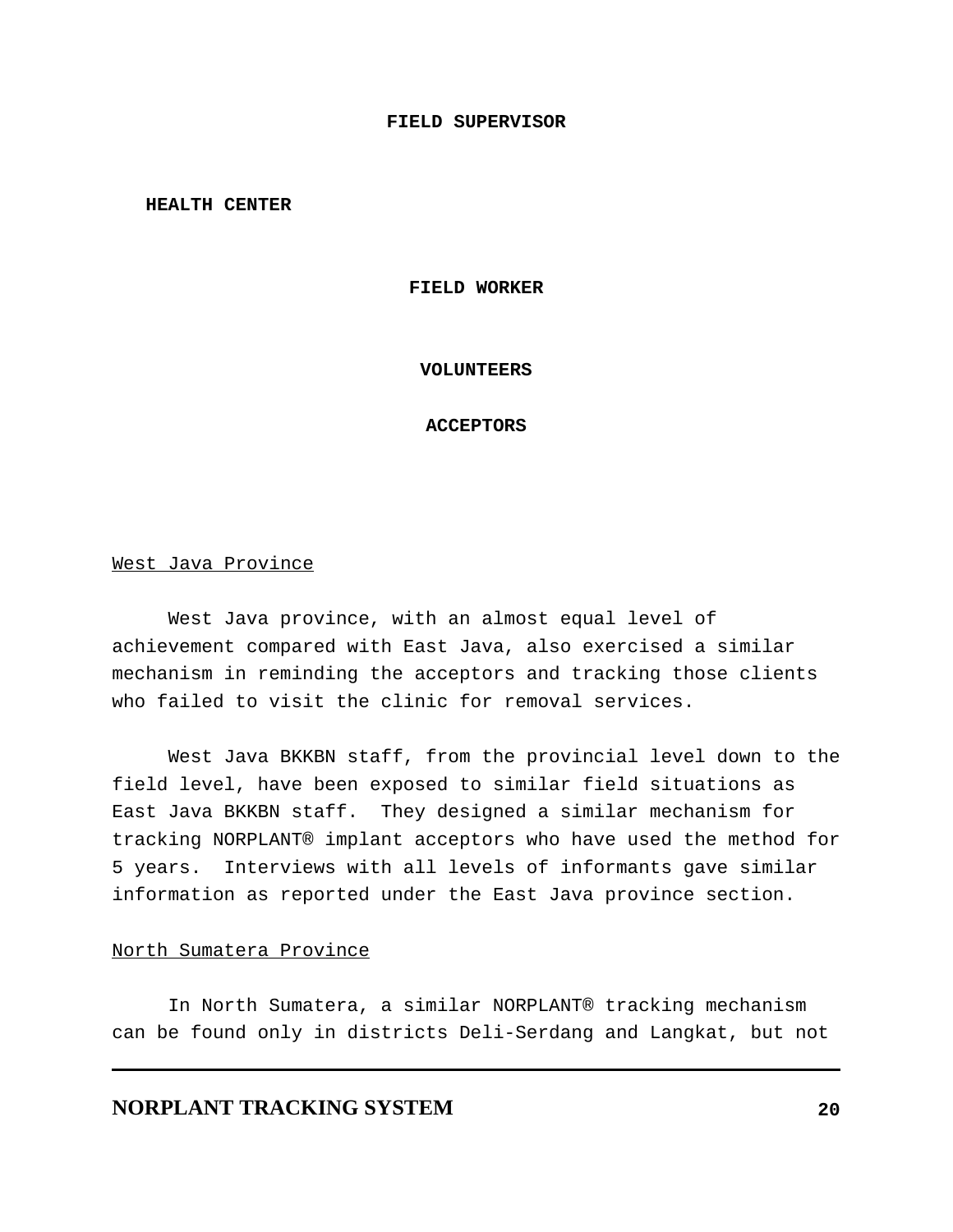in district Medan. The district Medan BKKBN office does not have any list of individual NORPLANT® implant users for its tracking system. It relies totally on the services of Pirngadi hospital, which absorbed almost all NORPLANT® implant activities in the whole city of Medan.

In districts Deli-Serdang and Langkat, the similar NORPLANT® implants tracking mechanism and strategies of reminding the acceptors on the removal date are well implemented. These districts have to manage the NORPLANT® implants program differently than the District Medan, since they have to coordinate all health center personnel in the district area. The majority of removals in these districts were done in these health centers.

#### West Nusa Tenggara Province

The story of West Nusa Tenggara is quite different compared with the other three provinces. The limited number of NORPLANT® implant users in this province according to BKKBN staff, can still be handled through the general approach of the family planning program. There is no special activity devoted mainly for tracking NORPLANT® implant acceptors. While the beginning stages of a similar mechanism of reminding and tracking acceptors are apparent, the implementation of such a system is still not given special attention.

#### **BKKBN's Personnel Opinions**

The establishment of a list of individual NORPLANT® implant acceptors, which serves as the basis for the existing tracking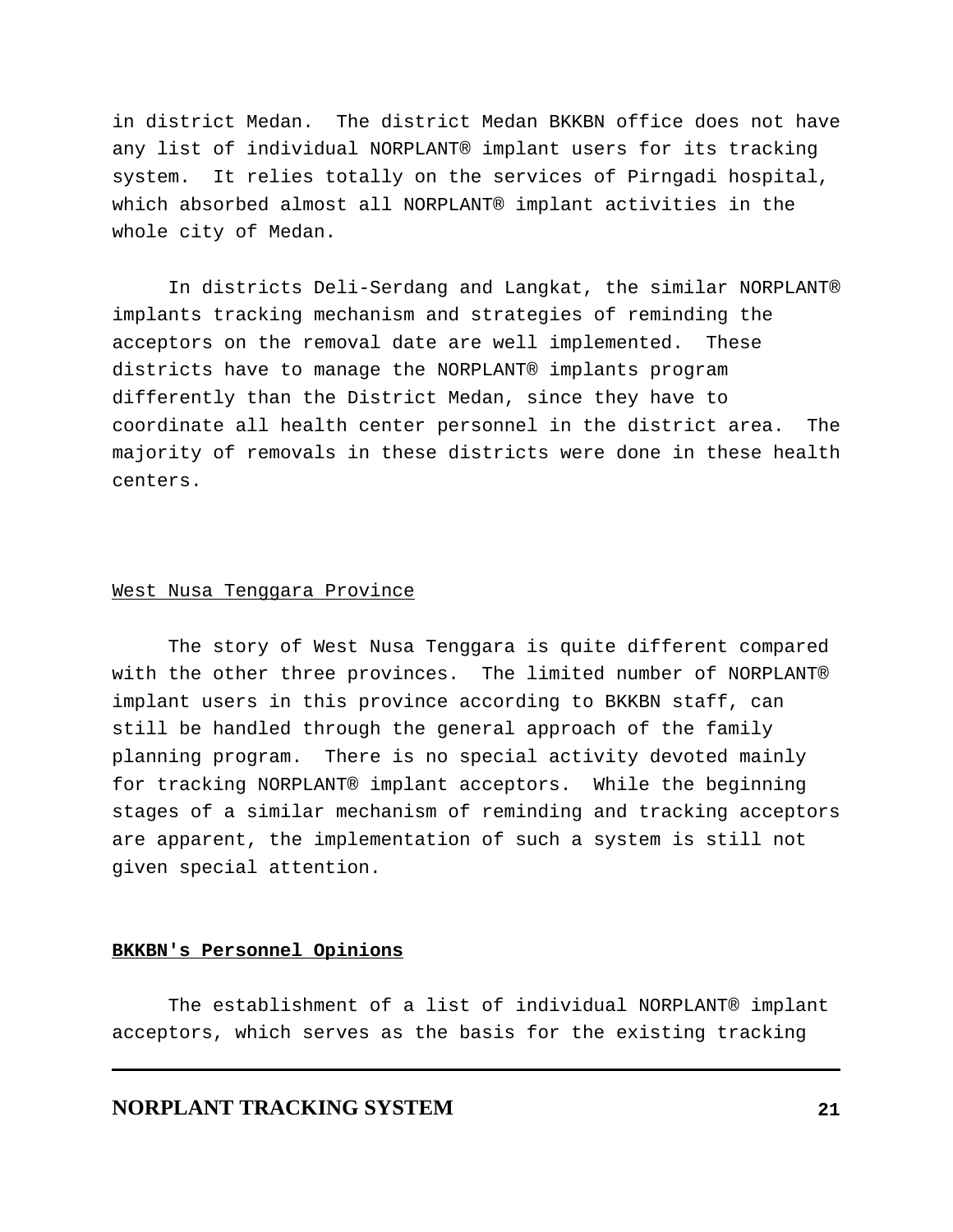system, can be found in almost all sampled districts. However, there are very distinct differences between high and low achievement provinces. East and West Java, as the two high achievement provinces, show a very elaborate mechanism of developing, updating, maintaining, and utilizing this list. North Sumatera, as a middle achievement province, shows intensive utilization in some districts but at the same time reveals the lack of it in other districts. West Nusa Tenggara districts are still in the beginning stages of establishing an important mechanism for their tracking system.

This kind of list and the mechanism in utilizing it in the field for tracking acceptors, was derived from the standardized official reporting and recording system. Knowing that all sampled provinces must exercise the very similar reporting and recording system, it is very interesting to probe more on the reasons for this difference. Interviews with informants, especially those in higher positions, reveal some of the explanations for this phenomenon.

Some BKKBN staff in East Java and West Java clearly stated that the programmatic pressure among them to pay more attention to NORPLANT® implant services are real. As members of the first provinces which introduced NORPLANT® implants, they realize that other provinces will look to them as a model. The number of active users in those two provinces is already very high, and coupled with the always high demand for new insertions, pushes the BKKBN field personnel to make it a priority.

Realizing that those who use implants beyond the 5-year period will be exposed to the possibility of being pregnant with a somewhat elevated probability of ectopic nidation, BKKBN realizes they have to pursue these acceptors for removals. However, constrained by the limited number of well-trained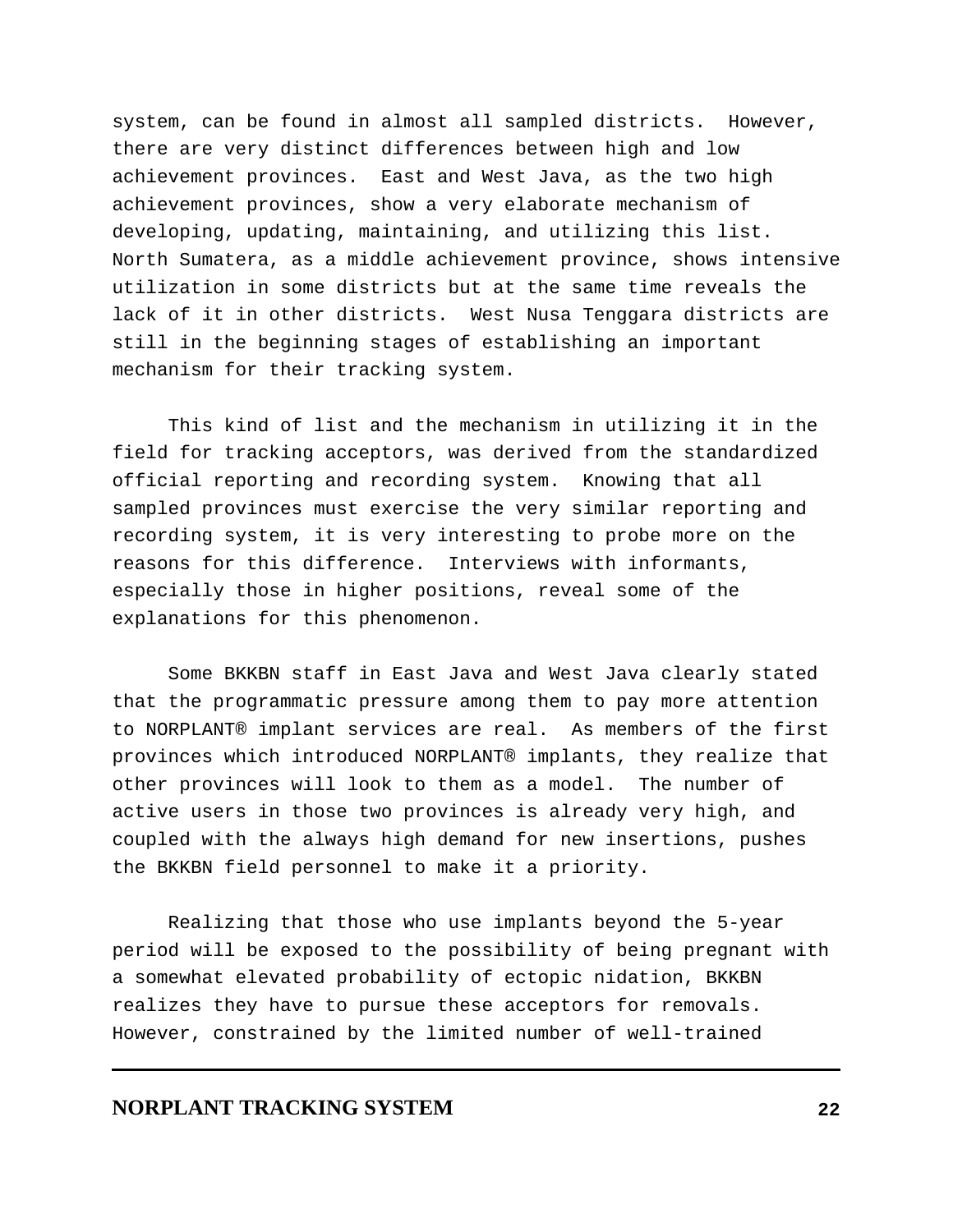doctors and the MOH's ban on paramedics, BKKBN in East Java tries to compensate by providing another contraceptive method to some clients who have to wait their turn for the removal of NORPLANT® implants. They even try to explore the possibility of leaving the implants intact under the skin for those clients who are entering menopause.

The BKKBN staff in East and West Java provinces also routinely urge and remind their subordinates to regularly update the list of individual NORPLANT® implant acceptors based on the real situation. They also collaborate very closely with clinic staff in maintaining this list, while preserving good communication with volunteers who are in regular contact with clients.

On the other hand, the West Nusa Tenggara BKKBN staff still do not feel this pressure. As one of the newcomers to the NORPLANT® implants program, the number of active users is still very low, and the demand is also not significant. Using regular mechanisms to manage all contraceptive users in that area can help them catch up with the need. Thus the staff feels that there is still no urgent need to start the NORPLANT® implants tracking system. However, since the central BKKBN is already promoting quality assurance for the NORPLANT® implants program, this area is also beginning to establish the needed instruments for a tracking mechanism, such as a list of individual NORPLANT® implant acceptors.

The North Sumatera province is a unique case, since it was also one of the first areas to use NORPLANT® implants. The variation between districts in this province in their readiness to manage removal services and in tracking acceptors is affected by the local situation. In Medan city, almost all NORPLANT® implant acceptors are attached to Pirngadi Hospital. As a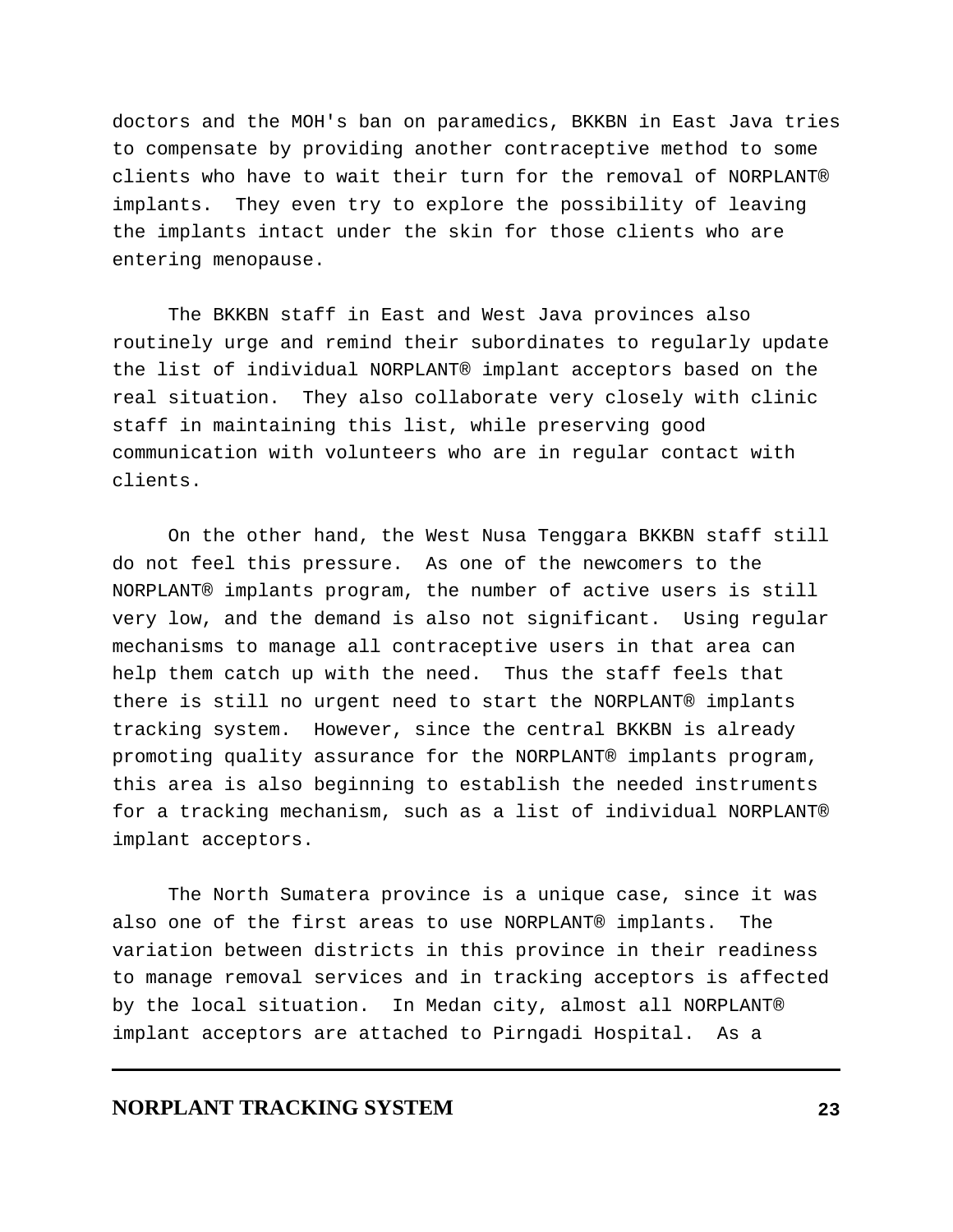teaching health facility, this hospital can absorb a high number of insertion and removal procedures, actually more than the city needs. Thus, this city does not have the psychological need of other areas. District Deli-Serdang feels this pressure, and therefore has an intensive system of maintaining the list of individual NORPLANT® implant acceptors and tracking clients.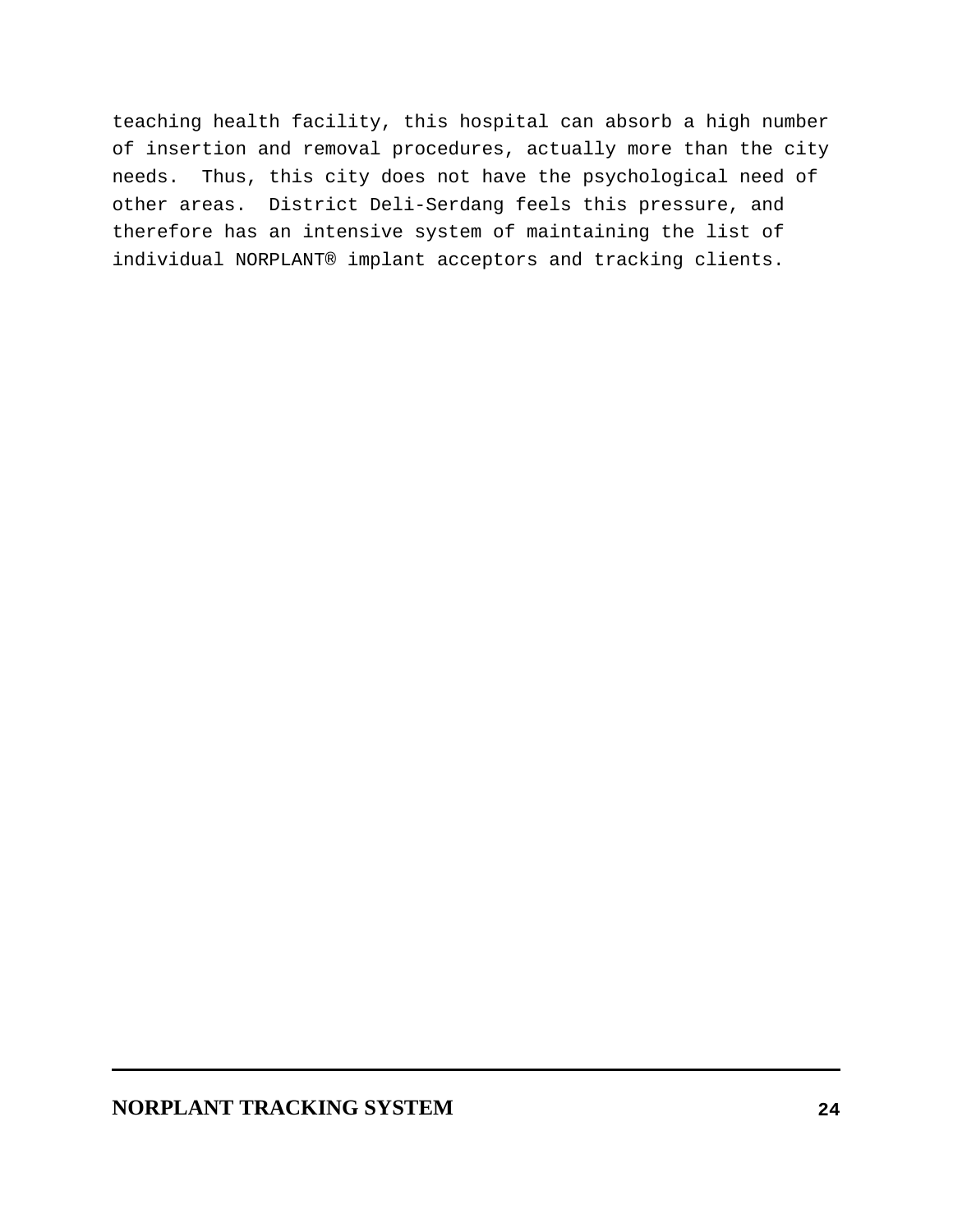#### **CHAPTER IV**

### **SUMMARY AND RECOMMENDATIONS**

#### **Summary**

This review of the existing NORPLANT® implants tracking system can be summarized as follows :

- 1. The level of readiness in anticipating the rates of NORPLANT® implants removal is influenced by the number of current users. The higher number of NORPLANT® implant users, the more the programmatic pressure, and need for higher readiness in anticipating removals. At the provincial level, West Nusa Tenggara shows less readiness compared with the three other provinces. Even in North Sumatera there are differences among district levels in their capacity to anticipate removals. Kodya Medan with a smaller number of current users tends to be less prepared than Kabupaten Deli-Serdang and Kabupaten Langkat.
- 2. The provincial level is more involved in establishing policy by coordinating and reminding the district level in a general manner. The backbone of the tracking system is the district level which maintains rather complete records of NORPLANT® implant users (all districts in West and East Java, district Deli-Serdang). Records are established using monthly reports of field workers and are updated during regular meetings with a supervisor. In this process, the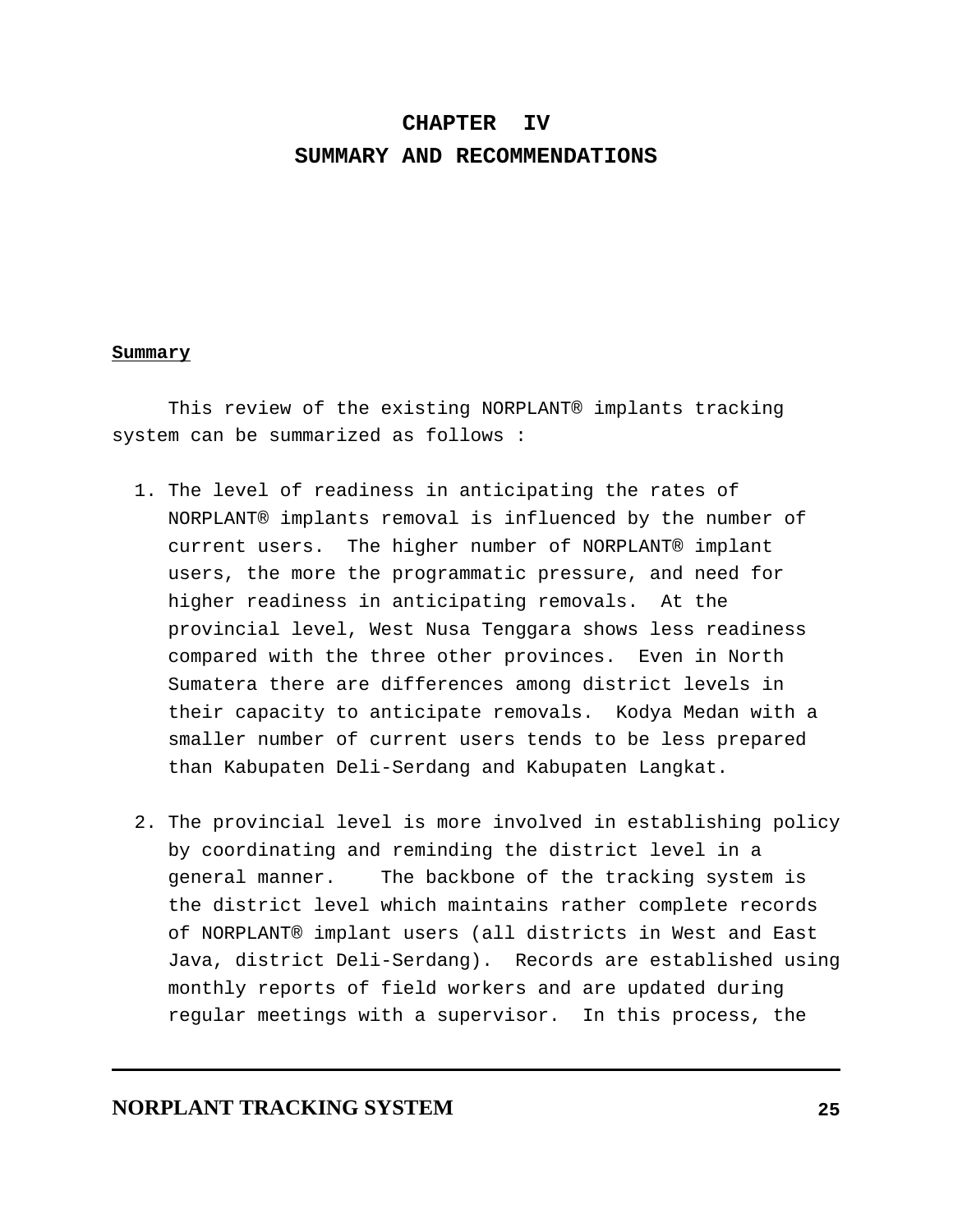district level notifies the supervisor, who in turn informs the field workers.

- 3. The motor of this system is the field worker (PLKB) who also maintains records of NORPLANT® implant users (called "buku pintar"). This buku pintar is constructed using the clinic records, and updated through contact with volunteers. The field worker will contact the health center to arrange the removal schedule, and then contact the volunteer to inform the clients. The health center personnel also maintain their own records but rely on field workers for further contact with due or overdue clients. Health center staff counsel clients on the proposed removal date whenever they visit this facility for follow up. However, the follow up visits tend to cluster only during the first six months of implant insertion.
- 4. The volunteer (PPKBD) acts as the spear-head of this system by actively contacting clients who are due or overdue for removal. She also maintains her local record by updating it through her contact with clients (pendataan PUS). Since her coverage area is limited, there is no difficulty in maintaining her record. The volunteer contacts clients through home-visits or posyandu meetings. Posyandu is the best location to pass on the message about the removal date. The volunteer, under the supervision of the PLKB, provides information for out-migrating users about who to contact in the new area. The volunteer indicates this person's migrating status in her record and does not omit her name from her list since most out-migrating acceptors usually come back for removal in the original clinic.
- 5. The clients who remember the proposed removal date used different approaches. For the more educated clients, the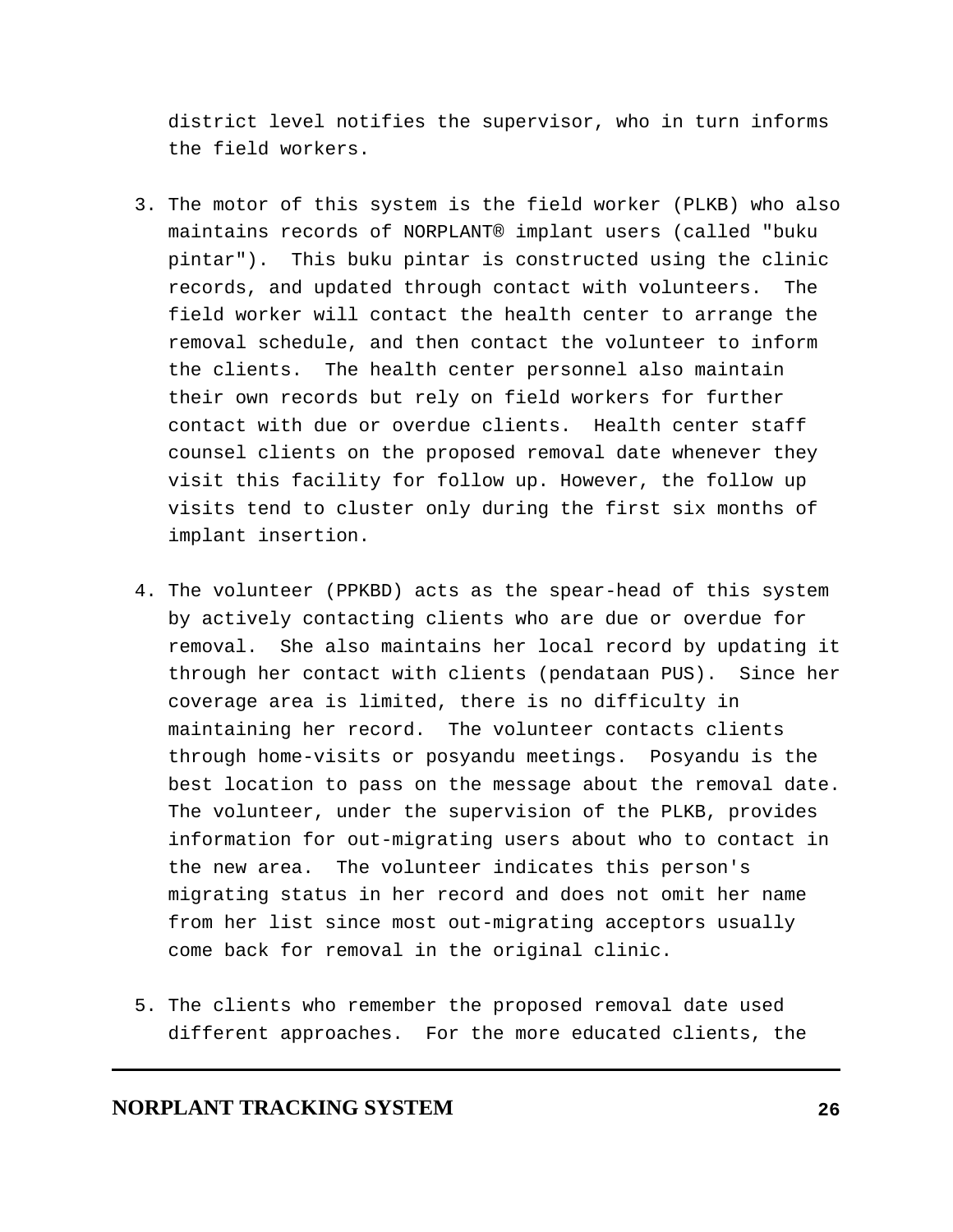availability of client cards (K-I/KB) is very useful. In the case of district Sampang (Madura), the clients who are illiterate utilize the local calendar (Jawa/Madura) to memorize the removal date by drawing eye-catching marks on their walls (one mark for one year of use). For post-partum clients, they remember the date by looking to their youngest child (age five years means she has to remove NORPLANT®). The majority of clients, however, rely on regular contact with PPKBDs through posyandu meetings to remember the removal date.

 6. In general, the tracking system used in West Java, East Java, and North Sumatera is based on a hierarchical approach. The district BKKBN staff member notifies the supervisor of the number of removals based on the district's record. The supervisor arranges for the PLKB to contact the health center and volunteers. The PLKB mobilizes volunteers to contact clients and the health center to arrange a removal schedule. The volunteer uses her record to meet with specific clients, either in her home or in the posyandu, to persuade them to come in for removal.

#### **Recommendations**

The system will work if the sense of belonging among all level of personnel is strong enough. The case of Kodya Medan, Kabupaten Langkat, and West Nusa Tenggara was due to the fact that the number of NORPLANT® implant users is still small in those areas. Services in Kodya Medan are mainly provided by Pirngadi Hospital, therefore most of the NORPLANT® implant users go directly to the hospital for insertion or removal.

Some recommendations which can be submitted are as follows :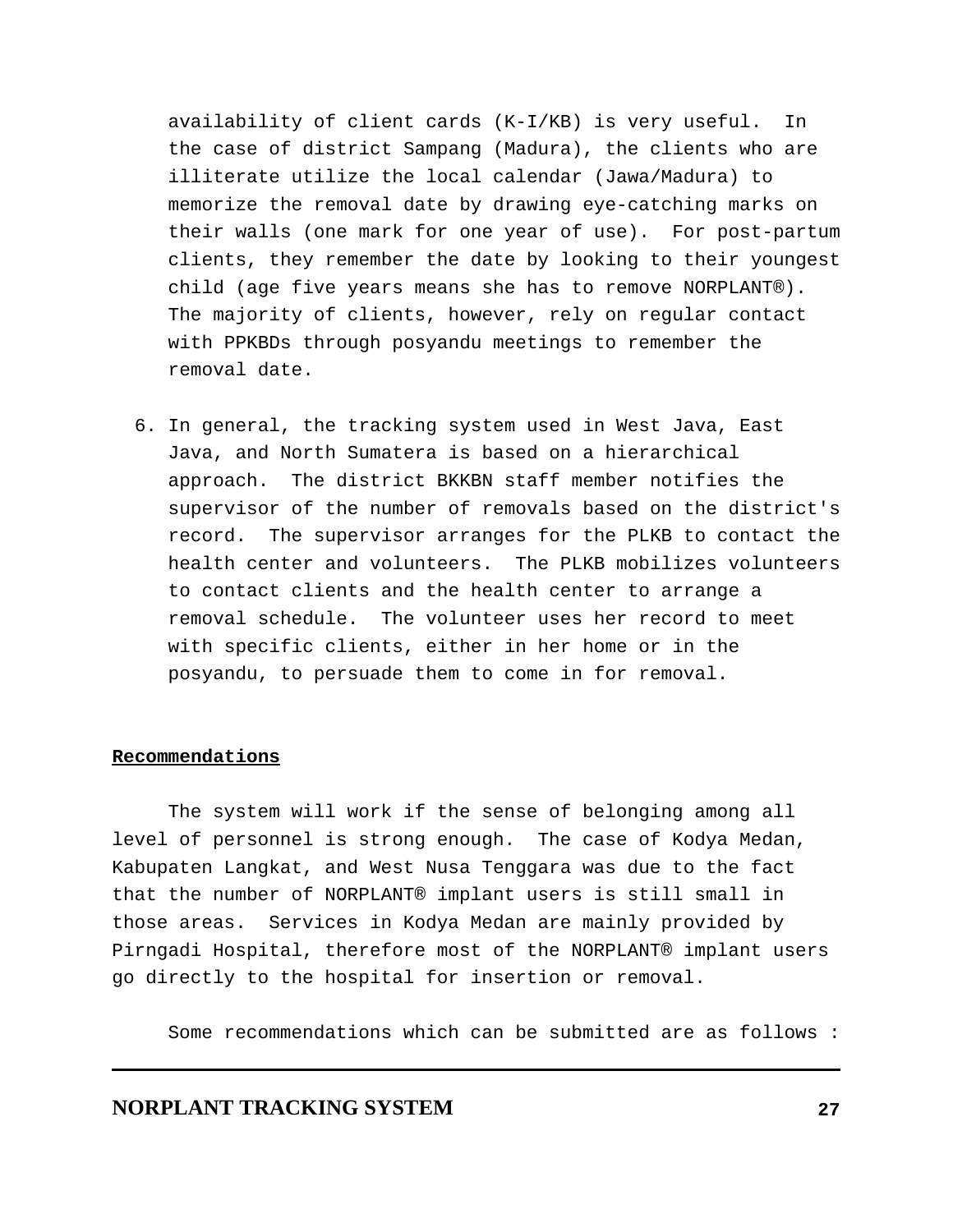- 1. The existing NORPLANT® implants acceptor tracking system in East Java, West Java, and some district in North Sumatera has shown positive results in guaranteeing the removals of almost 100% clients who already pass the 5-year period. Therefore it is recommended that other provinces also strengthen this mechanism.
- 2. Many factors affect implementation of the tracking system. Each provincial BKKBN staff must be aware of the local factors and try to adjust the mechanism according to these factors. Coordination, close supervision, and routine meetings are important requirements for the success of this system.
- 3. To strengthen this existing tracking system, BKKBN still needs to study further its implementation with intensive monitoring and supervision. The ADB funded surveillance system in five Sumatera provinces will be the proper Operations Research activity in this field.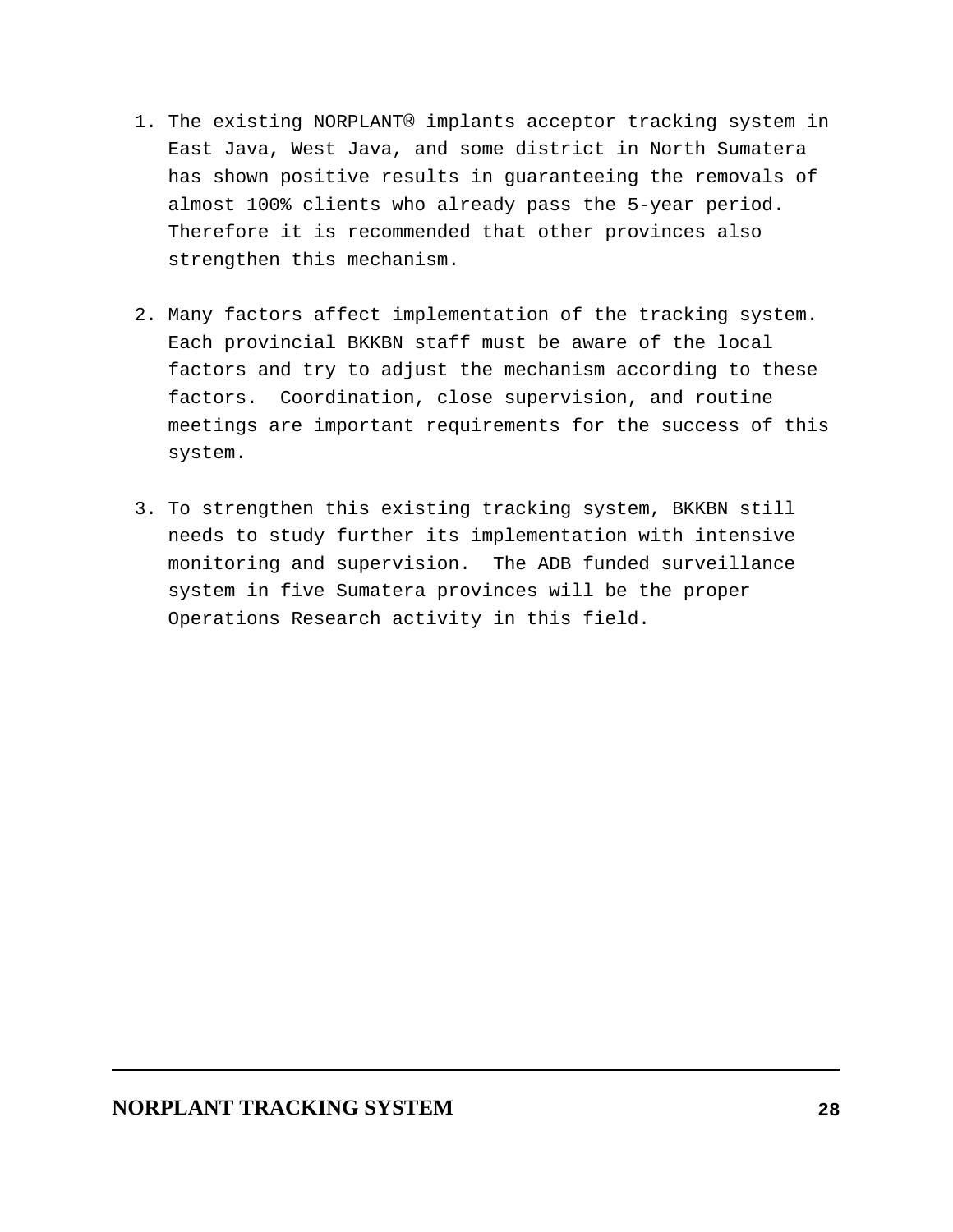## **REFERENCES**

- 1. Affandi,B. et al. Five-year Experience with NORPLANT-6. Contraception 36: 417-428 (1987).
- 2. Affandi,B. et al. NORPLANT's insertion and removal by paramedical personnel. Presented at the XIth World Congress of Obstetrics and Gynecology, West Berlin, Germany, 15-30 September 1985.
- 3. Affandi,B. et al. Pregnancy after removal of NORPLANT implants contraceptives. Contraception 36: 203-209 (1987).
- 4. Lubis,F. et al. One-year experience with NORPLANT implants in Indonesia. Studies in Family Planning 14: 181-183 (1983).
- 5. Kasidi,H. et al. NORPLANT Use Dynamics. BKKBN, Jakarta, 1993.
- 6. National Family Planning Coordinating Board. Indonesia: An overview of the National Family Planning Program. BKKBN, Jakarta, 1987.
- 7. National Family Planning Coordinating Board. National Strategy for NORPLANT Quality of Care. Jakarta, 1992.
- 8. National Family Planning Coordinating Board. The 1992 Indonesia NORPLANT® Use-Dynamics Study: Final Report.

### Jakarta, March 1993.

9. National Family Planning Coordinating Board. Service

- Statistics on NORPLANT® Implant Acceptors. Jakarta, 1994.
	- 10. Poernomo,I.S.S. et al. NORPLANT Acceptance in Rural Areas. Yayasan Kusuma Buana, Jakarta, 1986.
	- 11. Poernomo,I.S.S. et al. User's attitude about NORPLANT contraceptive subdermal Implant. Yayasan Kusuma Buana, Jakarta, 1989.
	- 12. Prihartono,J. NORPLANT Removal Due and Overdue 5-year. Yayasan Kusuma Buana, Jakarta, 1991.
	- 13. Prihartono,J. NORPLANT Surveillance System : An introductory Study. Yayasan Kusuma Buana, Jakarta, 1989.
	- 14. Prihartono,J. NORPLANT Surveillance System : Design Development. Yayasan Kusuma Buana, Jakarta, 1992.
	- 15. Sutedi,H. et al. NORPLANT Introduction in Indonesian Program. BKKBN, Jakarta, 1986.
	- 16. Suyono,H. et al. The future prospect of the National Family Planning Programme in Indonesia. The introduction of Norplant in Indonesia. BKKBN, Jakarta, 1986.
	- 17. Ward,S.J. et al. Service Delivery Systems and Quality of Care in the implementation of NORPLANT in Indonesia. Population Council, New York, 1990.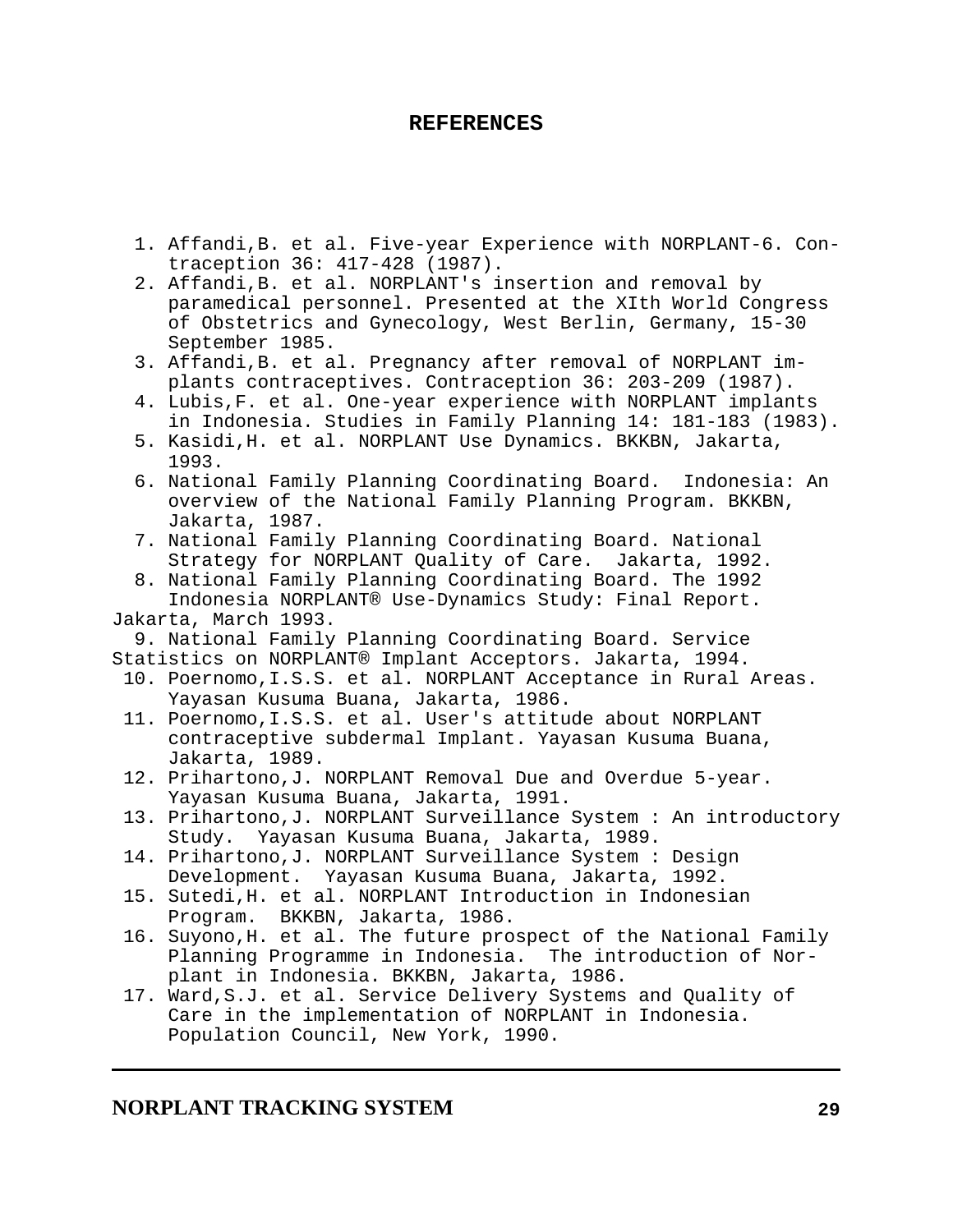18. Wibowo,A. et al. Manajemen NORPLANT: Action-based NORPLANT research. Yayasan Kusuma Buana, Jakarta, 1988.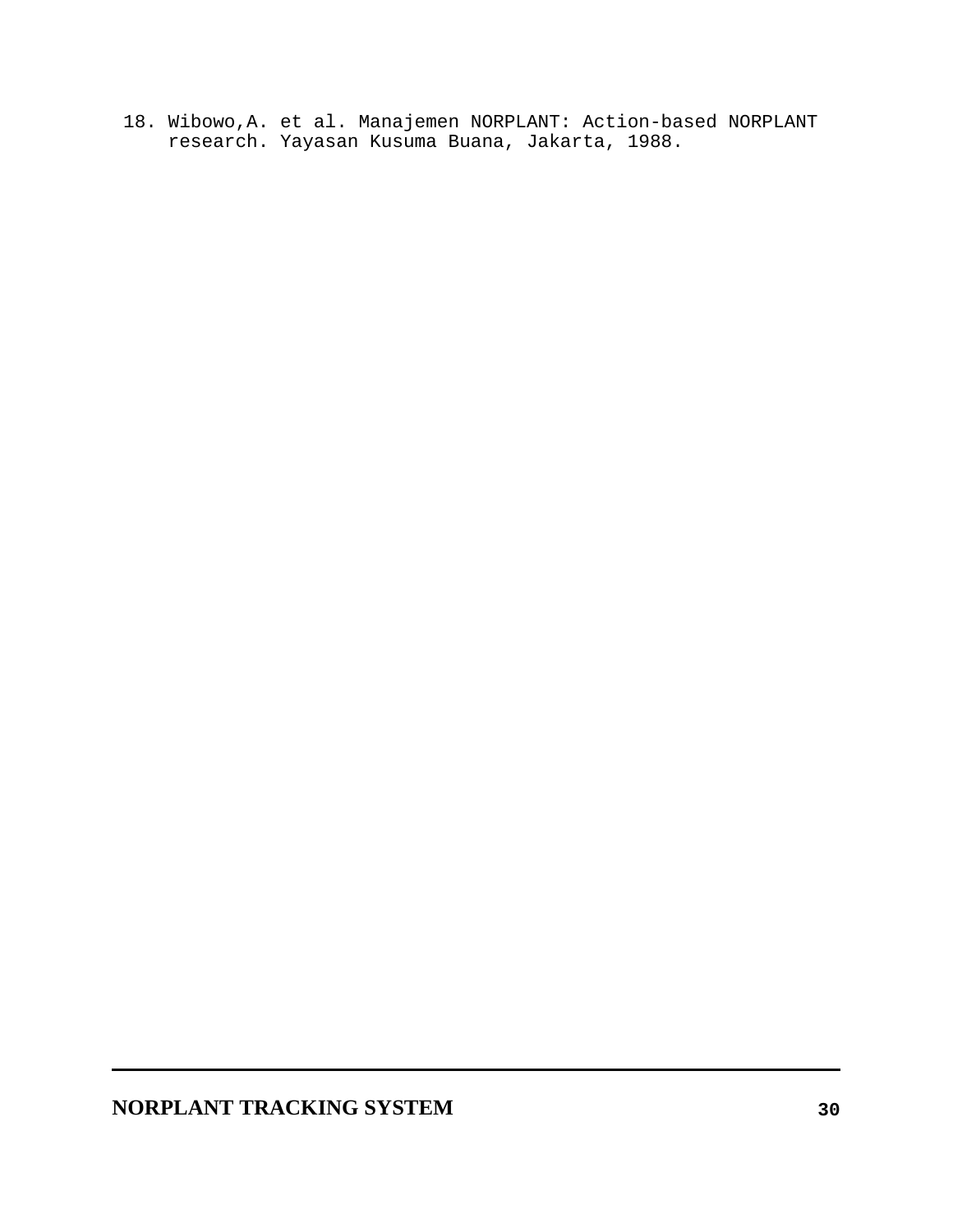## A List of Sample Areas and Respondent

- A. East Java Province
	- \* Active NORPLANT users
	- \* Proposed removals (1994)
	- \* Trained doctors
	- \* Trained midwives
	- 1. Kotamadya Surabaya with active users.
	- 2. Kabupaten Sidoarjo with active users.
	- 3. Kabupaten Sampang with active users.
- B. West Java Province
	- \* Active NORPLANT users
	- \* Proposed removals (1994)
	- \* Trained doctors
	- \* Trained midwives
	- 1. Kotamadya Bandung with active users.
	- 2. Kabupaten Sumedang with active users.
	- 3. Kabupaten Bandung with active users.
- C. North Sumatera Province
	- \* Active NORPLANT users
	- \* Proposed removals (1994)
	- \* Trained doctors
	- \* Trained midwives
	- 1. Kotamadya Medan with active users.
	- 2. Kabupaten Deli Serdang with active users.
	- 3. Kabupaten Langkat with active users.
- D. West Nusa Tenggara Province
	- \* Active NORPLANT users
	- \* Proposed removals (1994)
	- \* Trained doctors
	- \* Trained midwives
	- 1. Kotamadya Mataram with active users.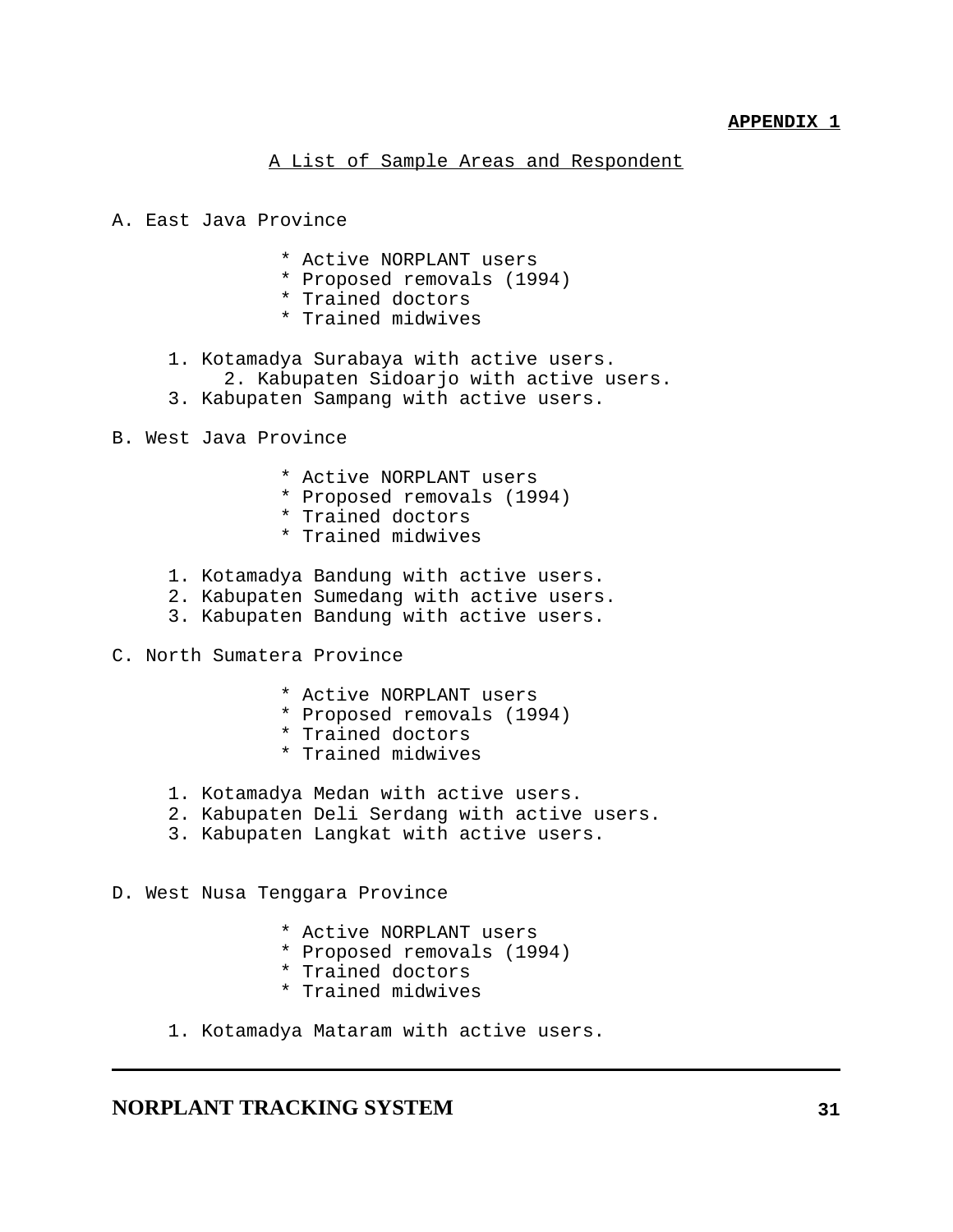- 2. Kabupaten Lombok Barat with active users.
- 3. Kabupaten Lombok Tengah with active users.

### **APPENDIX 2**

### **MANUAL FOR THE INTERVIEWER**

Please introduce yourself before the interview session, and inform the respondent on the objective of this interview. Convince the respondent that it will not affect his/her position, but it will assist the success of the Indonesian NORPLANT program. Write his/her name, position, and current involvement in the NORPLANT program.

#### Suggested introduction speech

My name is (.. interviewer's name ..). I am from Yayasan Kusuma Buana YKB), a Non-profit Non-Government Organization working on Population and Health activities in Jakarta. In improving the service quality for NORPLANT acceptors, especially those who need removal service, the National Biomedical Research Center (PUBIO) would like to make an inventory of existing systems to track NORPLANT acceptors after using it for 5 years. PUBIO has assigned YKB as the executing agency for this activity.

We really need your assistance for this inventory. NORPLANT was introduced here over five years ago and we believe that some systems of tracking have been developed and implemented according to local needs. Would you please give us information on those systems. We would appreciate it very much.

First of all could you please tell your involvement in the NORPLANT program ? There are several questions which I would like to ask you.

- 1. How many provincial/local systems have made caseload projections ? How are they made ?
- 2. If projections are made, how many removals are expected in this year ?
- 3. Are there adequate supplies to meet the expected volume of clients seeking removal and possible reinsertion ?
- 4. Is there a schedule for removal ? What is done if clients cannot attend during scheduled days ?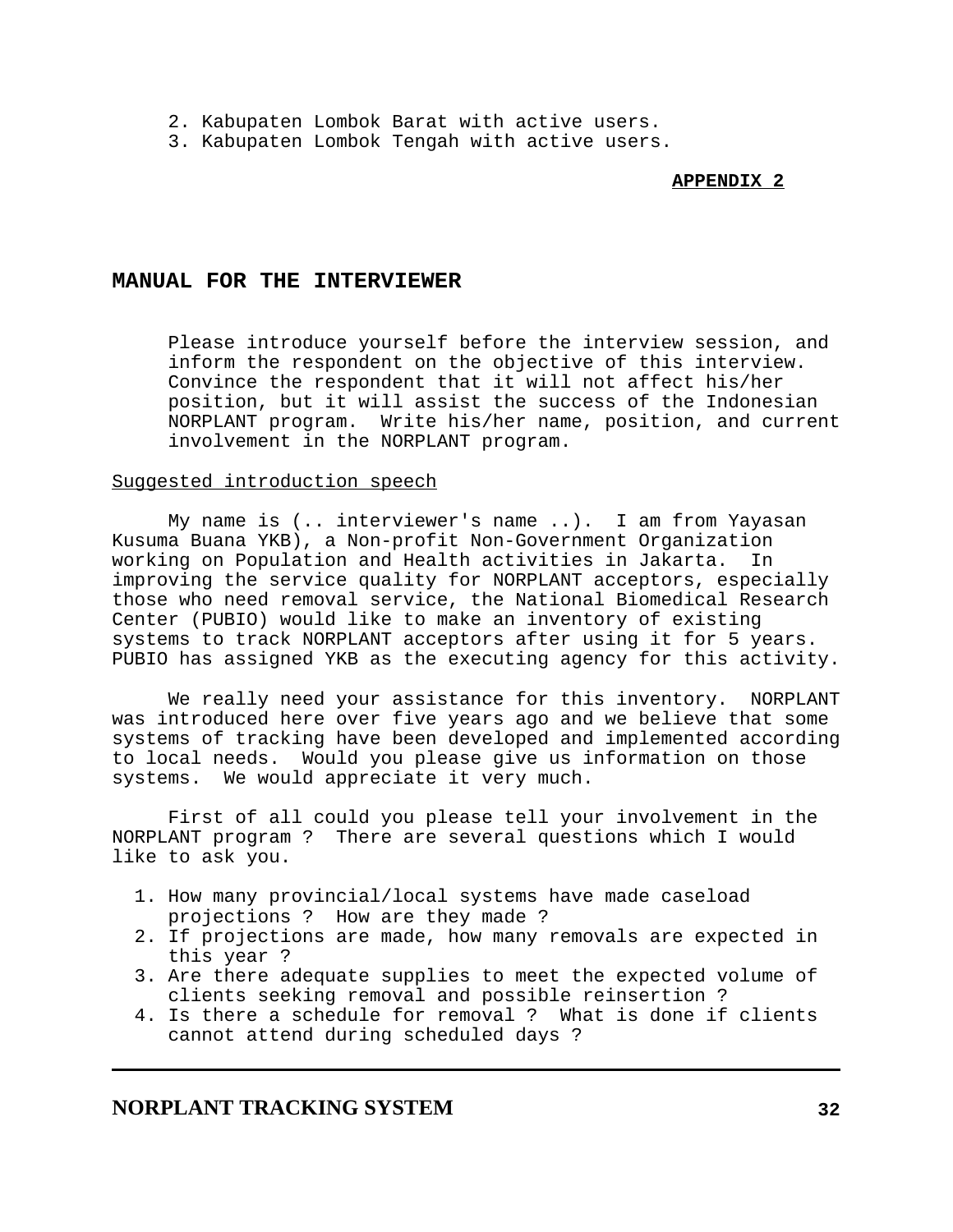- 5. How much time is allowed for removals ? If all the capsules cannot be removed at one time, what arrangements are made to remove the rest ?
- 6. Are all required instruments and drapes sterilized ?
- 7. What counselling is planned/used before removing the capsules ?
- 8. What follow-up mechanisms are planned/used after the capsules are removed ?
- 9. What alternatives are offered for those who do not wish to reinsert the implants ?
- 10. Is training planned for removals ?
- 11. What supervision and back-up is there for clinicians performing removals ?
- 12. Is there a system to update the client's name, address, and the ways to contact her at each clinic visit ? Is it effectively used ?
- 13. Is the client asked how to contact her if she moves without notifying the clinic ?
- 14. Is there contact information for home or work ?
- 15. Is information well kept on topics such as date of insertion, date of any complication, date and reason for removal, and removal complications, if any ?
- 16. For those who do not return for removal, what procedures are there to remind them ?
- 17. Are field workers, volunteers, mass media, posters, radio, and TV used to communicate with users ?
- 18. Is a card or brochure given to acceptors showing when NORPLANT implant was inserted, specifying the date of the next follow-up visit, the name of the person who inserted the implant, and the month and year for removal ?
- 19. Are implant users visiting for other health services reminded about the 5-year removal ?
- 20. Are clients being contacted by field workers, volunteers, or letters before or shortly after the 5-year removal date ?
- 21. Have any other ways been tried to remind clients before or shortly after the 5-year removal date ?
- 22. Is there a system to track 5-year removals ?
- 23. Are women asked to come back on a regular basis ? What interval ? Are they reminded about 5-year removal ?
- 24. Are clients asked how they remember to return for the 5-year removal ?
- 25. During the follow-up visits, are clients counselled regarding possible NORPLANT implant removal or use of another method if a client is moving to another area ?
- 26. How do the clients remember to return for the 5-year removal service ?
- 27. What do provincial and local authorities think would help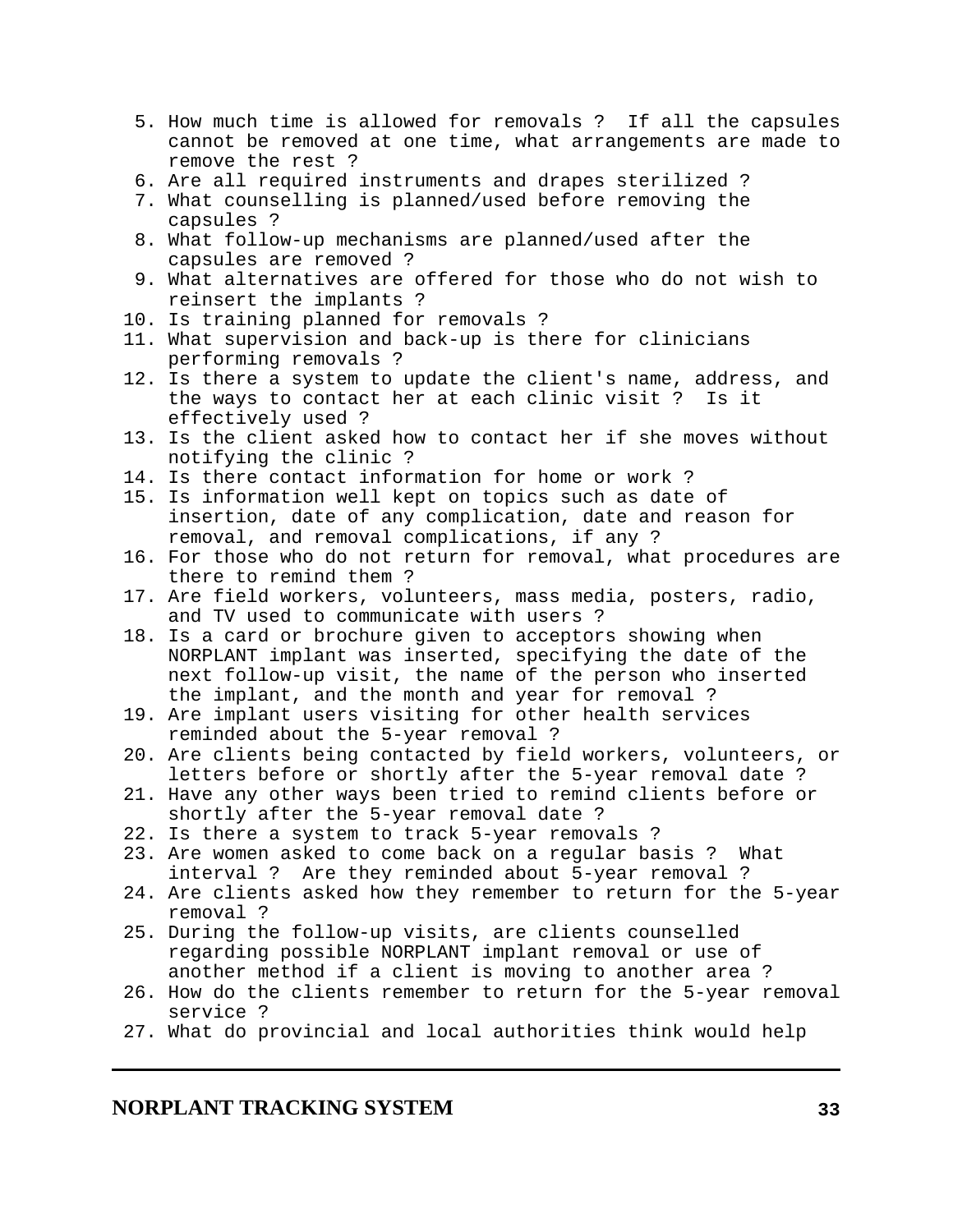strengthen the tracking system ? What problems do they foresee ?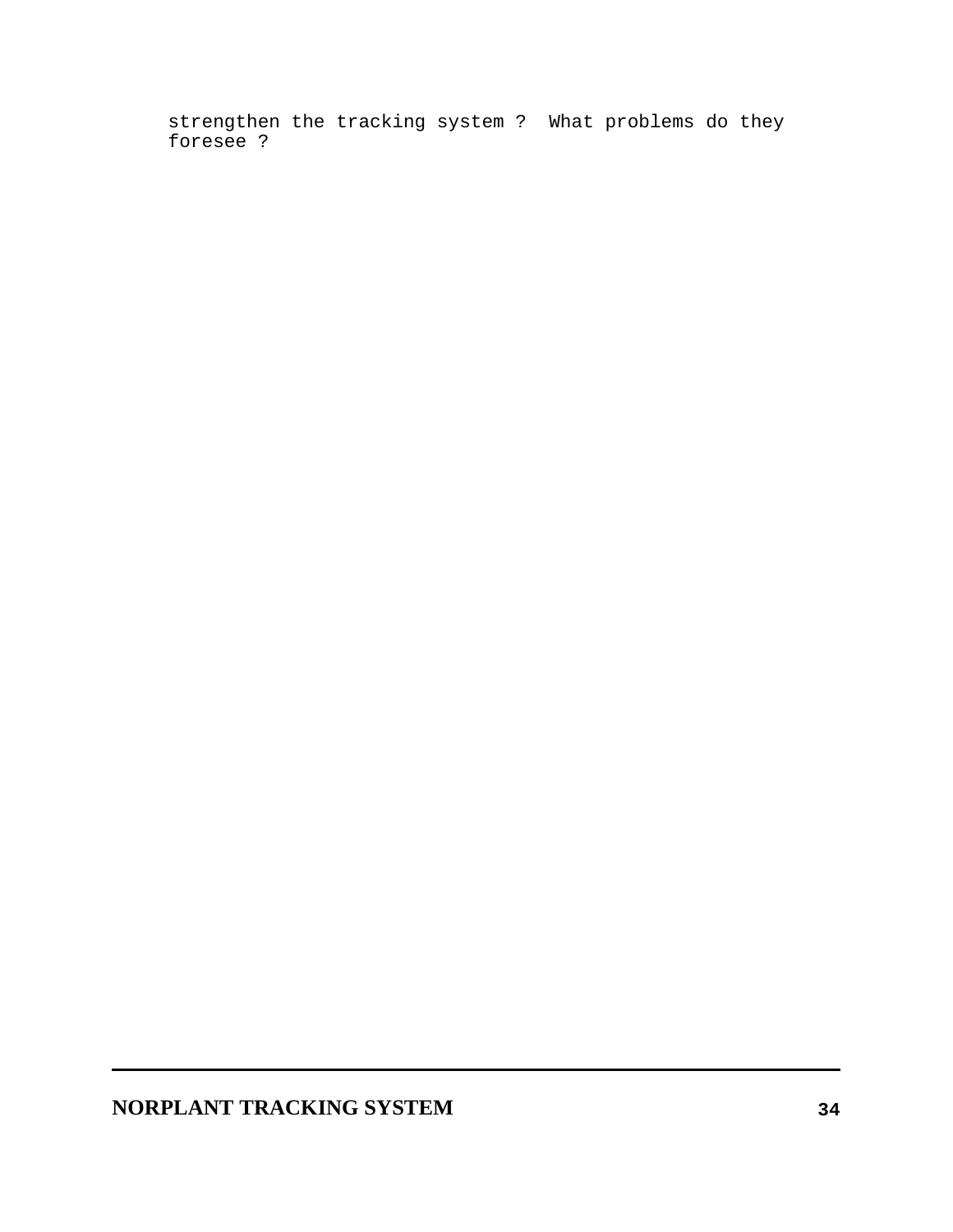## **APPENDIX 3**

# Matrix for Specific Question**s**

|                     |                        |          | PROV.                       | DIST.   | CLIN.   | VILL.   | PPKB    | ACC.    |
|---------------------|------------------------|----------|-----------------------------|---------|---------|---------|---------|---------|
|                     |                        |          |                             |         |         |         |         |         |
| QUESTION            | #<br>1                 |          | $\circ$                     | O       | O       |         |         |         |
| QUESTION            | $\#$<br>$\mathbf{2}$   |          | $\circ$                     | $\circ$ | $\circ$ |         |         |         |
| QUESTION            | 3<br>$\#$              |          | $\circ$                     | $\circ$ | $\circ$ |         |         |         |
| QUESTION            | $\overline{4}$<br>#    |          |                             | $\circ$ | $\circ$ |         |         |         |
| QUESTION            | 5<br>#                 |          |                             |         | $\circ$ |         |         |         |
| QUESTION            | $\overline{6}$<br>$\#$ |          |                             |         | $\circ$ |         |         |         |
| QUESTION            | $\#$<br>7              |          |                             |         | $\circ$ |         |         |         |
| QUESTION            | 8<br>#                 |          |                             |         | $\circ$ |         |         |         |
| <b>OUESTION</b>     | #<br>9                 |          |                             | $\circ$ | $\circ$ |         |         |         |
| QUESTION            | #10                    |          | $\circ$                     | O       |         |         |         |         |
| QUESTION            | #11                    |          | $\circ$                     | $\circ$ | $\circ$ |         |         |         |
| QUESTION #12        |                        |          |                             | $\circ$ | $\circ$ | $\circ$ |         |         |
| QUESTION            | #13                    |          |                             |         | $\circ$ | $\circ$ | $\circ$ | $\circ$ |
| QUESTION            | #14                    |          |                             |         | $\circ$ | $\circ$ | $\circ$ | O       |
| QUESTION #15        |                        |          |                             | $\circ$ | O       | $\circ$ |         |         |
| QUESTION #16        |                        |          |                             |         | $\circ$ | $\circ$ | $\circ$ | O       |
| QUESTION #17        |                        |          |                             | $\circ$ | $\circ$ | $\circ$ |         | O       |
| QUESTION #18        |                        |          |                             |         | $\circ$ | $\circ$ | $\circ$ | $\circ$ |
| <b>QUESTION #19</b> |                        |          |                             |         | O       |         |         | O       |
| QUESTION            | #20                    |          |                             |         | O       | $\circ$ | $\circ$ | $\circ$ |
| QUESTION #21        |                        |          |                             |         | O       | $\circ$ | O       |         |
| QUESTION #22        |                        |          |                             | $\circ$ | $\circ$ | $\circ$ | $\circ$ |         |
| QUESTION #23        |                        |          |                             | $\circ$ | $\circ$ |         |         | O       |
| QUESTION #24        |                        |          |                             |         | $\circ$ |         |         | $\circ$ |
| QUESTION #25        |                        |          |                             |         | $\circ$ |         |         |         |
| QUESTION #26        |                        |          |                             |         | $\circ$ | $\circ$ | $\circ$ | $\circ$ |
| QUESTION #27        |                        |          | O                           | $\circ$ | O       |         |         |         |
|                     |                        |          |                             |         |         |         |         |         |
| Note<br>- :         | PROV                   | $=$      | Provincial level informants |         |         |         |         |         |
|                     | <b>DIST</b>            | =        | District level informants   |         |         |         |         |         |
|                     | CLIN                   | $=$      | Clinic level informants     |         |         |         |         |         |
|                     | VILL                   | $=$      | Village level informants    |         |         |         |         |         |
|                     | PPKB                   | $\equiv$ | Volunteers                  |         |         |         |         |         |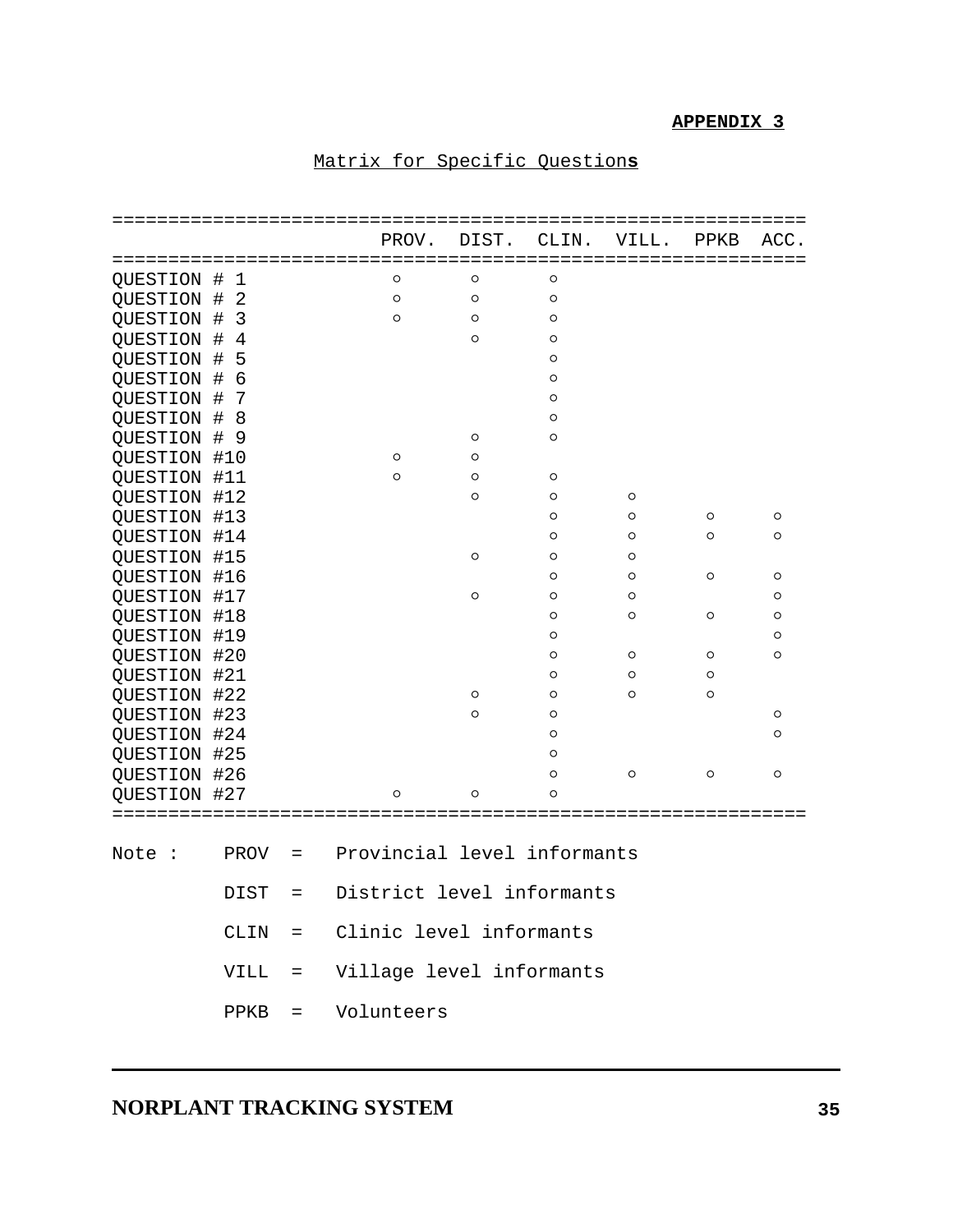ACC. = NORPLANT Acceptors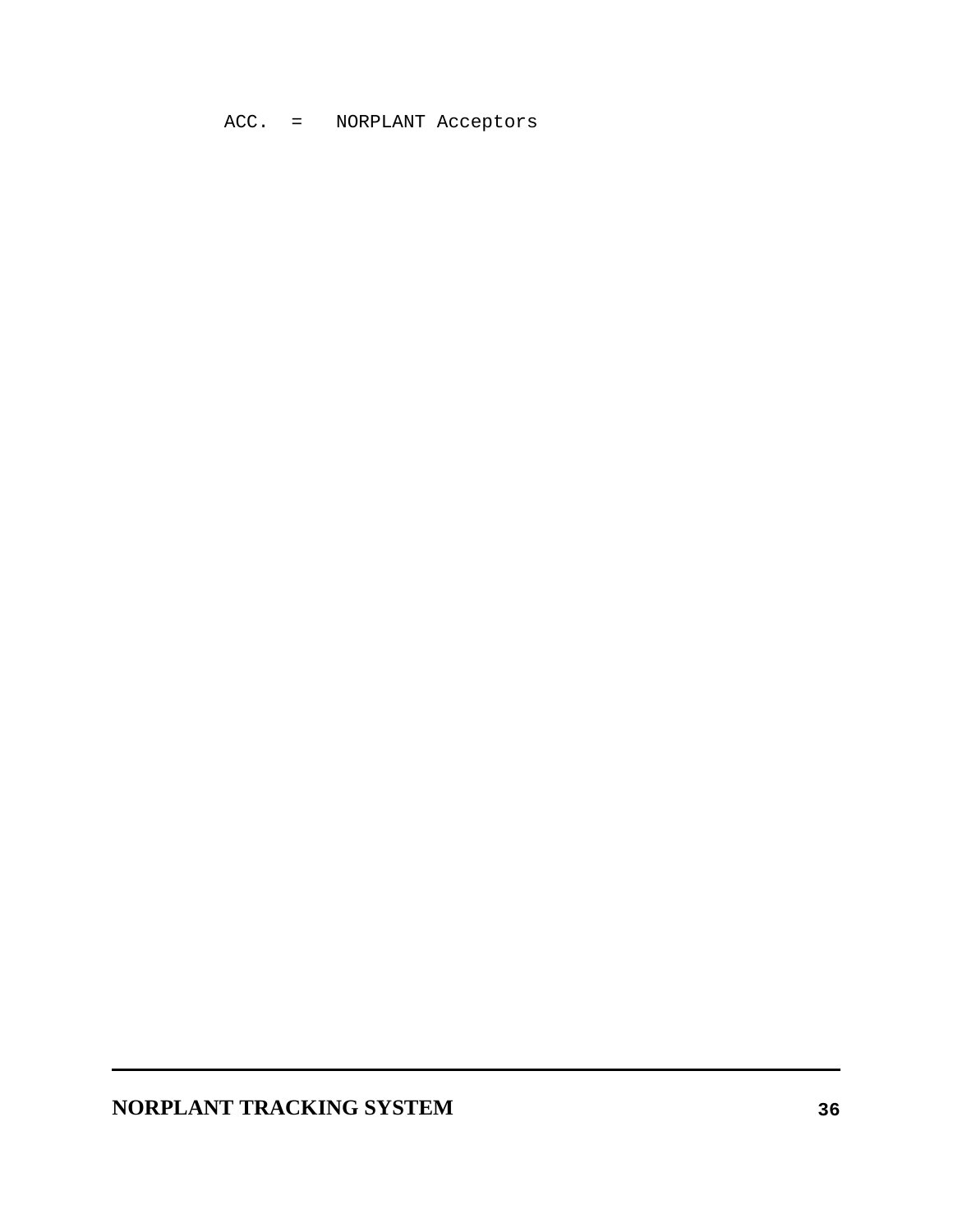### **APPENDIX 4**

## List of Informants

| No. | Name                        | Office             |
|-----|-----------------------------|--------------------|
|     |                             |                    |
|     | 1. Dra. Puji Lestari        | East Java          |
|     | 2. Drs.Bambang Suyono       | East Java          |
|     | 3. Drs. Subandi             | Surabaya           |
|     | 4. Dra.Julie Sulistya       | Surabaya           |
|     | 5. Drs. Suwignyo            | Surabaya           |
|     | 6. Hariwah Yudi SH          | Surabaya           |
|     | 7. Mrs.Djumirah             | Kec.Pabean Cantian |
|     | 8. Mrs. Made Pendit         | Pusk.Wonokromo     |
|     | 9. Mrs. Endang Damiati      | Pusk.Wonokromo     |
|     | 10. Mrs. Widi Muryati       | Kec.Wonokromo      |
|     | 11. Mrs. Ninuk Utoyo        | Kec.Wonokromo      |
|     | 12. Drs.Mansyur             | Sidoarjo           |
|     | 13. Dra.Dwi Wahyuningsih    | Sidoarjo           |
|     | 14. Drs. Siradjudin         | Sampang            |
|     | 15. Mr. Burawi              | Sampang            |
|     | 16. Mrs. Nurhayati          | Pusk.Omben         |
|     | 17. Mrs.Ramini              | Kec.Omben          |
|     | 18. Mrs.Anisatun            | Kec.Omben          |
|     | 19. Budi Cahyono SH         | West Nusa Tenggara |
|     | 20. Dra. Yusmi Zulya        | West Nusa Tenggara |
|     | 21. Mr. Yarti               | Lombok Tengah      |
|     | 22. Suyadi Adrian BBA       | Kec.Praya          |
|     | 23. Mrs. Made Suastiti      | Pusk.Praya         |
|     | 24. Mrs. Solichin           | Kel.Leneng         |
|     | 25. Mrs.Tarfi               | Kel.Leneng         |
|     | 26. Mr. Syafrudin           | Lombok Barat       |
|     | 27. Mr. Mualim              | Kec.Lombok Barat   |
|     | 28. Mrs. Nengah Saraswati   | Pusk.Legok         |
|     | 29. Mr. Ismail              | Kel.Legok          |
|     | 30. Mrs. Swastini           | Kel.Legok          |
|     | 31. Drs. Syarifudin Siregar | North Sumatera     |
|     | 32. Drs. Budiman Ginting    | Medan              |
|     | 33. Drs.Muh.Mursal          | Medan              |
|     | 34. Drs. Syafrudin          | Medan              |
|     | 35. Dr.Derim                | Pirngadi Hospital  |
|     | 36. Mrs.Lince               | Pirngadi Hospital  |
|     | 37. Julies Lase BBA         | Kec. Medan Barat   |
|     | 38. Mrs. Ratna Dewi         | Kel.Glugur Kota    |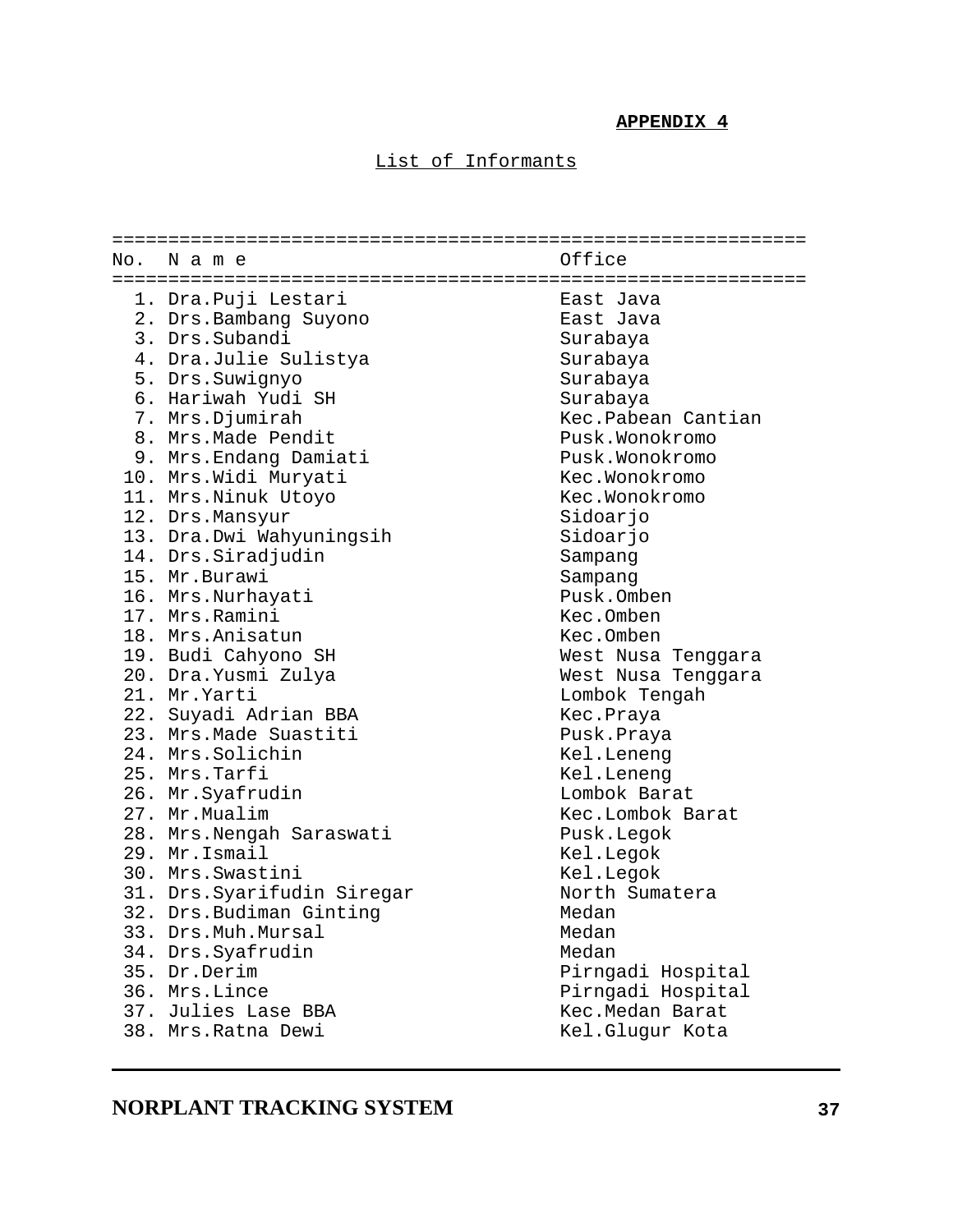**NORPLANT TRACKING SYSTEM 38** 70. Mrs.Wahyono **Kel.Bale Endah** 71. Mrs. Suwartini Surabaya 72. Mr. Sualiman Martin Martin Kel. Wonokromo 73. Mrs. Widowati Sidoarjo 74. Mrs. Rukmini Kel. Omben 75. Mr. Hanafi Lombok Barat 76. Mrs. Partini Kel. Logok 77. Mrs. Nainggolan Medan 78. Mrs. Firda Deli Serdang 79. Mrs.Dedeh Kec. Cicagra Lama 80. Mrs. Neneng Salimi Kec. Pesanggrahan<br>81. Mrs. Warsini Kec. Bale Endah 81. Mrs. Warsini 82. Mr. Halimin Kec. Bale Endah Note: Some people were interviewed more once as they hold more

 39. Mrs.Nastiana Kel.Glugur Kota 40. Mr. Sarmuden Harahap Deli Serdang 41. Mr.Ayub Kec.Lubuk Pakam 42. Dr.Amir Pusk.Lubuk Pakam 43. Mrs.Nainggolan Kel.Pakam 44. Drs.Darwan Hasrining Langkat 45. Drs.Amiruddin Langkat 46. Mr.Nginget Sembiring Langkat 47. Mr.Ahmad Rusli Kec.Stabat 48. Mrs.Ngertiken Sembiring Pusk.Stabat 49. Mrs.Azimah Kel.Condong Dusun 50. Mrs.Poniyem Kel.Condong Dusun 51. Dra.Elly Siti Halimah Mest Java 52. Mr.Hanafiah West Java 53. Mrs.Komana Dewi Kodya Bandung 54. Mr.Muhamad Anwari Kodya Bandung 55. Dr.Ade Dejani Pusk.Cicagra Lama 56. Mrs.Sri Rahayu Pusk.Cicagra Lama 57. Mr.Rahmad Saleh Kec.Lengkong 58. Mrs.Ameng Kel.Malabar 59. Mrs.Arwanti Kel.Malabar 60. Mrs.Ane Hidayat Sumedang 61. Mr.Munir Nasir Sumedang 62. Mrs.Suparsih Pusk.Pesanggrahan 63. Mr.Dedi Mulyadi Kec.Pasanggrahan 65. Mrs.Rika Kel.Pasanggrahan 66. Mr.Ena Sutisna Kabupaten Bandung 67. Mrs.Atih Karnasih Kabupaten Bandung 68. Dr.Teti Mulyani Pusk Bale Endah 69. Mrs.Tuti Kec.Bale Endah

Kel.Pasanggrahan Kel. Bale Endah